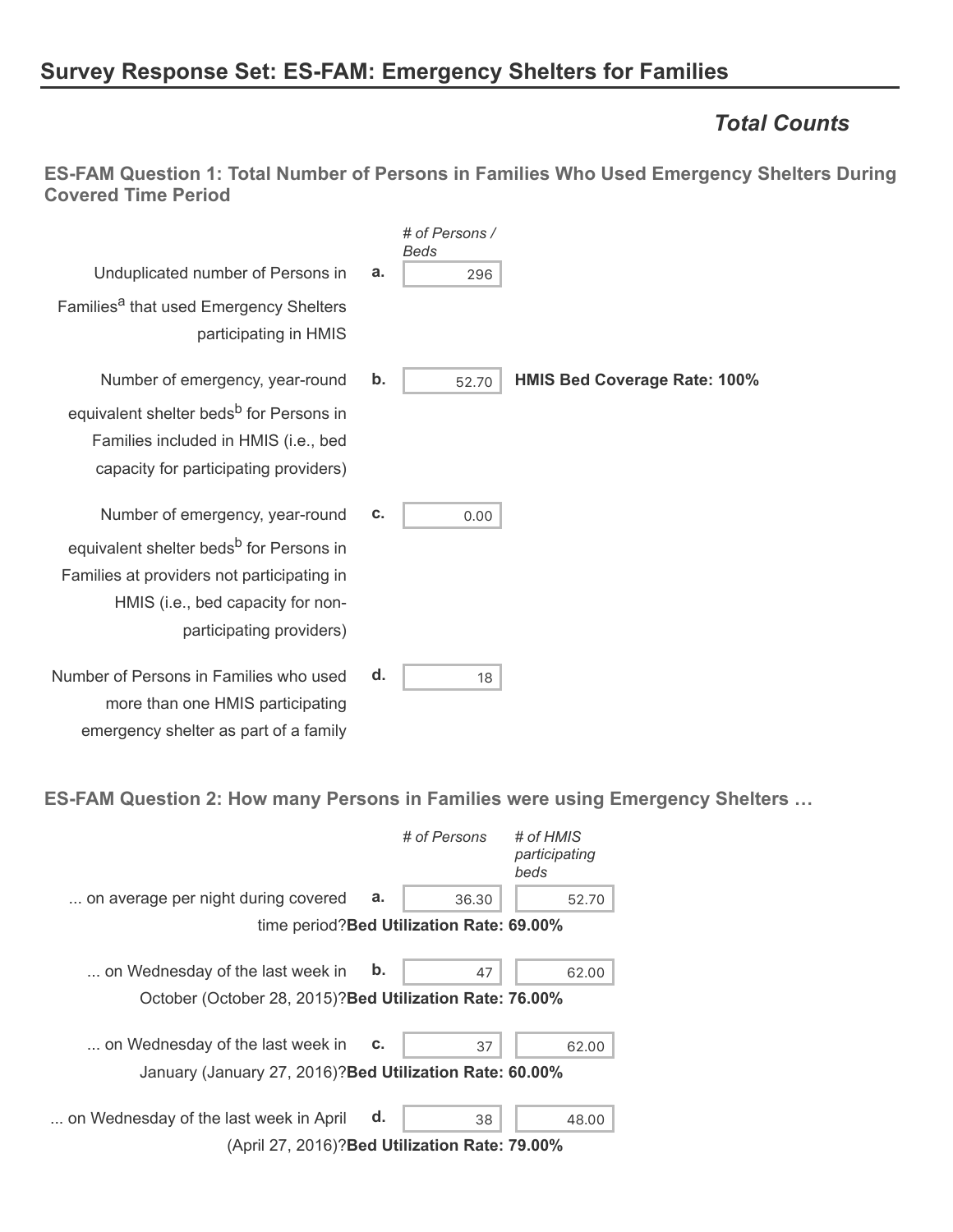(July 27, 2016)? **Bed Utilization Rate: 73.00%**

### *Demographics*

#### **ES-FAM Question 3: Age\***



#### **ES-FAM Question 4: Gender\***

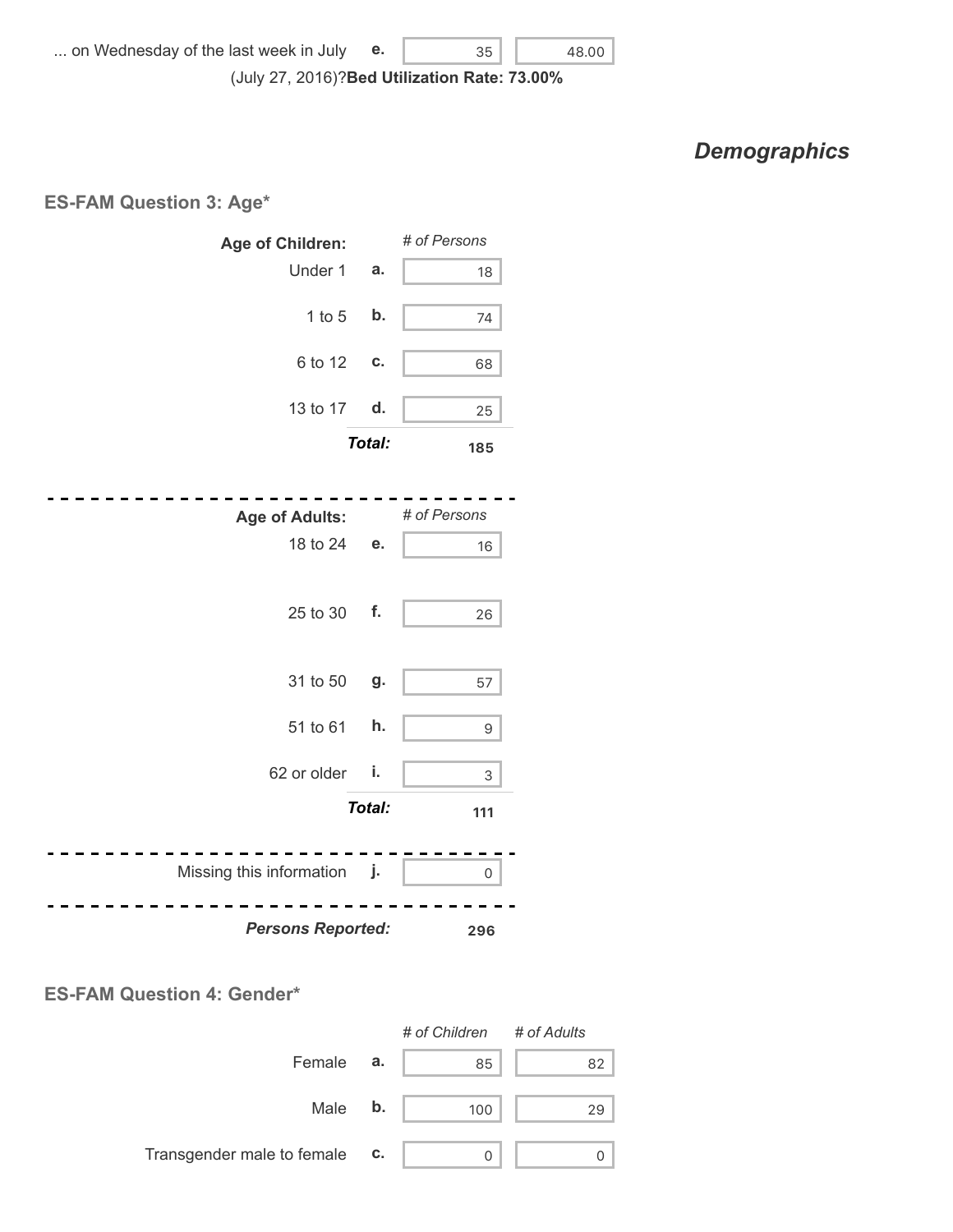

#### **ES-FAM Question 5: Ethnicity**



#### **ES-FAM Question 6: Race**

|                                           |        | # of Persons |
|-------------------------------------------|--------|--------------|
| White, Non-Hispanic/Non-Latino            | a.     | 172          |
| White, Hispanic/Latino                    | b.     | 40           |
| <b>Black or African-American</b>          | c.     | 69           |
| Asian                                     | d.     | 0            |
| American Indian or Alaska Native          | е.     | 0            |
| Native Hawaiian or Other Pacific Islander | f.     | 0            |
| Multiple races                            | g.     | 6            |
| Missing this information                  | h.     | 9            |
|                                           | Total: | 296          |

### **ES-FAM Question 7: Persons by Household Size**

*Persons by Household Size*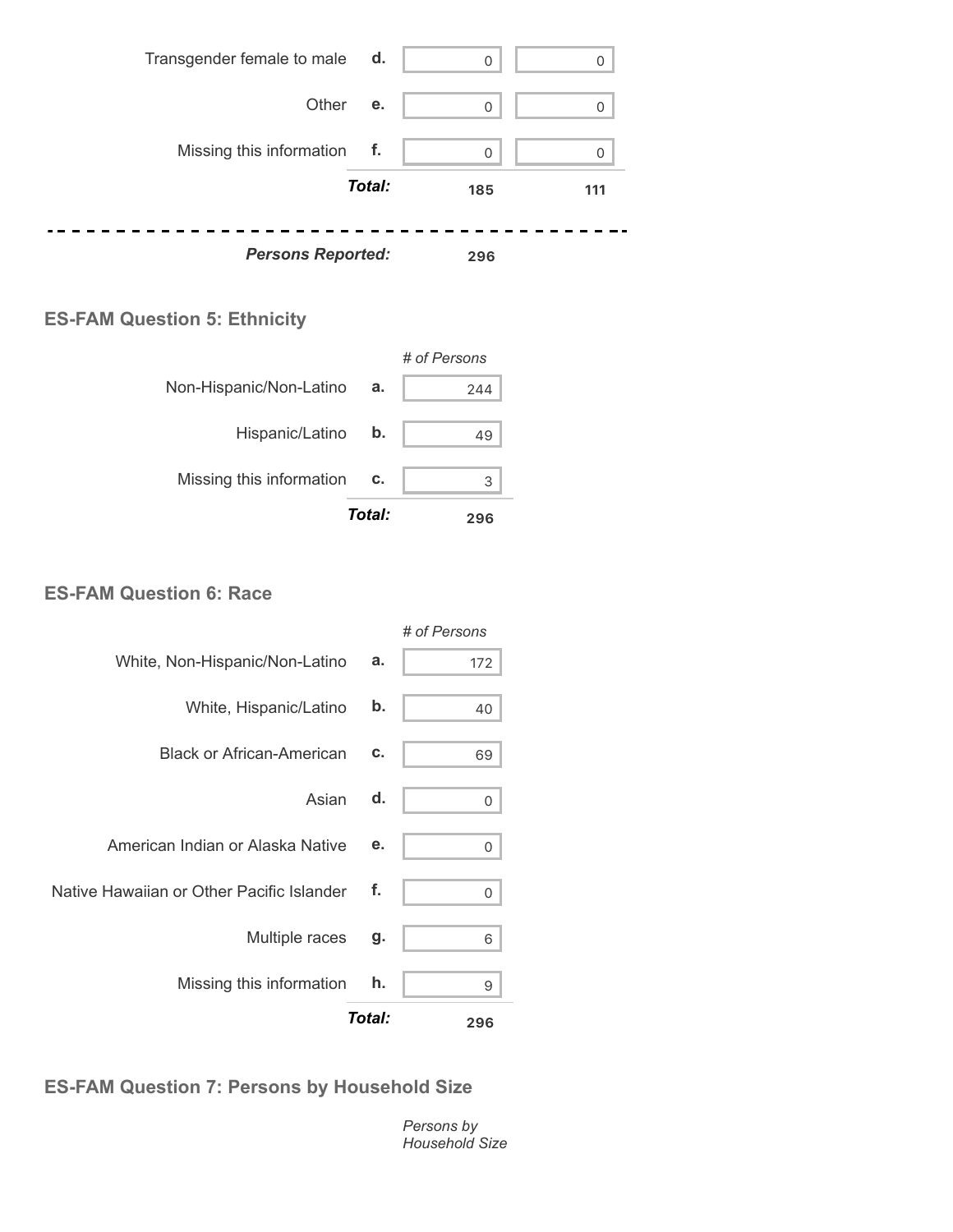|                             | Total: | 296 |
|-----------------------------|--------|-----|
| Missing this information f. |        |     |
| 5 or more persons           | е.     | 82  |
| 4 Persons d.                |        | 92  |
| 3 Persons                   | C.     | 66  |
| 2 Persons b.                |        | 56  |
| 1 Person <b>a.</b>          |        |     |

### **ES-FAM Question 8: Persons by Household Type**

|                                   | Total: | 296          |
|-----------------------------------|--------|--------------|
| Missing this information          | f.     | ∩            |
| Unaccompanied child a             | е.     |              |
| Children in families, with adults | d.     | 185          |
| Adults in family, with child(ren) | C.     | 111          |
| Individual adult female           | b.     |              |
| Individual adult male             | a.     |              |
|                                   |        | # of Persons |

**ES-FAM Question 9: Veteran Status (Adults only)**



**ES-FAM Question 10: How Many Persons in Families are Disabled (Adults Only)?**

*# of Persons* Yes, disabled  $\mathbf{a}$ .  $\begin{vmatrix} 34 \end{vmatrix}$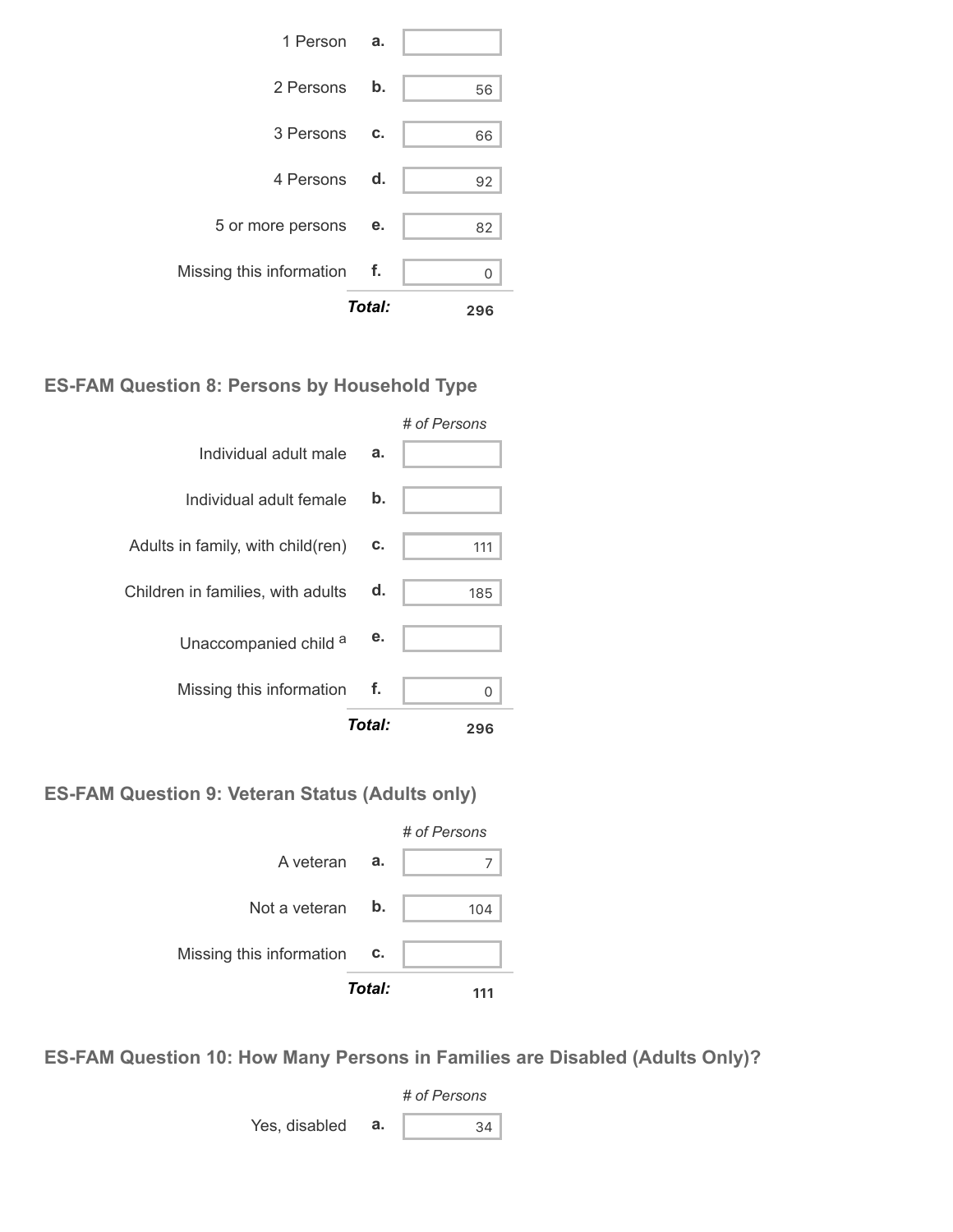|                          | Total: | 111 |
|--------------------------|--------|-----|
| Missing this information | C.     |     |
| Not disabled             | b.     | 76  |

# *Prior Living Situation*

**ES-FAM Question 11: Living Arrangement the Night Before Program Entry for adults in families in emergency shelters**

|                                        |    | # of Persons   |
|----------------------------------------|----|----------------|
| <b>Emergency shelter</b>               | a. | 10             |
| <b>Transitional housing</b>            | b. | 6              |
| Permanent supportive housing           | C. | 0              |
| Psychiatric facility                   | d. | 0              |
| Substance abuse treatment center/detox | е. | 1              |
| Hospital (non-psychiatric)             | f. | 0              |
| Jail, prison, or juvenile detention    | g. | 1              |
| Rental by client (VASH subsidy)        | h. | 0              |
| Rental by client (other subsidy)       | i. | 0              |
| Rental by client (no subsidy)          | j. | 5              |
| Owned by client (with subsidy)         | k. | 0              |
| Owned by client (no subsidy)           | ı. | $\overline{2}$ |
| Staying with family                    | m. | 29             |
| Staying with friends                   | n. | 20             |
| Hotel or motel (no voucher)            | ο. | 19             |
| Foster care home                       | р. | 0              |
| Place not meant for habitation         | q. | 17             |
| Safe Haven                             | r. | 0              |
|                                        |    |                |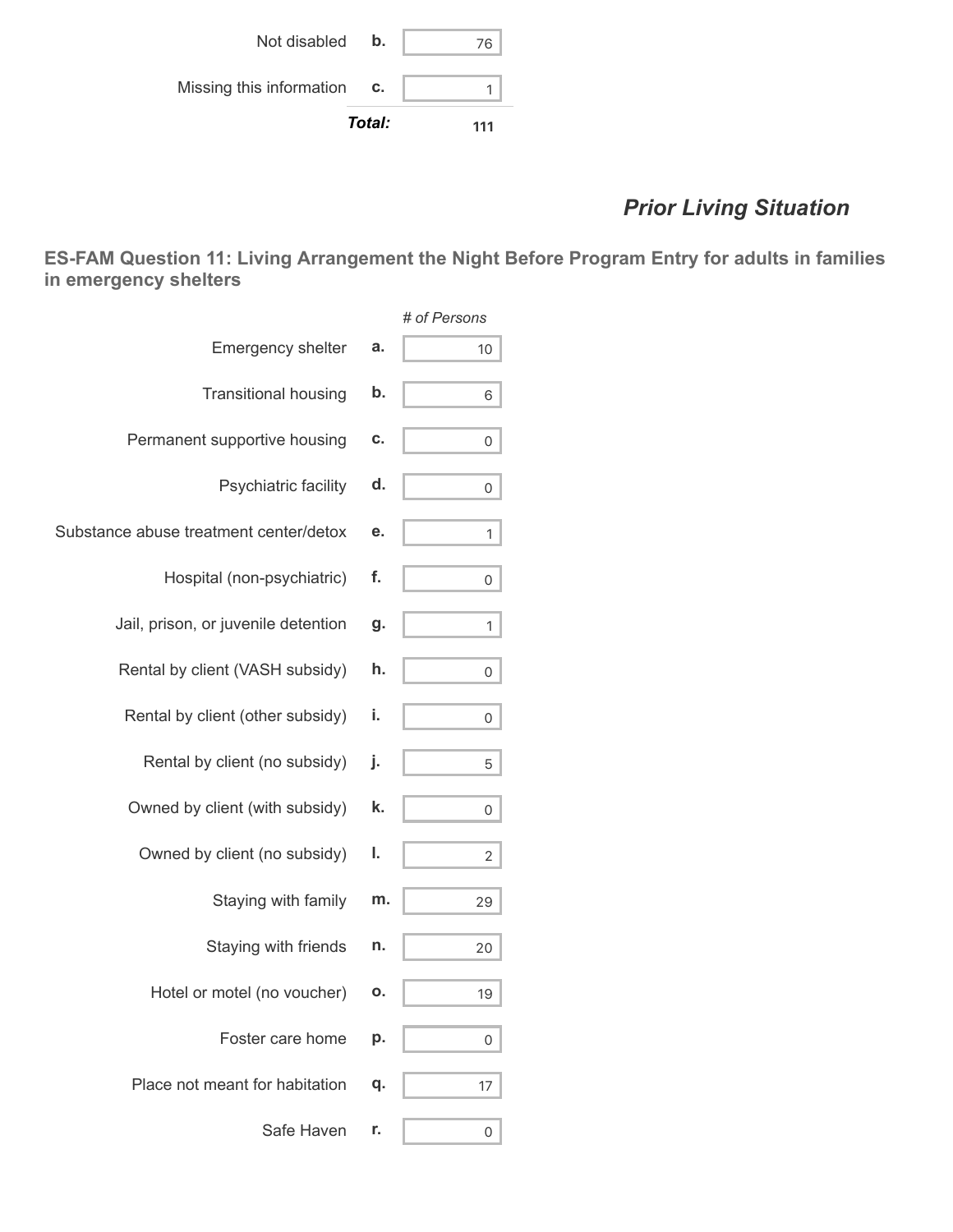|                          | Total: | 111 |
|--------------------------|--------|-----|
| Missing this information |        |     |
| Other living arrangement | S.     |     |

**ES-FAM Question 12: How long did adults in families stay in their living arrangements the night before program entry?**

|                                                 |        | # of Persons |
|-------------------------------------------------|--------|--------------|
| One week or less                                | a.     | 31           |
| More than one week, but less than a<br>month    | b.     | 25           |
| One to three months                             | c.     | 18           |
| More than three months, but less than a<br>year | d.     | 25           |
| One year or longer                              | е.     | 11           |
| Missing this information                        | f.     | 1            |
|                                                 | Total: | 111          |

# *Length of Stay*

**ES-FAM Question 13: Number of Nights in Emergency Shelter for Adults in Families**

|                   |    | # of FEMALES # of MALES |                | # of MISSING<br><b>GENDER</b> |
|-------------------|----|-------------------------|----------------|-------------------------------|
| 1 to 7 nights     | a. | 17                      | 4              | 0                             |
| 8 to 30 nights    | b. | 25                      | 6              | 0                             |
| 31 to 60 nights   | C. | 21                      | 13             | 0                             |
| 61 to 90 nights   | d. | 7                       | $\overline{2}$ | 0                             |
| 91 to 120 nights  | е. | 5                       | 1              | 0                             |
| 121 to 150 nights | f. | 3                       | 1              | 0                             |
| 151 to 180 nights | g. | $\overline{0}$          | $\mathbf 0$    | 0                             |
| 181 to 210 nights | h. | $\overline{2}$          | 1              | 0                             |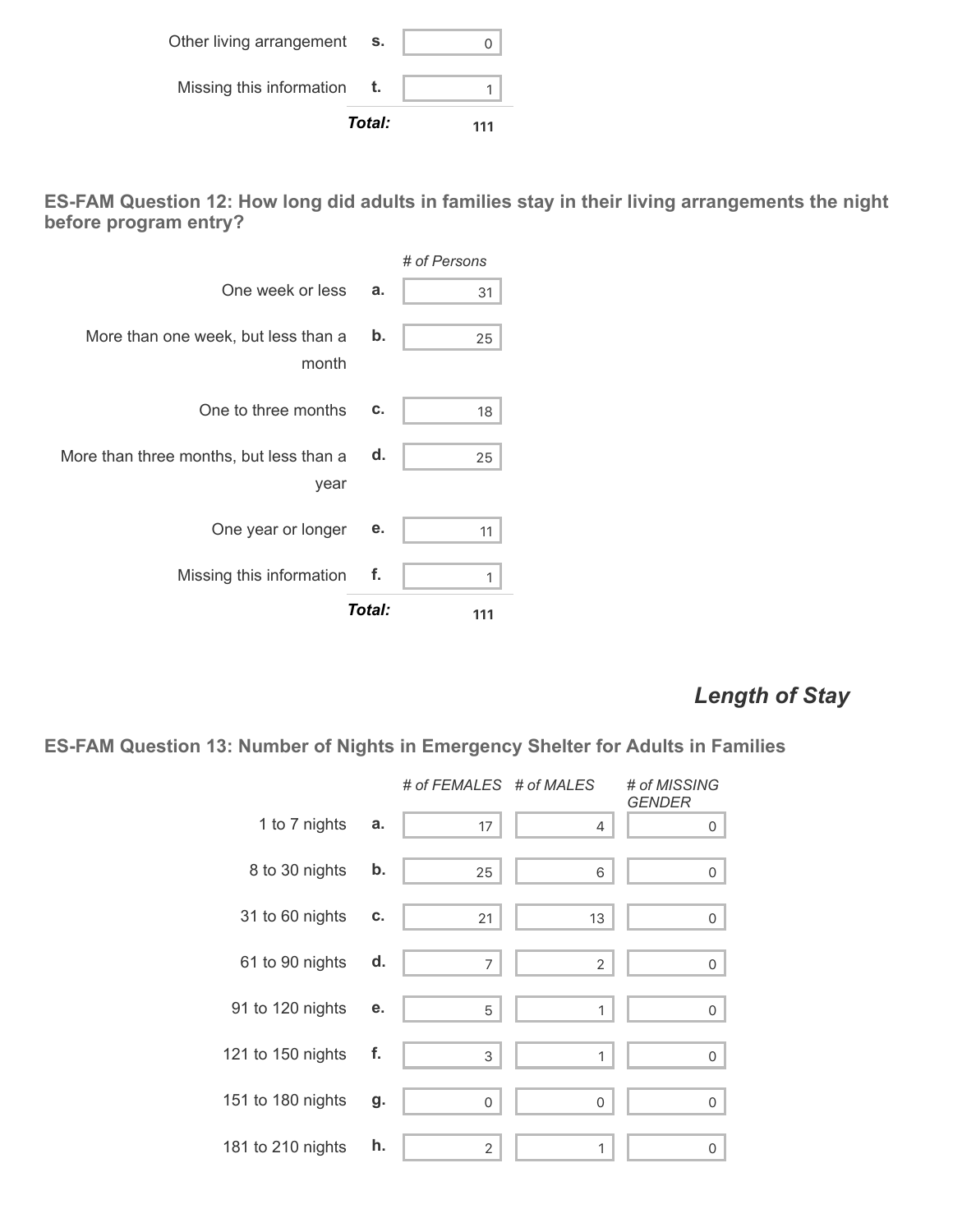

### **ES-FAM Question 14: Number of Nights in Emergency Shelter for Children in Families**

|                   |    | # of FEMALES   | # of MALES     | # of MISSING<br><b>GENDER</b> |
|-------------------|----|----------------|----------------|-------------------------------|
| 1 to 7 nights     | a. | 18             | 28             | 0                             |
| 8 to 30 nights    | b. | 29             | 21             | $\mathsf{O}\xspace$           |
| 31 to 60 nights   | c. | 19             | 31             | $\mathsf{O}$                  |
| 61 to 90 nights   | d. | 9              | 7              | $\mathsf{O}$                  |
| 91 to 120 nights  | е. | 5              | 3              | $\mathsf{O}$                  |
| 121 to 150 nights | f. | $\overline{2}$ | 6              | $\mathsf{O}\xspace$           |
| 151 to 180 nights | g. | 0              | 0              | 0                             |
| 181 to 210 nights | h. | 3              | $\mathbf{1}$   | $\mathbf 0$                   |
| 211 to 240 nights | i. | 0              | $\mathsf O$    | $\mathsf{O}$                  |
| 241 to 270 nights | j. | $\mathbf 0$    | $\overline{2}$ | 0                             |
| 271 to 300 nights | k. | 0              | 0              | 0                             |
| 301 to 330 nights | ı. | 0              | 1              | $\overline{0}$                |
| 331 to 360 nights | m. | 0              | 0              | 0                             |
| 361 to 366 nights | n. | 0              | 0              | 0                             |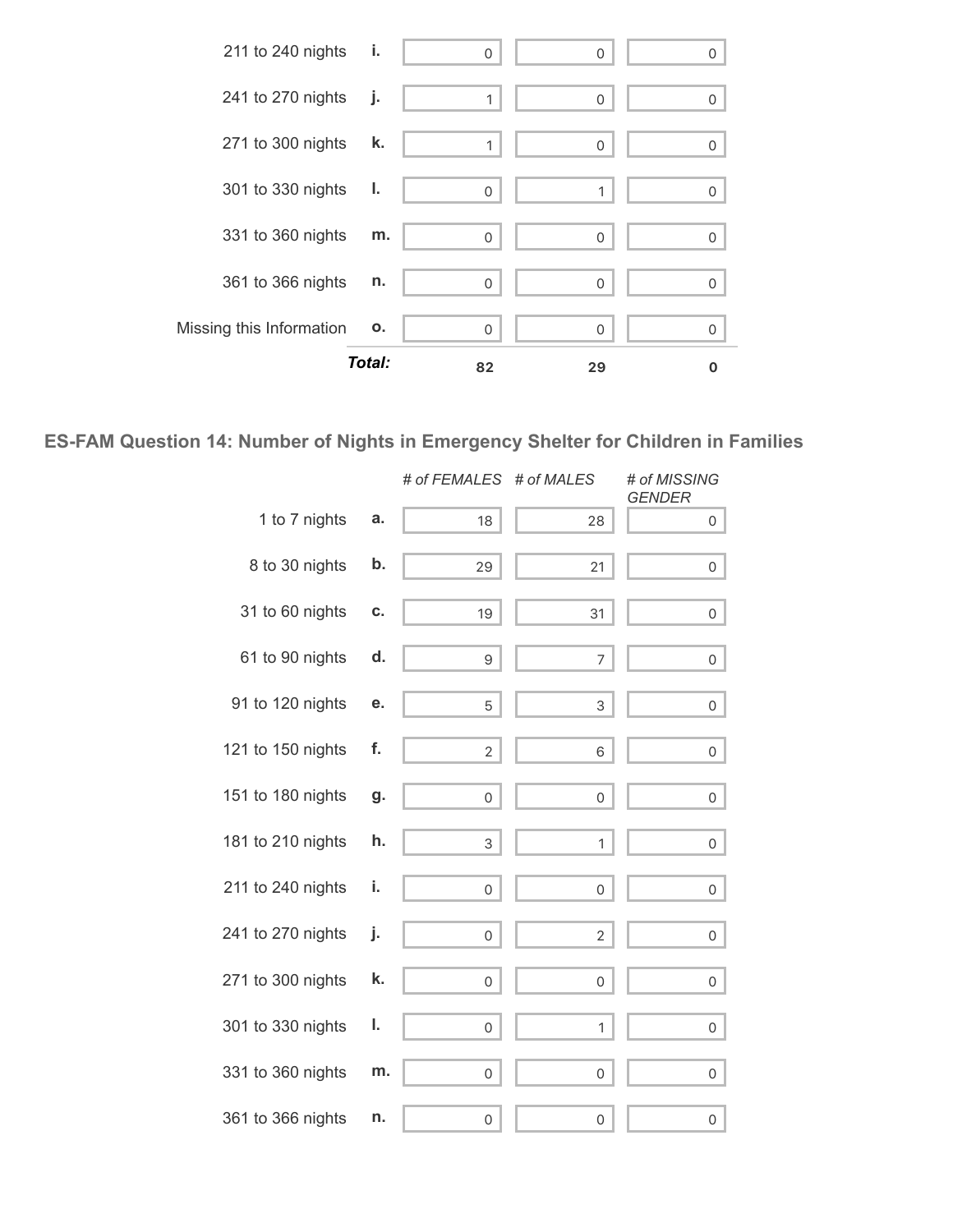| Missing this Information o. |        |    |     |  |
|-----------------------------|--------|----|-----|--|
|                             | Total: | 85 | 100 |  |

# *Household Counts*

**ES-FAM Question 15: How Many Family Households Stayed in Emergency Shelters**

| # of Households |    |                                                                 |
|-----------------|----|-----------------------------------------------------------------|
| 88              | a. | at any time during the covered time<br>period?                  |
| 14              | b. | on Wednesday of the last week in<br>October (October 28, 2015)? |
| 12              | c. | on Wednesday of the last week in<br>January (January 27, 2016)? |
| 12              | d. | on Wednesday of the last week in April<br>(April 27, 2016)?     |
| 11              | е. | on Wednesday of the last week in July<br>(July 27, 2016)?       |

# **Survey Response Set: ES-IND: Emergency Shelters for Individuals**

### *Total Counts*

**ES-IND Question 1: Total Number of Individuals Who Used Emergency Shelters During Covered Time Period**

| Unduplicated number of Individuals <sup>a</sup> that<br>used Emergency Shelters participating in<br><b>HMIS</b>                                                 | a. | # of Persons /<br><b>Beds</b><br>492 |                                     |
|-----------------------------------------------------------------------------------------------------------------------------------------------------------------|----|--------------------------------------|-------------------------------------|
| Number of emergency, year-round<br>equivalent shelter beds <sup>b</sup> for Individuals<br>included in HMIS (i.e., bed capacity for<br>participating providers) | b. | 71.80                                | <b>HMIS Bed Coverage Rate: 100%</b> |
| Number of emergency, year-round                                                                                                                                 | c. | 0.00                                 |                                     |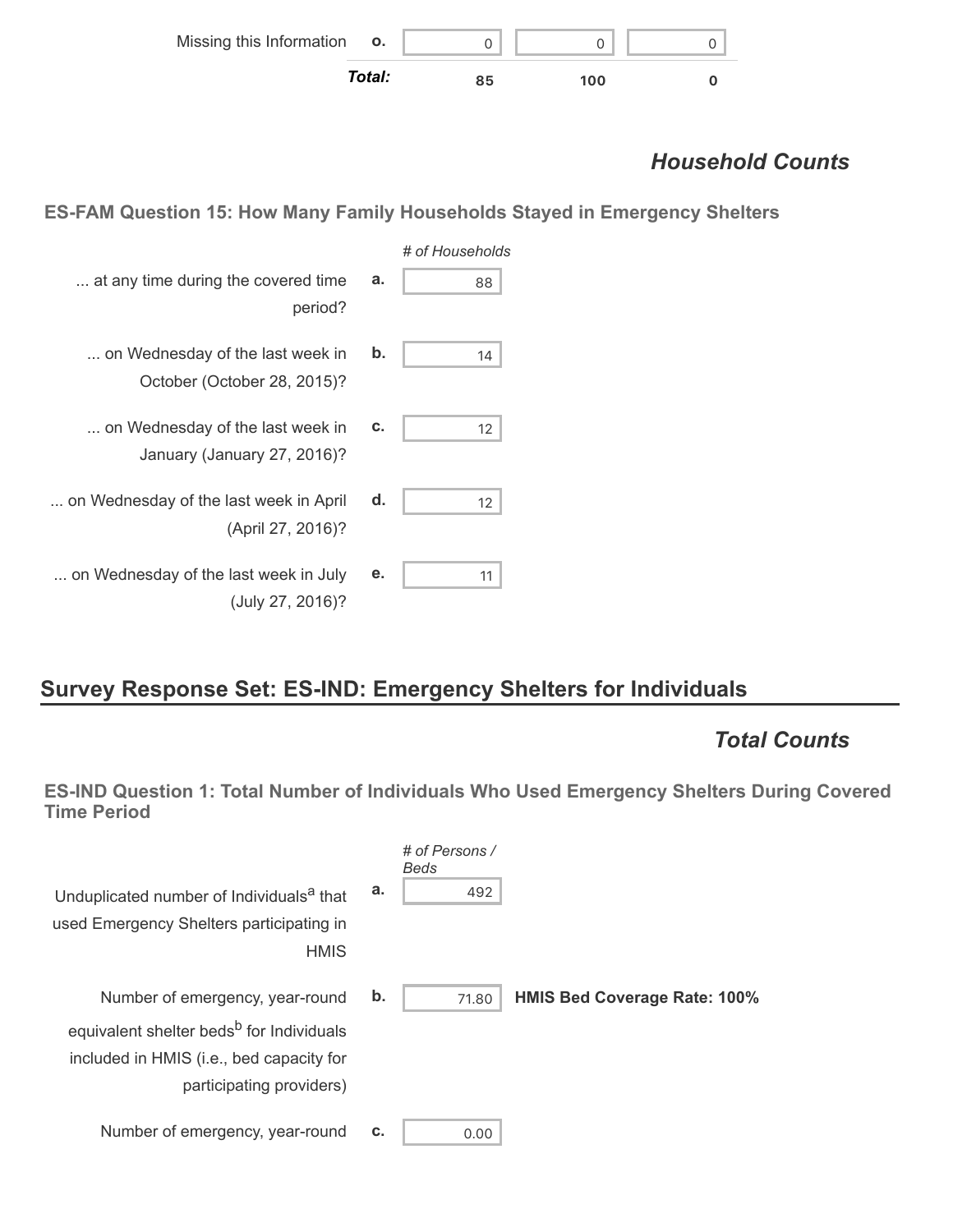| equivalent shelter beds <sup>b</sup> for Individuals at |    |    |
|---------------------------------------------------------|----|----|
| providers not participating in HMIS (i.e.,              |    |    |
| bed capacity for non-participating                      |    |    |
| providers)                                              |    |    |
|                                                         |    |    |
| Number of Individuals who used more                     | d. | 54 |
| than one HMIS participating emergency                   |    |    |
| shelter as an individual                                |    |    |

### **ES-IND Question 2: How many Individuals were using Emergency Shelters …**

|                                                          |               | # of Persons                              | # of HMIS<br>participating<br>beds |
|----------------------------------------------------------|---------------|-------------------------------------------|------------------------------------|
| on average per night during covered                      | a.            | 55.13                                     | 71.80                              |
|                                                          |               | time period? Bed Utilization Rate: 77.00% |                                    |
| on Wednesday of the last week in                         | $\mathbf b$ . | 59                                        | 68.00                              |
| October (October 28, 2015)? Bed Utilization Rate: 87.00% |               |                                           |                                    |
| on Wednesday of the last week in                         | c.            | 63                                        | 68.00                              |
| January (January 27, 2016)? Bed Utilization Rate: 93.00% |               |                                           |                                    |
| on Wednesday of the last week in April                   | d.            | 55                                        | 75.00                              |
| (April 27, 2016)? Bed Utilization Rate: 73.00%           |               |                                           |                                    |
| on Wednesday of the last week in July                    | е.            | 59                                        | 75.00                              |
| (July 27, 2016)? Bed Utilization Rate: 79.00%            |               |                                           |                                    |

# *Demographics*

**ES-IND Question 3: Age\***



. . .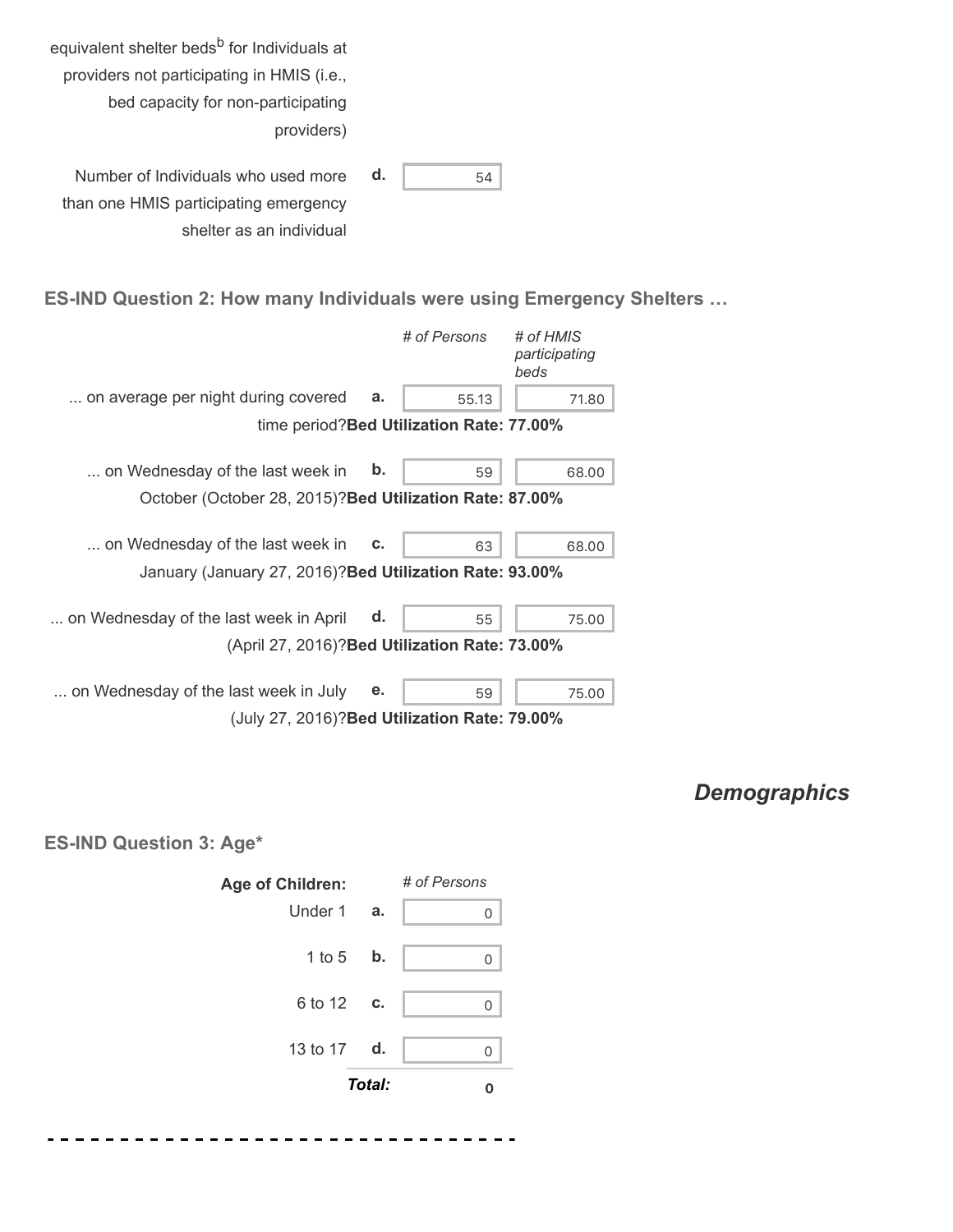

#### **ES-IND Question 4: Gender\***

|                            |        | # of Children | # of Adults |
|----------------------------|--------|---------------|-------------|
| Female                     | a.     | 0             | 136         |
| Male                       | b.     | 0             | 356         |
| Transgender male to female | c.     | 0             | 0           |
| Transgender female to male | d.     | 0             | 0           |
| Other                      | е.     | $\Omega$      | 0           |
| Missing this information   | f.     | $\Omega$      | 0           |
|                            | Total: | $\mathbf 0$   | 492         |
| <b>Persons Reported:</b>   |        | 492           |             |

### **ES-IND Question 5: Ethnicity**

|                          |    | # of Persons |
|--------------------------|----|--------------|
| Non-Hispanic/Non-Latino  | а. | 459          |
| Hispanic/Latino          | b. | 30           |
| Missing this information | c. |              |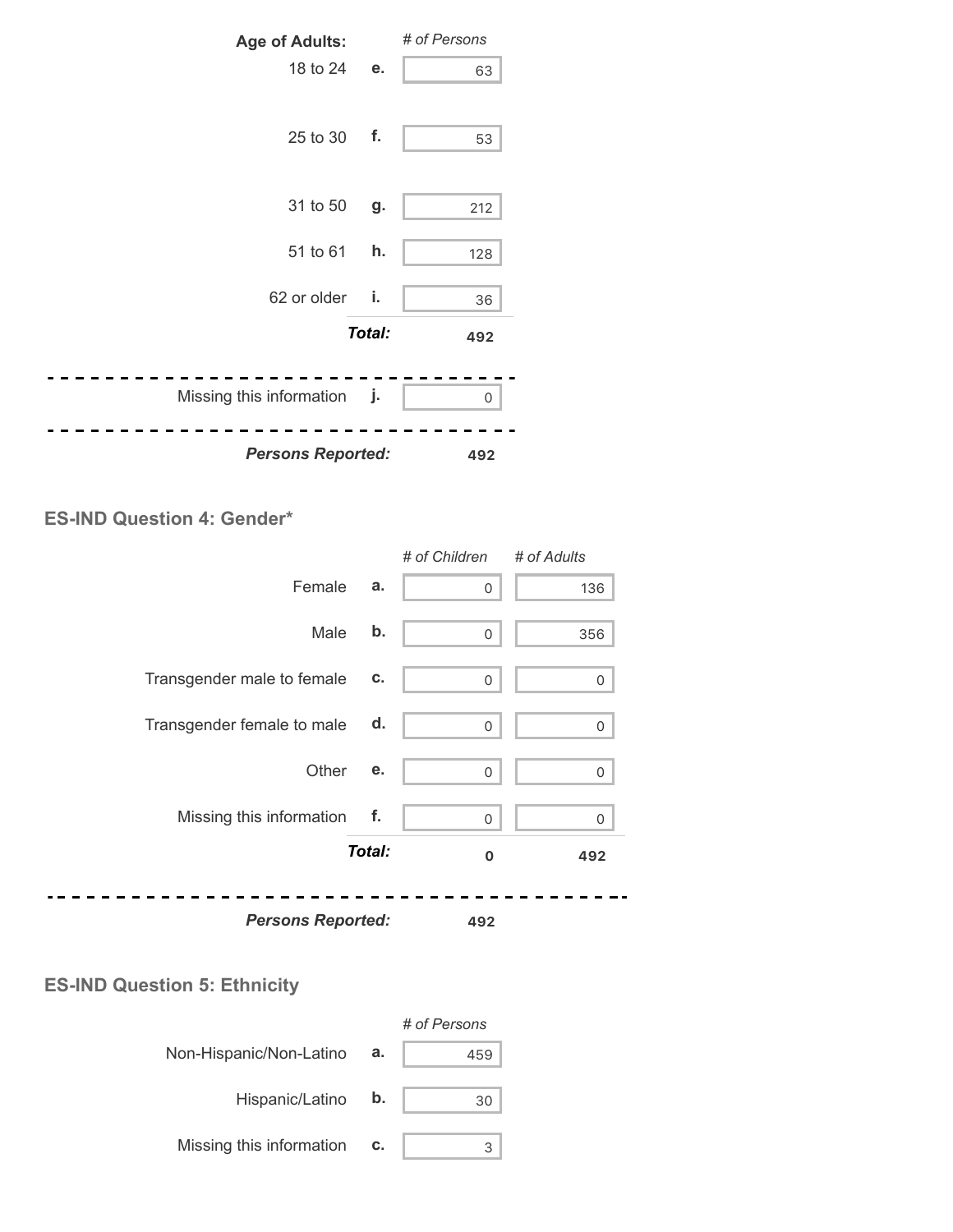*Total:* **<sup>492</sup>**

### **ES-IND Question 6: Race**

|                                           |        | # of Persons   |
|-------------------------------------------|--------|----------------|
| White, Non-Hispanic/Non-Latino            | a.     | 411            |
| White, Hispanic/Latino                    | b.     | 24             |
| <b>Black or African-American</b>          | c.     | 40             |
| Asian                                     | d.     | 1              |
| American Indian or Alaska Native          | е.     | 3              |
| Native Hawaiian or Other Pacific Islander | f.     | $\overline{2}$ |
| Multiple races                            | g.     | 9              |
| Missing this information                  | h.     | 2              |
|                                           | Total: | 492            |

### **ES-IND Question 7: Persons by Household Size**

|                             | Total: | 492                                 |
|-----------------------------|--------|-------------------------------------|
| Missing this information f. |        | U                                   |
| 5 or more persons           | е.     | 0                                   |
| 4 Persons d.                |        | 4                                   |
| 3 Persons                   | C.     | O                                   |
| 2 Persons                   | b.     | 26                                  |
| 1 Person                    | а.     | 462                                 |
|                             |        | Persons by<br><b>Household Size</b> |

**ES-IND Question 8: Persons by Household Type**

*# of Persons*

**Persons in adult-only households: \*Options: A + B + E 492**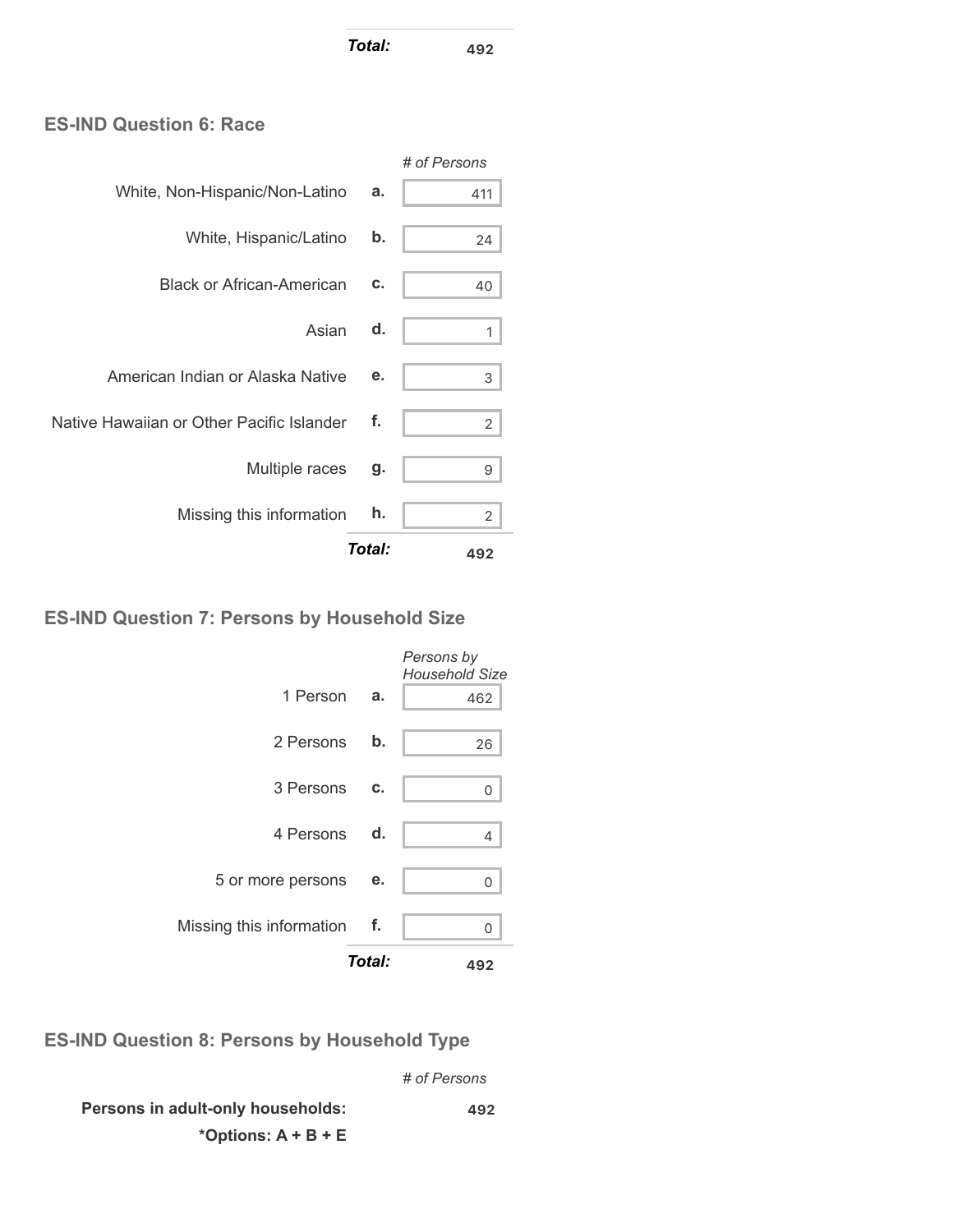| $\mathbf 0$ |        | Persons in children-only households:<br>*Options: F + G      |
|-------------|--------|--------------------------------------------------------------|
| 462         |        | Persons in one-person households:<br>*Options: A + B + G     |
| 30          |        | Persons in multiple-person<br>households:<br>*Options: E + F |
|             |        |                                                              |
| 344         | a.     | Individual adult male                                        |
| 118         | b.     | Individual adult female                                      |
|             | c.     | Adult in family, with child(ren)                             |
|             | d.     | Children in families, with adults                            |
| 30          | е.     | Households with only adults                                  |
| 0           | f.     | Households with only children                                |
| 0           | g.     | Unaccompanied child a                                        |
| 0           | h.     | Missing this information                                     |
| 492         | Total: |                                                              |
|             |        |                                                              |

.

**ES-IND Question 9: Veteran Status (Adults only)**



**ES-IND Question 10: How Many Individuals are Disabled (Adults Only)?**

|               |    | # of Persons |  |  |
|---------------|----|--------------|--|--|
| Yes, disabled | а. | 317          |  |  |
| Not disabled  | b. | 169          |  |  |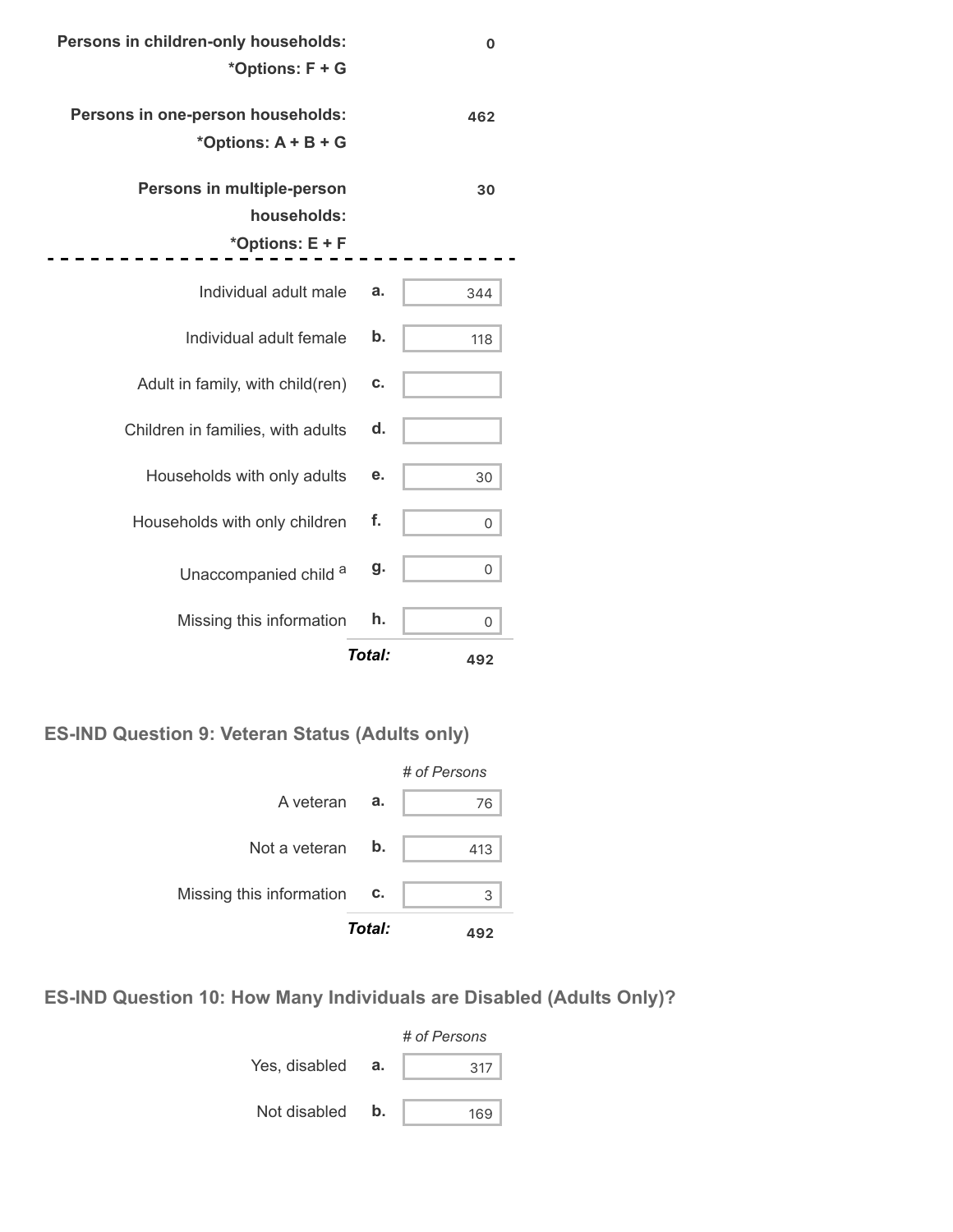# *Prior Living Situation*

**ES-IND Question 11: Living Arrangement the Night Before Program Entry for Individuals in Emergency Shelters**

|                                        |    | # of Persons   |
|----------------------------------------|----|----------------|
| Emergency shelter                      | a. | 24             |
| <b>Transitional housing</b>            | b. | 7              |
| Permanent supportive housing           | c. | 0              |
| Psychiatric facility                   | d. | 17             |
| Substance abuse treatment center/detox | е. | 9              |
| Hospital (non-psychiatric)             | f. | 21             |
| Jail, prison, or juvenile detention    | g. | 30             |
| Rental by client (VASH subsidy)        | h. | 0              |
| Rental by client (other subsidy)       | i. | $\overline{2}$ |
| Rental by client (no subsidy)          | j. | 18             |
| Owned by client (with subsidy)         | k. | 2              |
| Owned by client (no subsidy)           | ı. | 1              |
| Staying with family                    | m. | 88             |
| Staying with friends                   | n. | 82             |
| Hotel or motel (no voucher)            | Ο. | 51             |
| Foster care home                       | р. | 0              |
| Place not meant for habitation         | q. | 133            |
| Safe Haven                             | r. |                |
| Other living arrangement               | s. |                |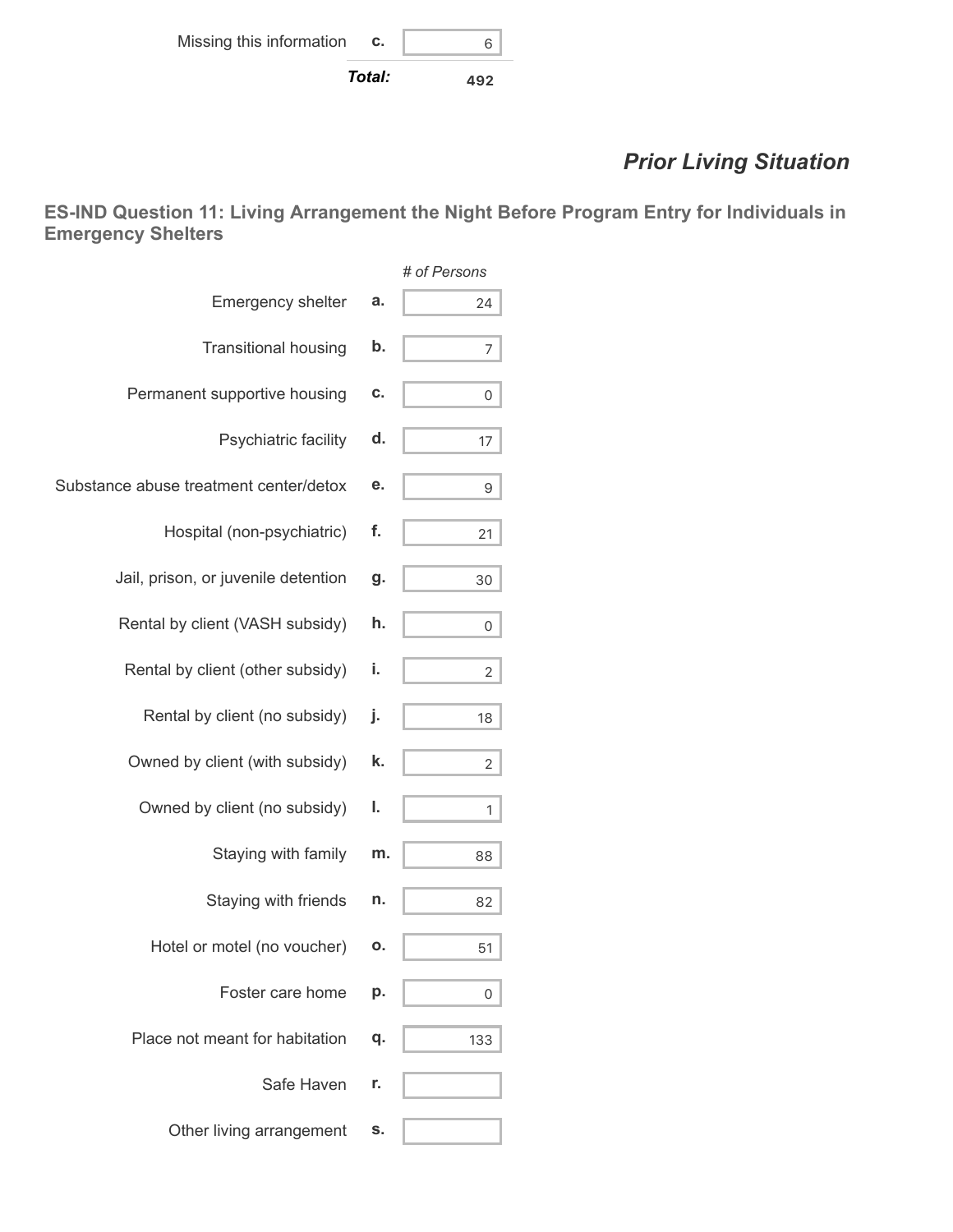

**ES-IND Question 12: How long did individuals stay in their living arrangements the night before program entry?**



### *Length of Stay*

#### **ES-IND Question 13: Number of Nights in Emergency Shelter for Adults**

|                   |    | # of FEMALES # of MALES |                | # of MISSING<br><b>GENDER</b> |
|-------------------|----|-------------------------|----------------|-------------------------------|
| 1 to 7 nights     | a. | 64                      | 132            | 0                             |
| 8 to 30 nights    | b. | 35                      | 92             | 0                             |
| 31 to 60 nights   | C. | 11                      | 55             | 0                             |
| 61 to 90 nights   | d. | 11                      | 24             | 0                             |
| 91 to 120 nights  | е. | 3                       | 15             | 0                             |
| 121 to 150 nights | f. | 1                       | 13             | 0                             |
| 151 to 180 nights | g. | 3                       | 5              | 0                             |
| 181 to 210 nights | h. | $\overline{2}$          | 8              | 0                             |
| 211 to 240 nights | i. | 1                       | $\overline{2}$ | 0                             |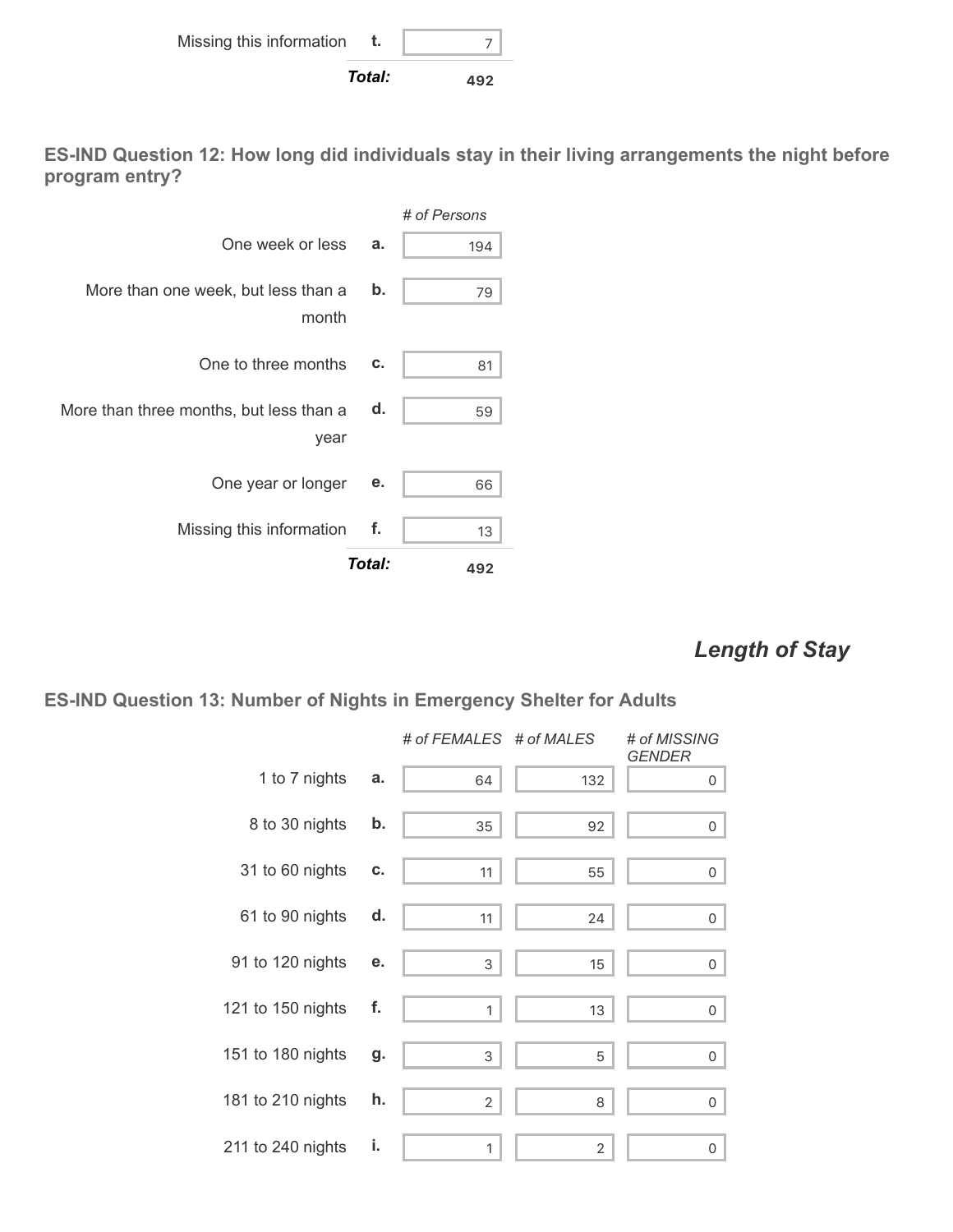

**ES-IND Question 14: Number of Nights in Emergency Shelter for Children (i.e., unaccompanied youth)**

|                          |    | # of FEMALES # of MALES |                     | # of MISSING<br><b>GENDER</b> |
|--------------------------|----|-------------------------|---------------------|-------------------------------|
| 1 to 7 nights            | a. | $\mathsf{O}\xspace$     | 0                   | 0                             |
| 8 to 30 nights           | b. | 0                       | 0                   | 0                             |
| 31 to 60 nights          | C. | 0                       | 0                   | 0                             |
| 61 to 90 nights          | d. | 0                       | 0                   | 0                             |
| 91 to 120 nights         | е. | $\mathsf{O}\xspace$     | 0                   | 0                             |
| 121 to 150 nights        | f. | $\mathsf{O}\xspace$     | $\mathsf{O}\xspace$ | 0                             |
| 151 to 180 nights        | g. | 0                       | 0                   | 0                             |
| 181 to 210 nights        | h. | 0                       | 0                   | 0                             |
| 211 to 240 nights        | i. | 0                       | 0                   | 0                             |
| 241 to 270 nights        | j. | 0                       | 0                   | 0                             |
| 271 to 300 nights        | k. | $\mathsf{O}\xspace$     | $\mathsf{O}\xspace$ | 0                             |
| 301 to 330 nights        | ı. | 0                       | 0                   | 0                             |
| 331 to 360 nights        | m. | 0                       | $\mathbf 0$         | $\mathsf{O}\xspace$           |
| 361 to 366 nights        | n. | 0                       | $\mathbf 0$         | 0                             |
| Missing this Information | o. | 0                       | 0                   | $\mathbf 0$                   |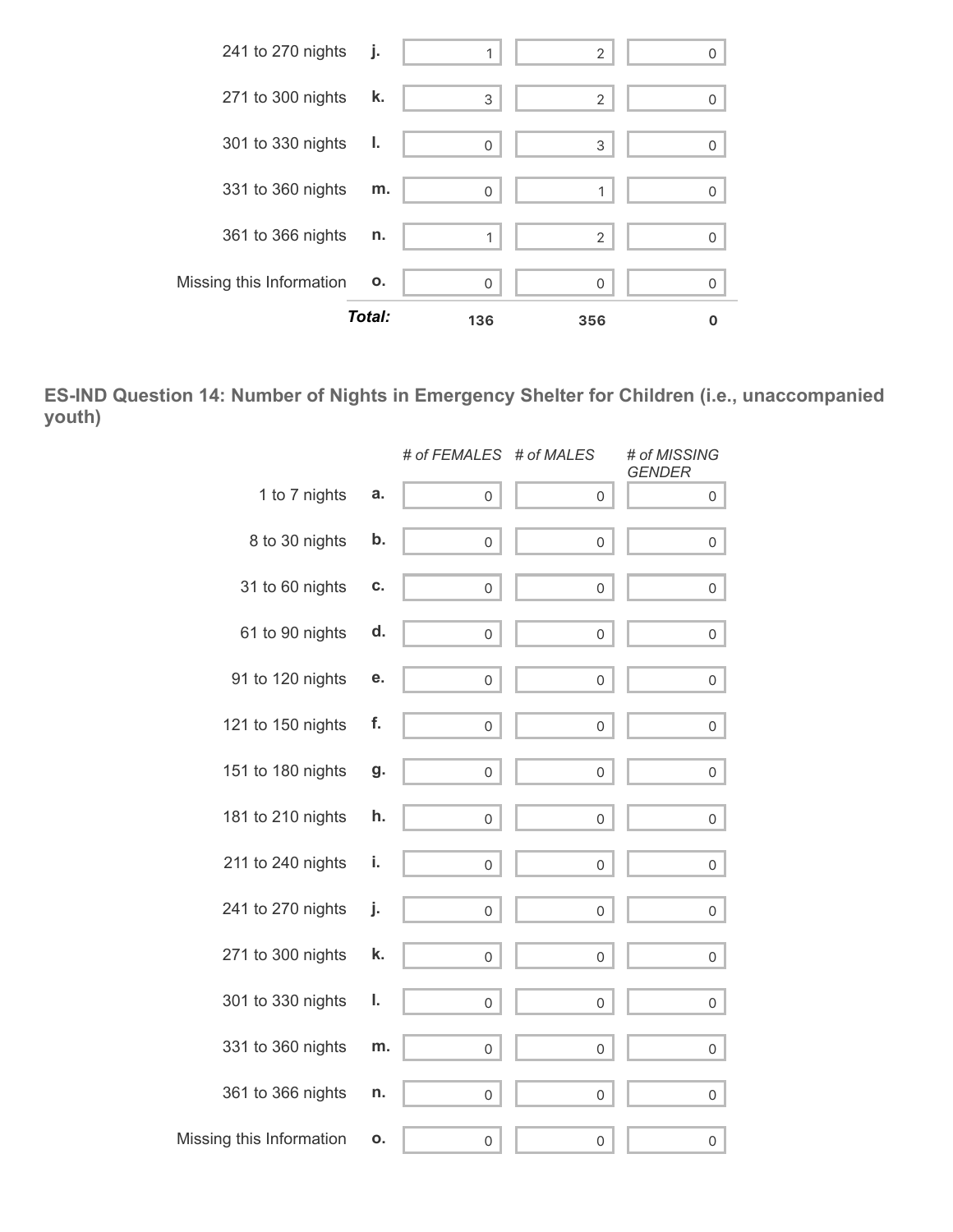| Total: |  |  |  |
|--------|--|--|--|
|--------|--|--|--|

# **Survey Response Set: TH-FAM: Transitional Housing for Families**

### *Total Counts*

**TH-FAM Question 1: Total Number of Persons in Families Who Used Transitional Housing During Covered Time Period**

|                                                                                                                                                                  |    | # of Persons /<br>Beds |                                     |
|------------------------------------------------------------------------------------------------------------------------------------------------------------------|----|------------------------|-------------------------------------|
| Unduplicated number of Persons in                                                                                                                                | a. | 103                    |                                     |
| Families <sup>a</sup> that used Transitional Housing<br>participating in HMIS                                                                                    |    |                        |                                     |
| Number of transitional housing beds for<br>Persons in Families included in HMIS<br>(i.e., bed capacity for participating<br>providers)                           | b. | 53.30                  | <b>HMIS Bed Coverage Rate: 100%</b> |
| Number of transitional housing beds for<br>Persons in Families at providers not<br>participating in HMIS (i.e., bed capacity<br>for non-participating providers) | c. | 0.00                   |                                     |
| Number of Persons in Families who used<br>more than one HMIS participating                                                                                       | d. | 2                      |                                     |

**TH-FAM Question 2: How many Persons in Families were using Transitional Housing …**

|                                                          |    | # of Persons                              | # of HMIS<br>participating<br>beds |
|----------------------------------------------------------|----|-------------------------------------------|------------------------------------|
| on average per night during covered                      | a. | 48.80                                     | 53.30                              |
|                                                          |    | time period? Bed Utilization Rate: 92.00% |                                    |
| on Wednesday of the last week in                         | b. | 46                                        | 58.00                              |
| October (October 28, 2015)? Bed Utilization Rate: 79.00% |    |                                           |                                    |
| on Wednesday of the last week in                         | c. | 46                                        | 58.00                              |
| January (January 27, 2016)? Bed Utilization Rate: 79.00% |    |                                           |                                    |
| on Wednesday of the last week in April                   | d. | 47                                        | 45.00                              |

transitional housing program in a family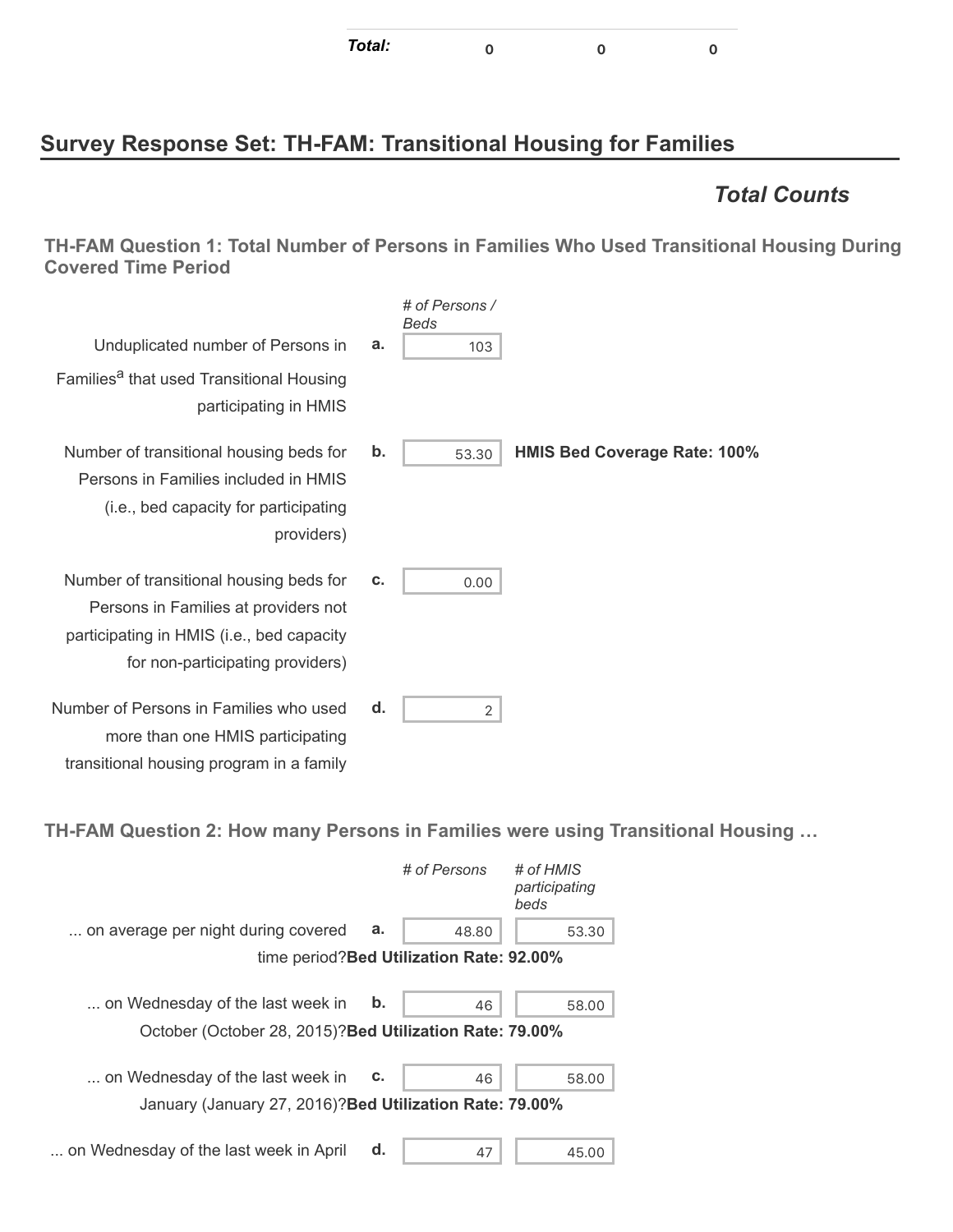... on Wednesday of the last week in July (July 27, 2016)? **Bed Utilization Rate: 100% e.**  $\begin{array}{|c|c|c|c|c|} \hline \textbf{6} & \textbf{54} & \textbf{54.00} \hline \end{array}$ 

# *Demographics*

**TH-FAM Question 3: Age\***

| Age of Children:            |               | # of Persons   |
|-----------------------------|---------------|----------------|
| Under 1                     | a.            | 14             |
| $1$ to $5$                  | b.            | 31             |
| 6 to 12                     | C.            | 15             |
| 13 to 17                    | d.            | $\mathbf{1}$   |
|                             | Total:        | 61             |
|                             |               |                |
| <b>Age of Adults:</b>       |               | # of Persons   |
| 18 to 24                    | е.            | 15             |
|                             |               |                |
| 25 to 30                    | f.            | 14             |
|                             |               |                |
| 31 to 50                    | g.            | 10             |
| 51 to 61                    | h.            |                |
|                             |               | $\overline{2}$ |
| 62 or older                 | i.            | 1              |
|                             | <b>Total:</b> | 42             |
|                             |               |                |
| Missing this information j. |               | 0              |
| <b>Persons Reported:</b>    |               | 103            |



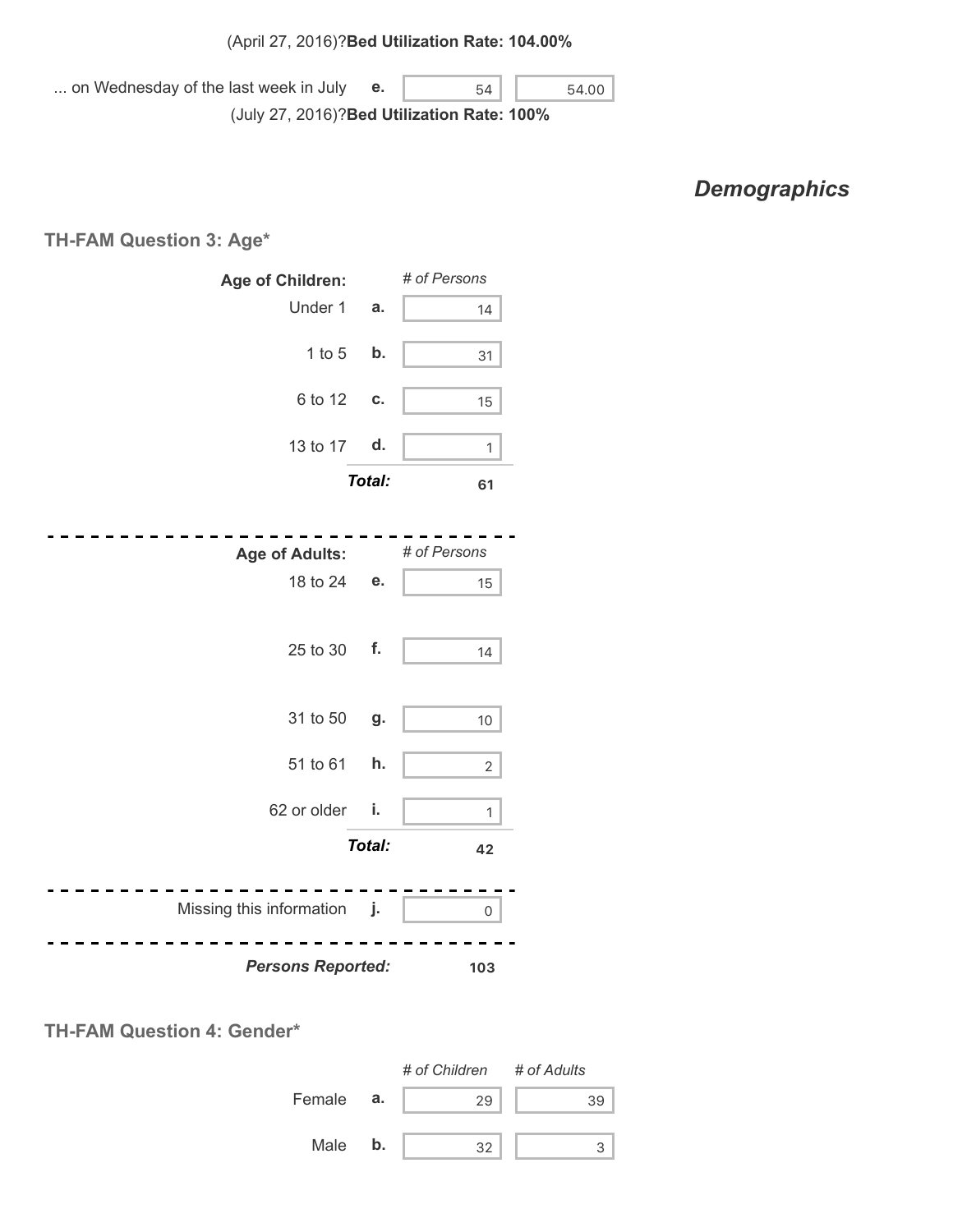

### **TH-FAM Question 5: Ethnicity**

|                          |        | # of Persons |
|--------------------------|--------|--------------|
| Non-Hispanic/Non-Latino  | а.     | 93           |
| Hispanic/Latino          | b.     | 10           |
| Missing this information | c.     |              |
|                          | Total: | 103          |

#### **TH-FAM Question 6: Race**

|                                           |        | # of Persons |
|-------------------------------------------|--------|--------------|
| White, Non-Hispanic/Non-Latino            | a.     | 58           |
| White, Hispanic/Latino                    | b.     | 8            |
| <b>Black or African-American</b>          | c.     | 30           |
| Asian                                     | d.     | 0            |
| American Indian or Alaska Native          | е.     | 0            |
| Native Hawaiian or Other Pacific Islander | f.     | 0            |
| Multiple races                            | g.     | 7            |
| Missing this information                  | h.     | 0            |
|                                           | Total: | 103          |

**TH-FAM Question 7: Persons by Household Size**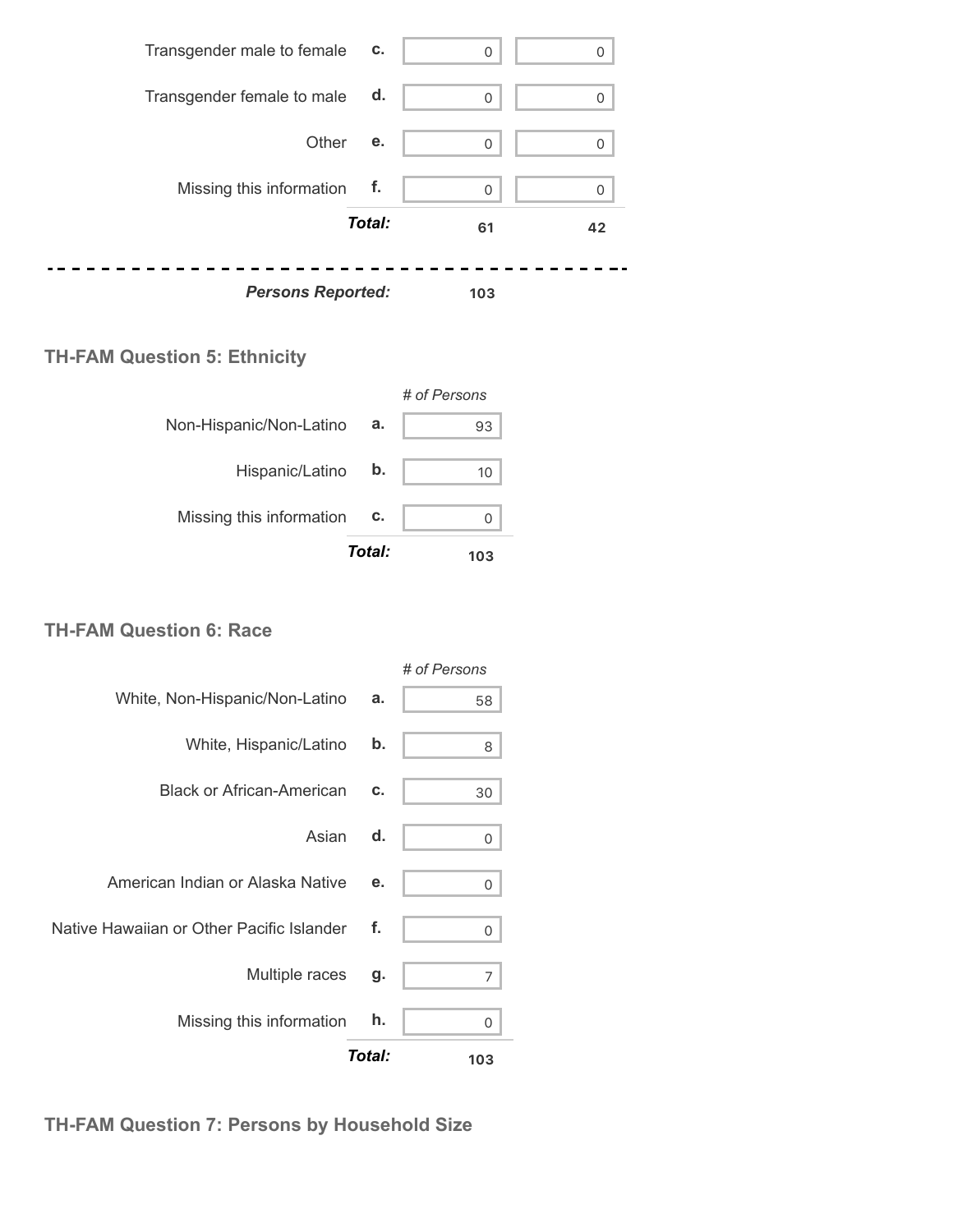|                          | Total: | 103                                 |
|--------------------------|--------|-------------------------------------|
| Missing this information | $-$ f. | 0                                   |
| 5 or more persons        | е.     | 0                                   |
| 4 Persons                | d.     | 28                                  |
| 3 Persons                | c.     | 27                                  |
| 2 Persons                | b.     | 48                                  |
| 1 Person                 | a.     |                                     |
|                          |        | Persons by<br><b>Household Size</b> |

### **TH-FAM Question 8: Persons by Household Type**

|                                   | Total: | 103          |
|-----------------------------------|--------|--------------|
| Missing this information          | f.     | U            |
| Unaccompanied child a             | е.     |              |
| Children in families, with adults | d.     | 61           |
| Adults in family, with child(ren) | c.     | 42           |
| Individual adult female           | b.     |              |
| Individual adult male             | a.     |              |
|                                   |        | # of Persons |

#### **TH-FAM Question 9: Veteran Status (Adults only)**



**TH-FAM Question 10: How Many Persons in Families are Disabled (Adults Only)?**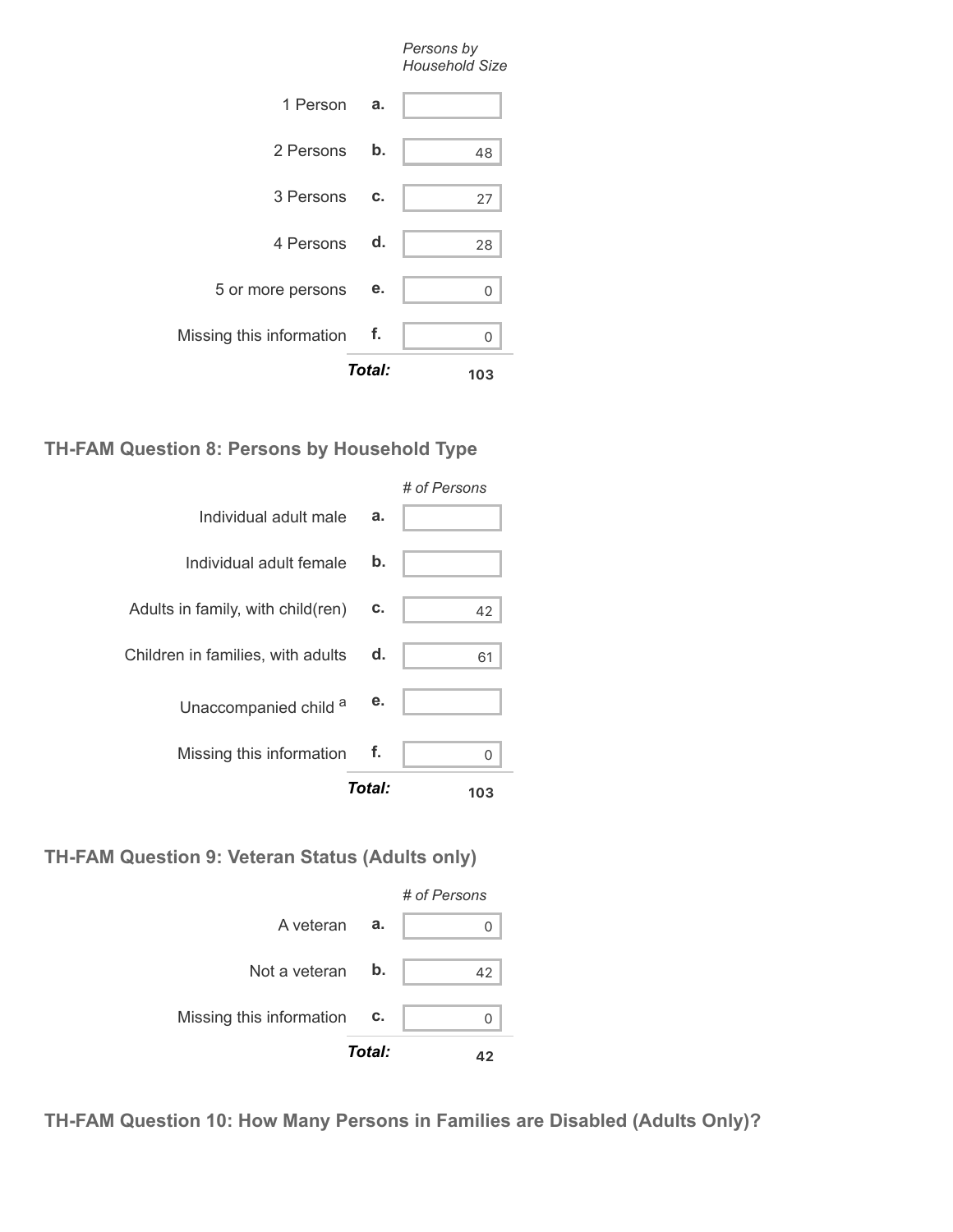



# *Prior Living Situation*

**TH-FAM Question 11: Living Arrangement the Night Before Program Entry for Adults in Families using Transitional Housing**

|                                        |    | # of Persons |
|----------------------------------------|----|--------------|
| Emergency shelter                      | a. | 18           |
| <b>Transitional housing</b>            | b. | 3            |
| Permanent supportive housing           | C. | 0            |
| Psychiatric facility                   | d. | 1            |
| Substance abuse treatment center/detox | е. | 1            |
| Hospital (non-psychiatric)             | f. | 0            |
| Jail, prison, or juvenile detention    | g. | 1            |
| Rental by client (VASH subsidy)        | h. | 0            |
| Rental by client (other subsidy)       | i. | 0            |
| Rental by client (no subsidy)          | j. | 0            |
| Owned by client (with subsidy)         | k. | 0            |
| Owned by client (no subsidy)           | ı. | 0            |
| Staying with family                    | m. | 11           |
| Staying with friends                   | n. | 5            |
| Hotel or motel (no voucher)            | 0. | 1            |
| Foster care home                       | р. | 0            |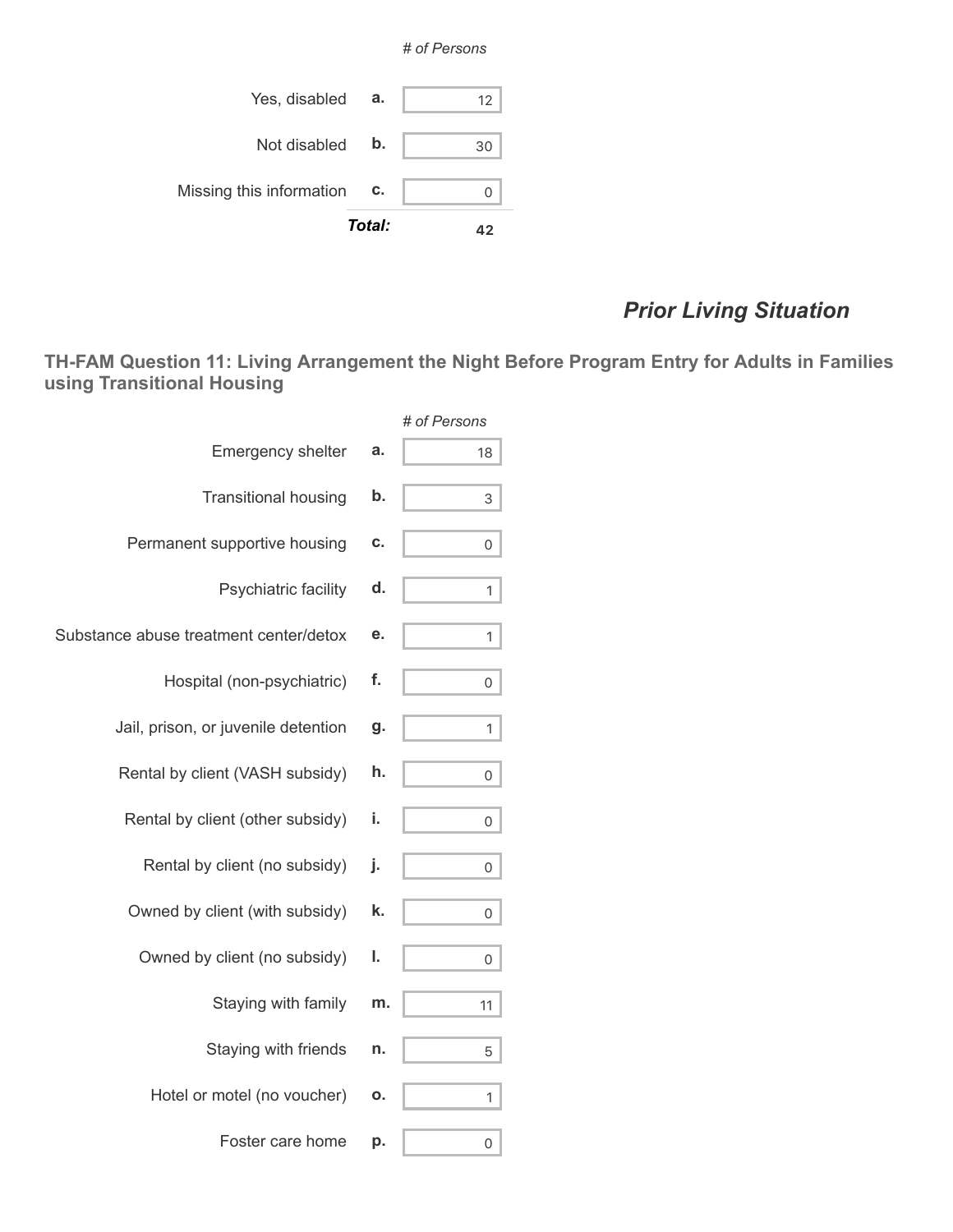|                                | Total: |  |
|--------------------------------|--------|--|
| Missing this information       | t.     |  |
| Other living arrangement       | S.     |  |
| Safe Haven r.                  |        |  |
| Place not meant for habitation | q.     |  |

**TH-FAM Question 12: How long did adults in families stay in their living arrangements the night before program entry?**



### *Length of Stay*

**TH-FAM Question 13: Number of Nights in Transitional Housing for Adults in Families**

|                   |    | # of FEMALES # of MALES |              | # of MISSING<br><b>GENDER</b> |
|-------------------|----|-------------------------|--------------|-------------------------------|
| 1 to 7 nights     | a. | 3                       | $\mathbf 0$  | $\Omega$                      |
| 8 to 30 nights    | b. | 1                       | $\Omega$     | $\Omega$                      |
| 31 to 60 nights   | C. | 6                       | $\Omega$     | $\Omega$                      |
| 61 to 90 nights   | d. | 1                       | 1            | $\Omega$                      |
| 91 to 120 nights  | е. | $\overline{2}$          | $\mathbf{0}$ | $\Omega$                      |
| 121 to 150 nights | f. | 5                       | 1            | $\Omega$                      |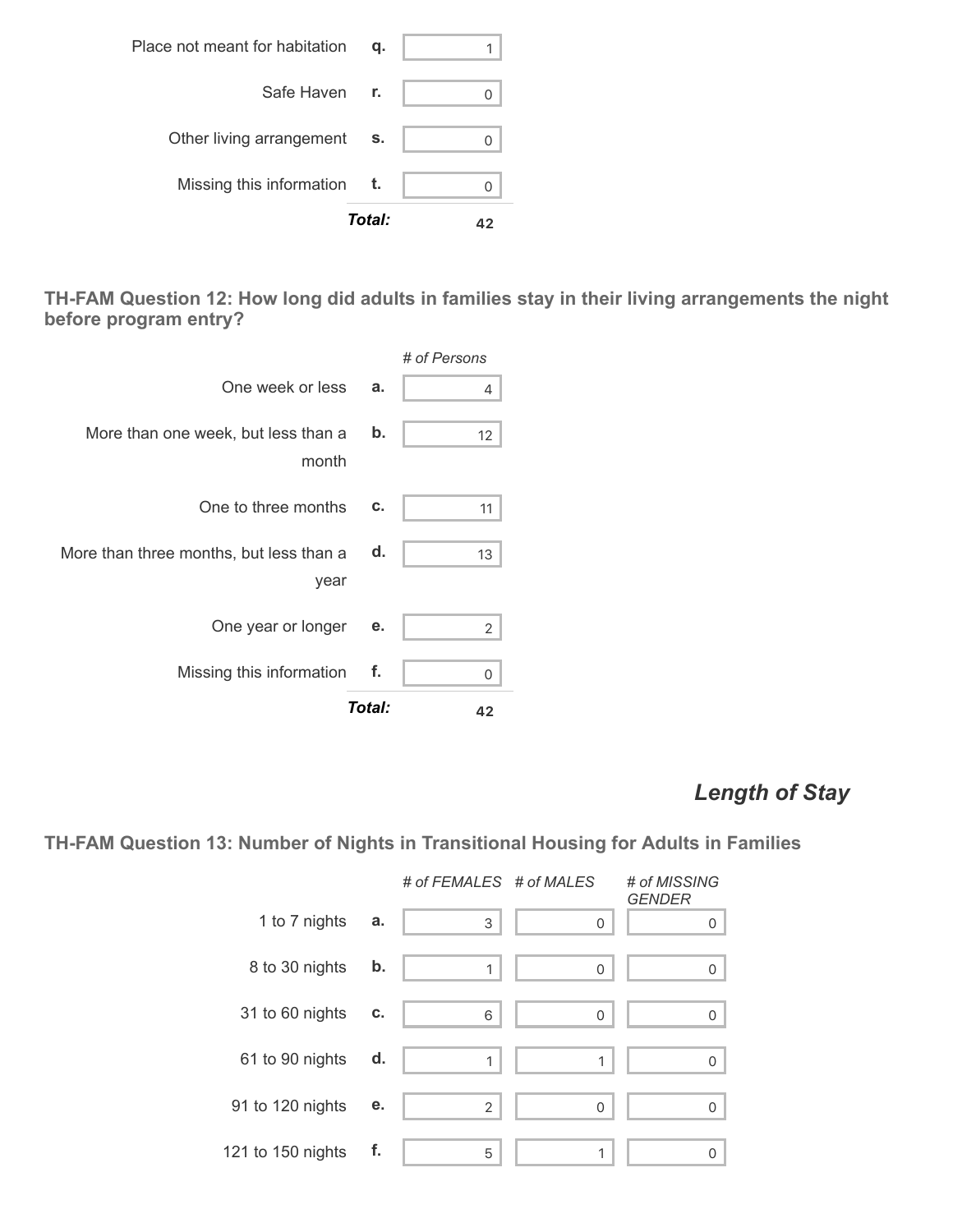

**TH-FAM Question 14: Number of Nights in Transitional Housing for Children in Families**

|                   |    | # of FEMALES # of MALES |                | # of MISSING<br><b>GENDER</b> |
|-------------------|----|-------------------------|----------------|-------------------------------|
| 1 to 7 nights     | a. | $\circ$                 | 3              | 0                             |
| 8 to 30 nights    | b. | 0 <sup>1</sup>          | 1              | 0                             |
| 31 to 60 nights   | C. | 7                       | $\overline{2}$ | 0                             |
| 61 to 90 nights   | d. | 0 <sup>1</sup>          | 3              | 0                             |
| 91 to 120 nights  | е. | 4                       | $\overline{2}$ | 0                             |
| 121 to 150 nights | f. | 6                       | 2              | 0                             |
| 151 to 180 nights | g. | $\mathbf{1}$            | 3              | 0                             |
| 181 to 210 nights | h. | $\overline{2}$          | 4              | 0                             |
| 211 to 240 nights | i. | $\overline{2}$          | $\overline{2}$ | $\mathsf{O}$                  |
| 241 to 270 nights | j. | 3                       | $\overline{2}$ | 0                             |
| 271 to 300 nights | k. | 0                       | 1              | 0                             |
| 301 to 330 nights | ı. | 0                       | 1              | 0                             |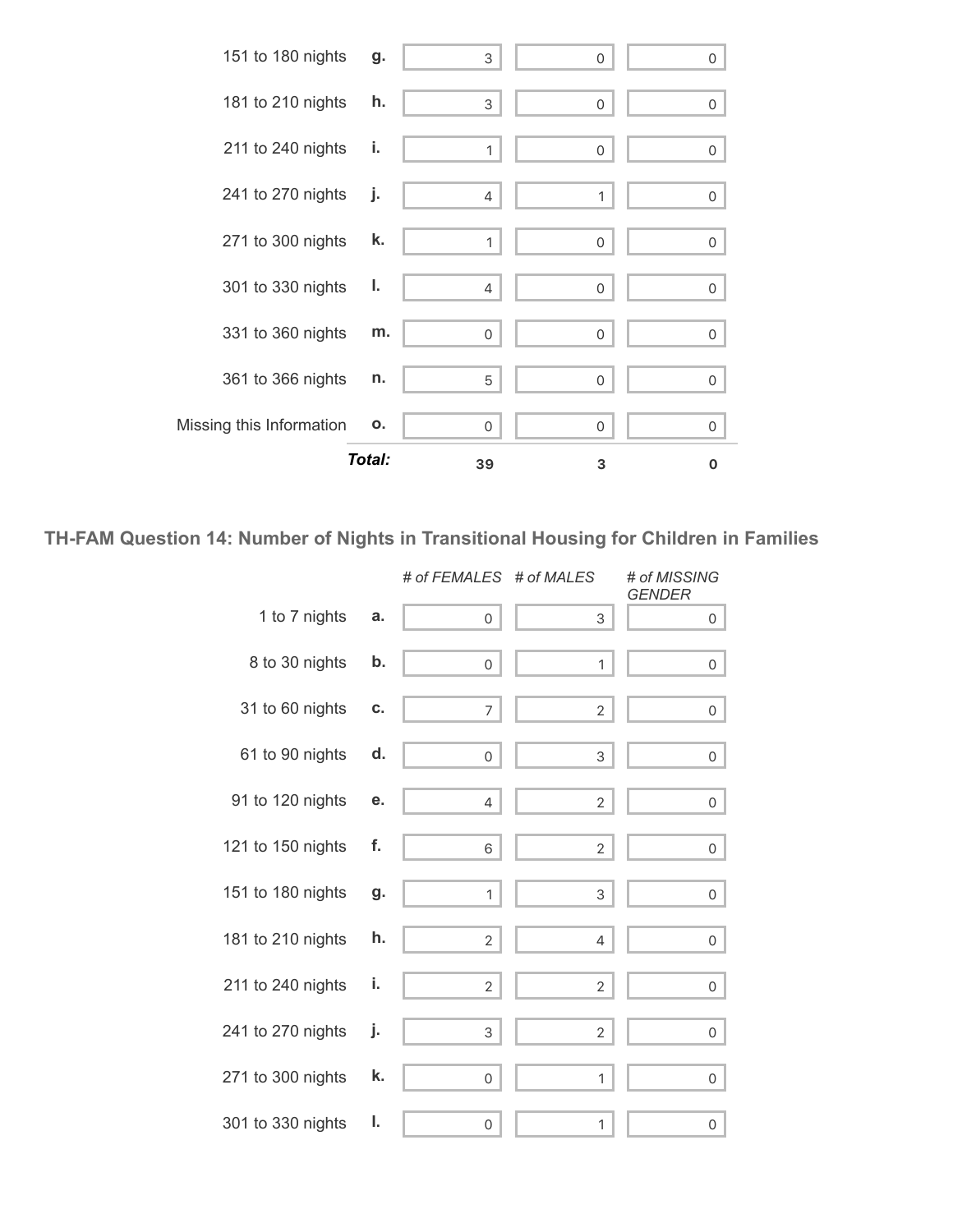

### *Household Counts*

**TH-FAM Question 15: How Many Family Households Stayed in Transitional Housing**

|                                                                 |    | # of Households |
|-----------------------------------------------------------------|----|-----------------|
| at any time during the covered time<br>period?                  | a. | 40              |
| on Wednesday of the last week in<br>October (October 28, 2015)? | b. | 19              |
| on Wednesday of the last week in<br>January (January 27, 2016)? | c. | 19              |
| on Wednesday of the last week in April<br>(April 27, 2016)?     | d. | 18              |
| on Wednesday of the last week in July<br>(July 27, 2016)?       | е. | 20              |

capacity for participating providers)

### **Survey Response Set: TH-IND: Transitional Housing for Individuals**

### *Total Counts*

**TH-IND Question 1: Total Number of Individuals Who Used Transitional Housing During Covered Time Period**

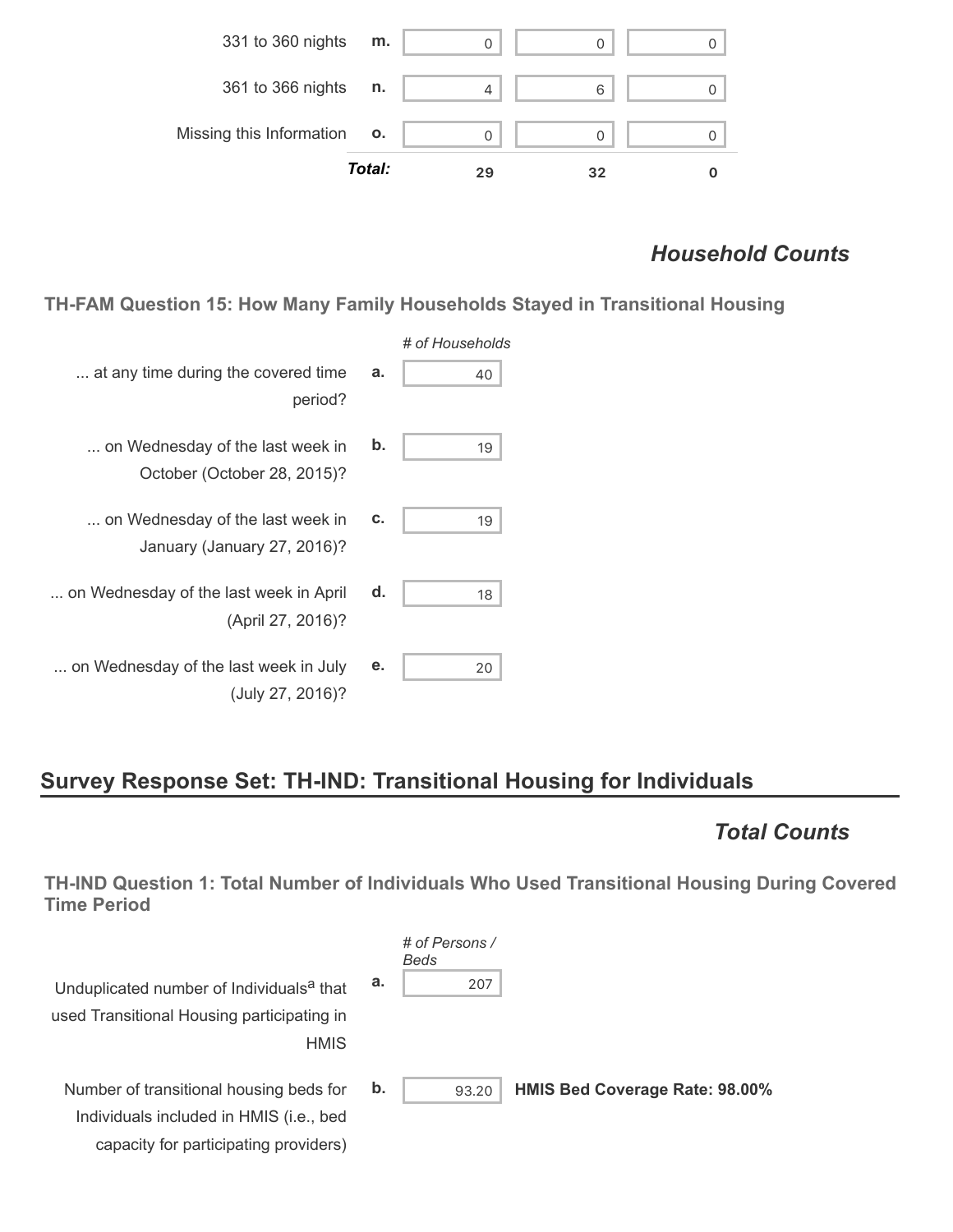| Number of transitional housing beds for    | c. | 2.00 |
|--------------------------------------------|----|------|
| Individuals at providers not participating |    |      |
| in HMIS (i.e., bed capacity for non-       |    |      |
| participating providers)                   |    |      |
| Number of Individuals who used more        | d. | 11   |
| than one HMIS participating transitional   |    |      |
| housing provider as an individual          |    |      |

#### **TH-IND Question 2: How many Individuals were using Transitional Housing …**

|                                                          |    | # of Persons                              | # of HMIS<br>participating<br>beds |
|----------------------------------------------------------|----|-------------------------------------------|------------------------------------|
| on average per night during covered                      | a. | 66.15                                     | 93.20                              |
|                                                          |    | time period? Bed Utilization Rate: 71.00% |                                    |
| on Wednesday of the last week in                         | b. | 70                                        | 96.00                              |
| October (October 28, 2015)? Bed Utilization Rate: 73.00% |    |                                           |                                    |
| on Wednesday of the last week in                         | C. | 68                                        | 96.00                              |
| January (January 27, 2016)? Bed Utilization Rate: 71.00% |    |                                           |                                    |
| on Wednesday of the last week in April                   | d. | 64                                        | 95.00                              |
| (April 27, 2016)? Bed Utilization Rate: 67.00%           |    |                                           |                                    |
| on Wednesday of the last week in July                    | е. | 71                                        | 87.00                              |
| (July 27, 2016)? Bed Utilization Rate: 82.00%            |    |                                           |                                    |

# *Demographics*

### **TH-IND Question 3: Age\***

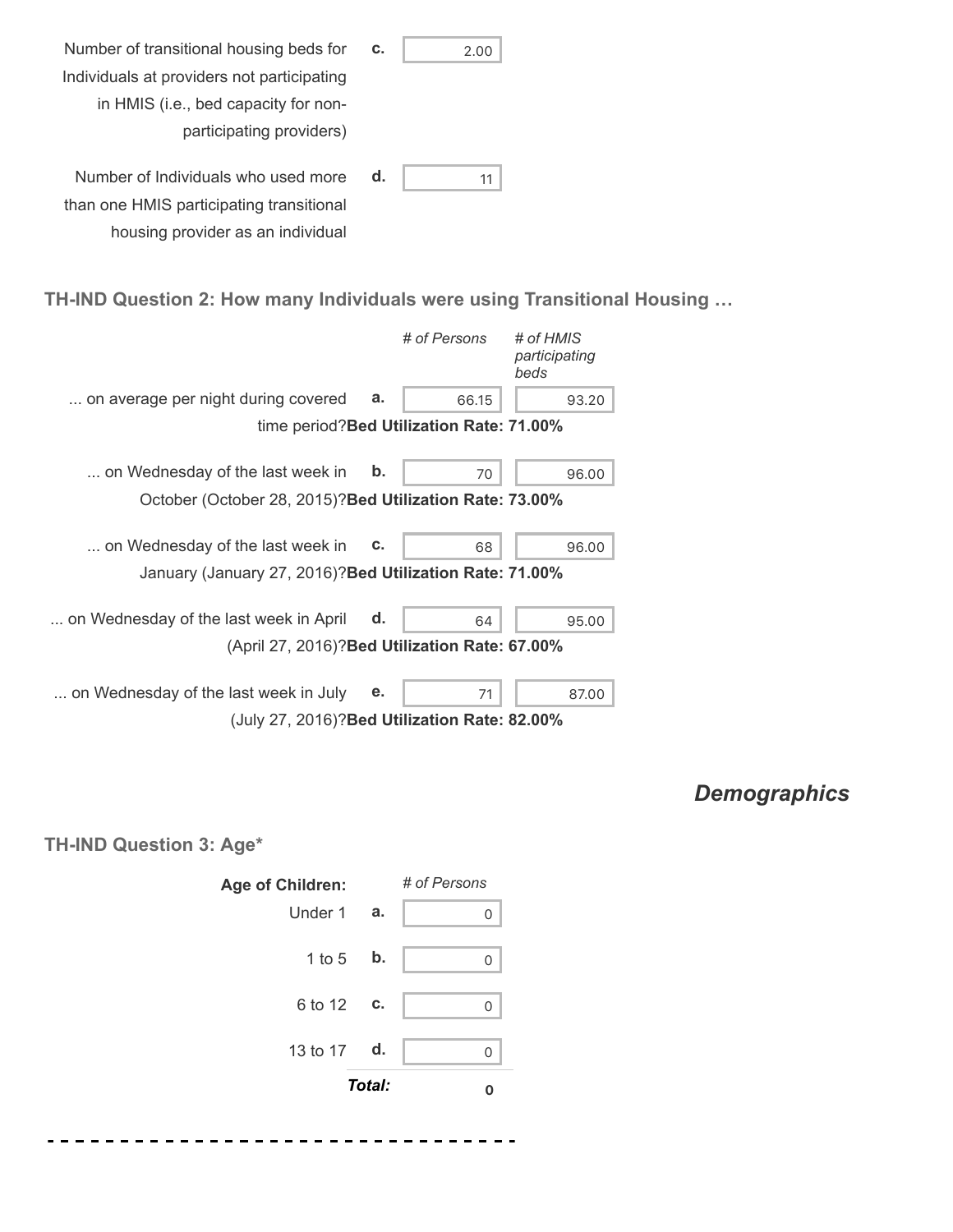

### **TH-IND Question 4: Gender\***

|                            |        | # of Children | # of Adults |
|----------------------------|--------|---------------|-------------|
| Female                     | a.     | 0             | 85          |
| Male                       | b.     | 0             | 122         |
| Transgender male to female | C.     | 0             | 0           |
| Transgender female to male | d.     | 0             | 0           |
| Other                      | е.     | 0             | $\Omega$    |
| Missing this information   | f.     | 0             | 0           |
|                            | Total: | $\mathbf 0$   | 207         |
| <b>Persons Reported:</b>   |        | 207           |             |

### **TH-IND Question 5: Ethnicity**

|                          |    | # of Persons |
|--------------------------|----|--------------|
| Non-Hispanic/Non-Latino  | а. | 192          |
| Hispanic/Latino          | b. | 15           |
| Missing this information | C. |              |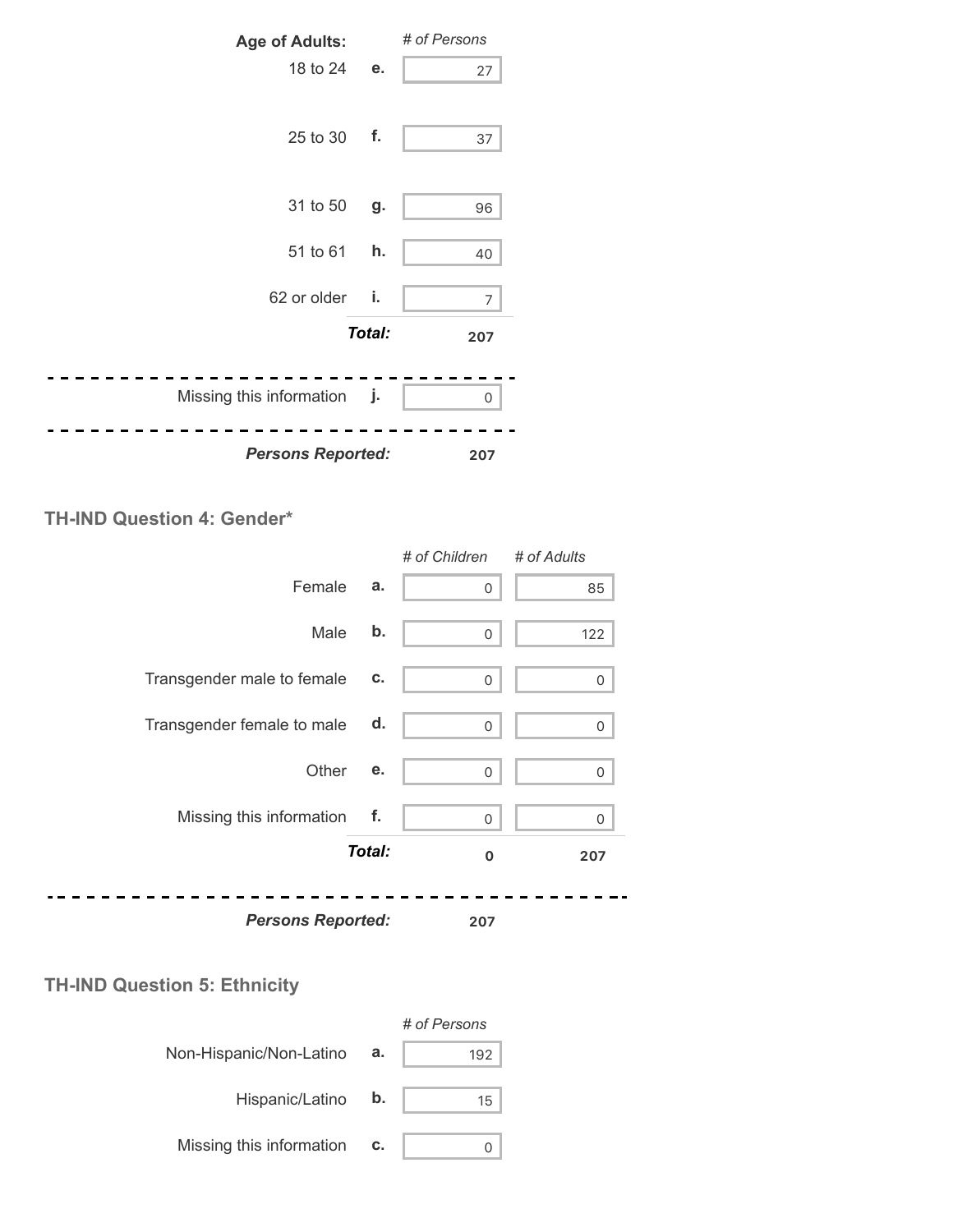*Total:* **<sup>207</sup>**

### **TH-IND Question 6: Race**

| Missing this information                  | h. |              |
|-------------------------------------------|----|--------------|
| Multiple races                            | g. | 3            |
| Native Hawaiian or Other Pacific Islander | f. | 0            |
| American Indian or Alaska Native          | е. | 1            |
| Asian                                     | d. | 0            |
| <b>Black or African-American</b>          | c. | 17           |
| White, Hispanic/Latino                    | b. | 14           |
| White, Non-Hispanic/Non-Latino            | a. | 171          |
|                                           |    | # of Persons |

### **TH-IND Question 7: Persons by Household Size**

|                             | Total: | 207                                 |
|-----------------------------|--------|-------------------------------------|
| Missing this information f. |        | U                                   |
| 5 or more persons           | е.     | 0                                   |
| 4 Persons d.                |        | U                                   |
| 3 Persons c.                |        | O                                   |
| 2 Persons                   | b.     | 0                                   |
| 1 Person                    | а.     | 207                                 |
|                             |        | Persons by<br><b>Household Size</b> |

**TH-IND Question 8: Persons by Household Type**

*# of Persons*

**Persons in adult-only households: \*Options: A + B + E 207**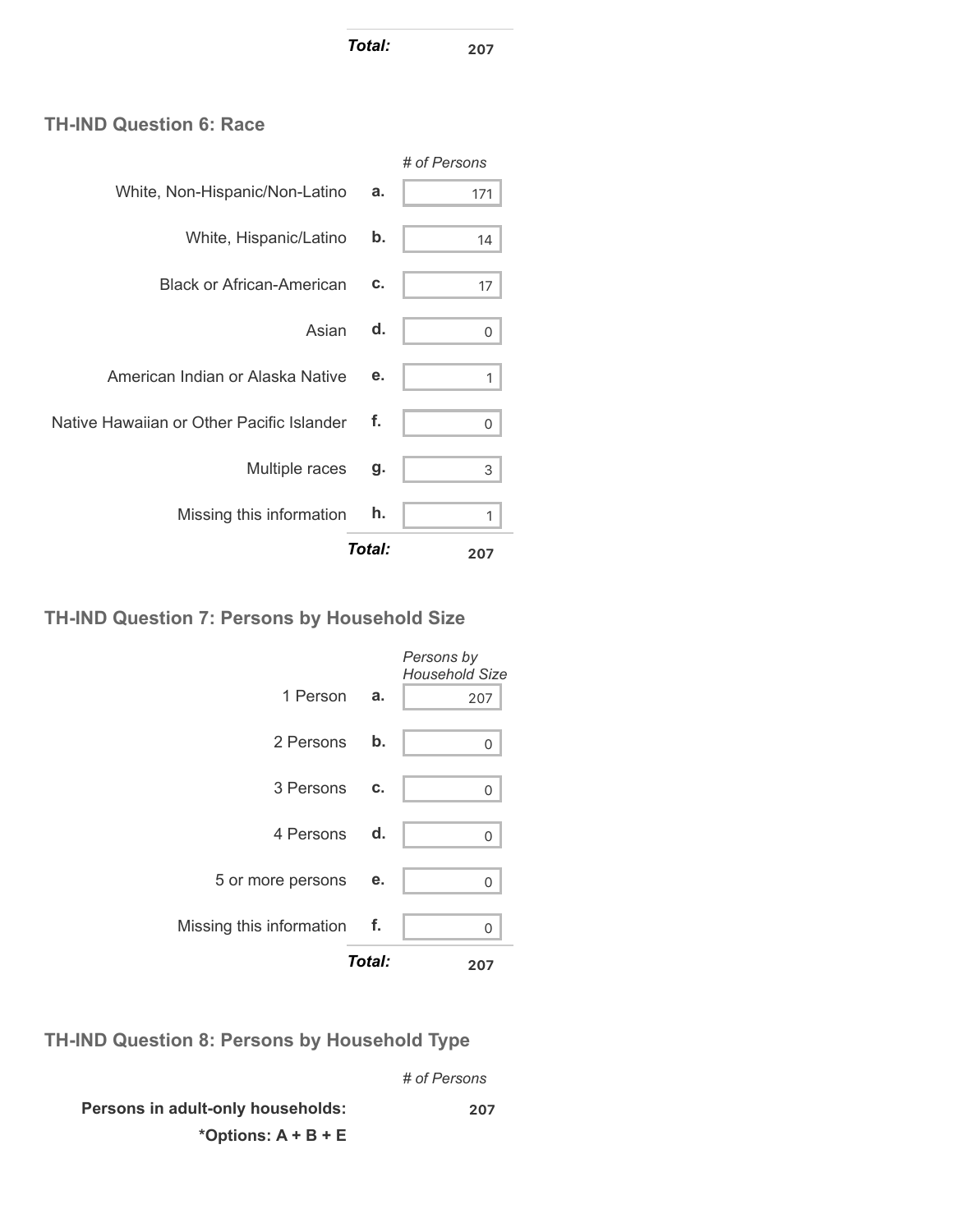| 0   |        | Persons in children-only households:<br>*Options: F + G      |
|-----|--------|--------------------------------------------------------------|
| 207 |        | Persons in one-person households:<br>*Options: $A + B + G$   |
| 0   |        | Persons in multiple-person<br>households:<br>*Options: E + F |
| 122 | a.     | Individual adult male                                        |
| 85  | b.     | Individual adult female                                      |
|     | c.     | Adult in family, with child(ren)                             |
|     | d.     | Children in families, with adults                            |
| 0   | е.     | Households with only adults                                  |
| 0   | f.     | Households with only children                                |
| 0   | g.     | Unaccompanied child a                                        |
| 0   | h.     | Missing this information                                     |
| 207 | Total: |                                                              |

.

**TH-IND Question 9: Veteran Status (Adults only)**



**TH-IND Question 10: How Many Individuals are Disabled (Adults Only)?**

|               |    | # of Persons |  |  |
|---------------|----|--------------|--|--|
| Yes, disabled | а. | 139          |  |  |
| Not disabled  | b. | 68           |  |  |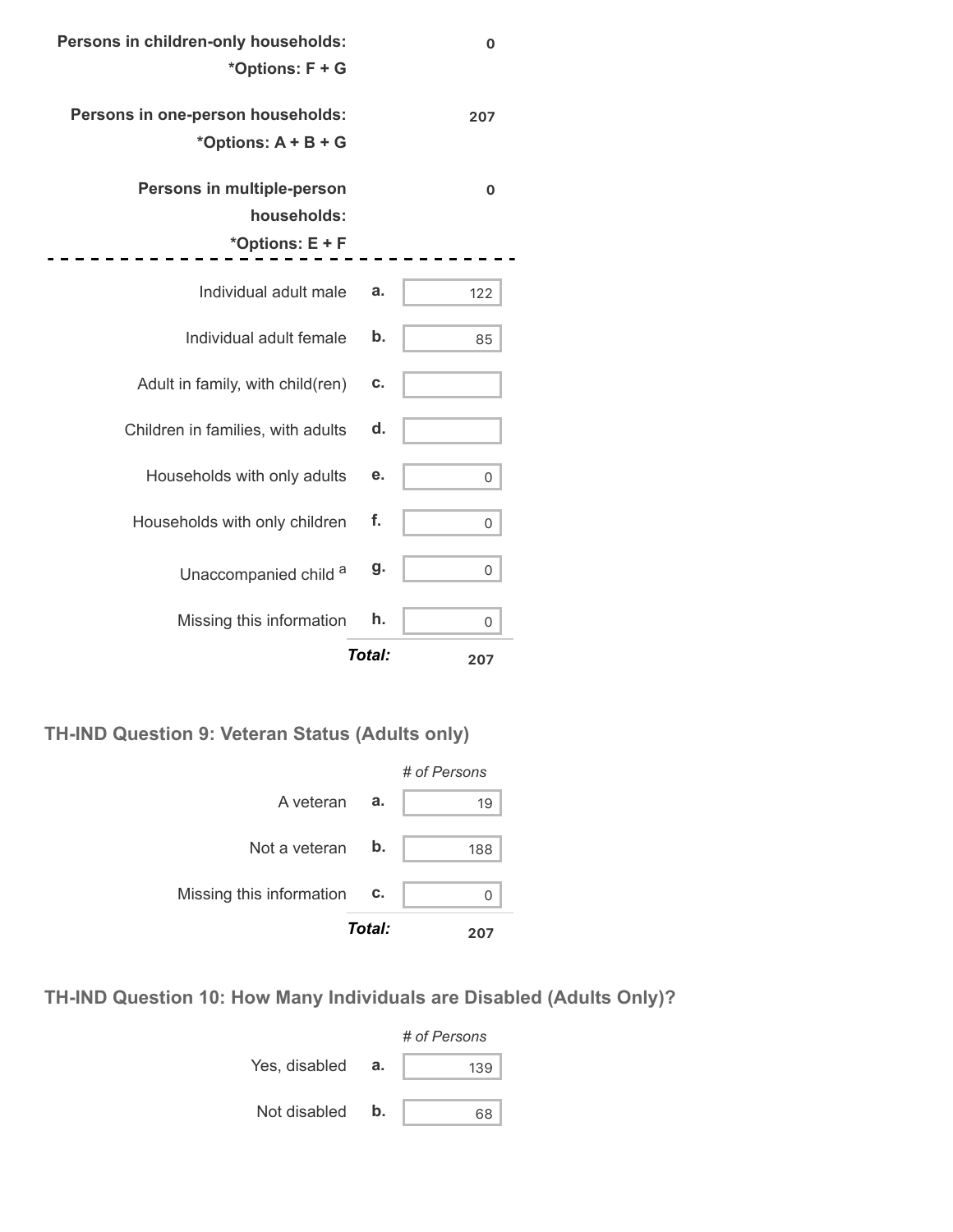# *Prior Living Situation*

**TH-IND Question 11: Living Arrangement the Night Before Program Entry for Individuals using Transitional Housing**

|                                              | # of Persons |
|----------------------------------------------|--------------|
| <b>Emergency shelter</b><br>a.               | 61           |
| <b>Transitional housing</b><br>b.            | 13           |
| Permanent supportive housing<br>c.           | 0            |
| Psychiatric facility<br>d.                   | 4            |
| Substance abuse treatment center/detox<br>е. | 8            |
| f.<br>Hospital (non-psychiatric)             | 2            |
| Jail, prison, or juvenile detention<br>g.    | 23           |
| Rental by client (VASH subsidy)<br>h.        | 0            |
| Rental by client (other subsidy)<br>i.       | 0            |
| Rental by client (no subsidy)<br>j.          | 1            |
| Owned by client (with subsidy)<br>k.         | 0            |
| Owned by client (no subsidy)<br>ı.           | 0            |
| Staying with family<br>m.                    | 33           |
| Staying with friends<br>n.                   | 28           |
| Hotel or motel (no voucher)<br>О.            | 9            |
| Foster care home<br>p.                       | 0            |
| Place not meant for habitation<br>q.         | 24           |
| Safe Haven<br>r.                             | 0            |
| Other living arrangement<br>s.               | 0            |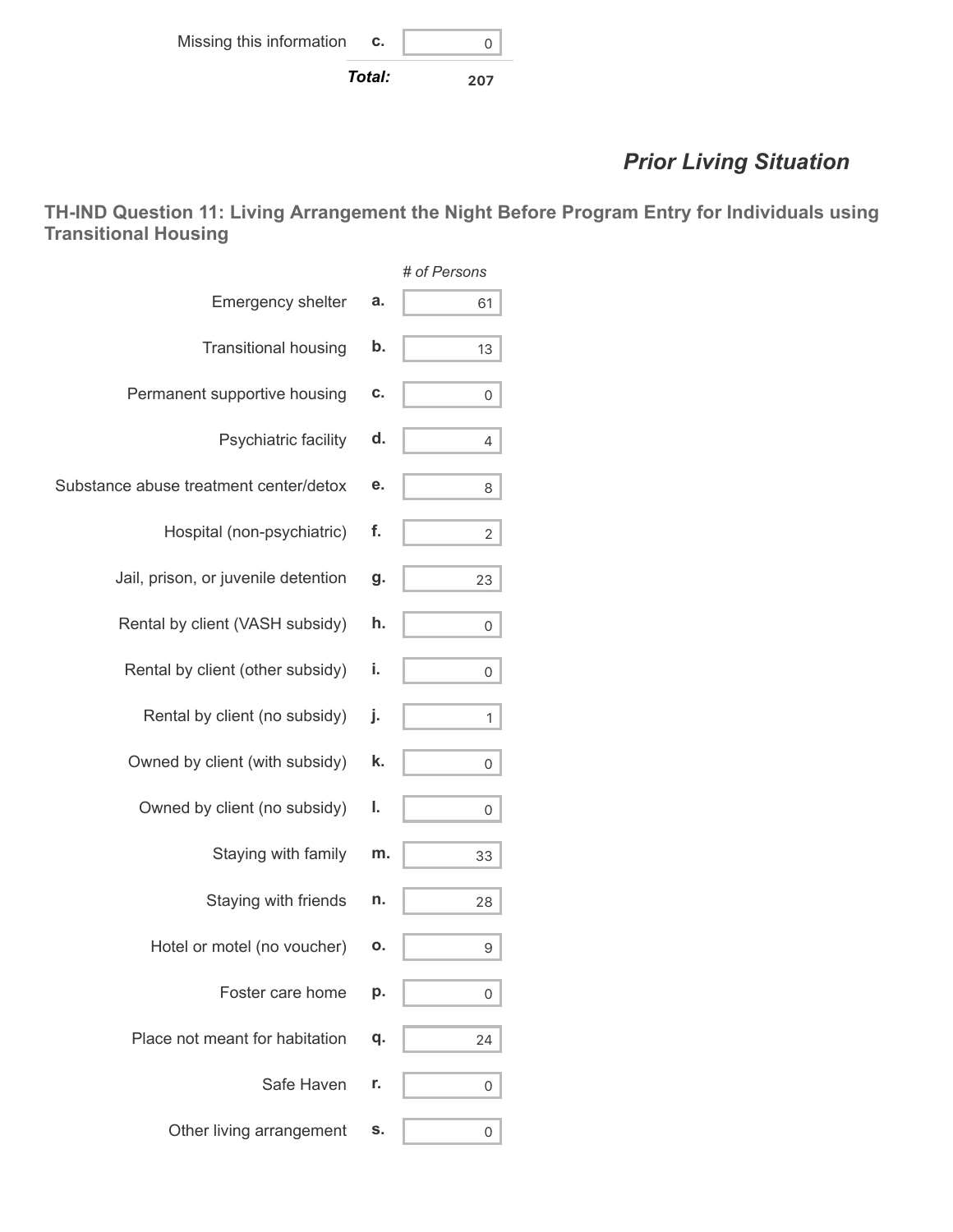

**TH-IND Question 12: How long did individual stay in their living arrangements the night before program entry?**



### *Length of Stay*

#### **TH-IND Question 13: Number of Nights in Transitional Housing for Adults**

|                   |    | # of FEMALES # of MALES |    | # of MISSING<br><b>GENDER</b> |
|-------------------|----|-------------------------|----|-------------------------------|
| 1 to 7 nights     | a. | 19                      | 6  | 0                             |
| 8 to 30 nights    | b. | 19                      | 13 | 0                             |
| 31 to 60 nights   | C. | 9                       | 18 | $\mathsf{O}$                  |
| 61 to 90 nights   | d. | 8                       | 12 | 0                             |
| 91 to 120 nights  | е. | 5                       | 11 | 0                             |
| 121 to 150 nights | f. | $\overline{4}$          | 14 | 0                             |
| 151 to 180 nights | g. | 9                       | 9  | 0                             |
| 181 to 210 nights | h. | 1                       | 12 | 0                             |
| 211 to 240 nights | i. | 3                       | 4  | 0                             |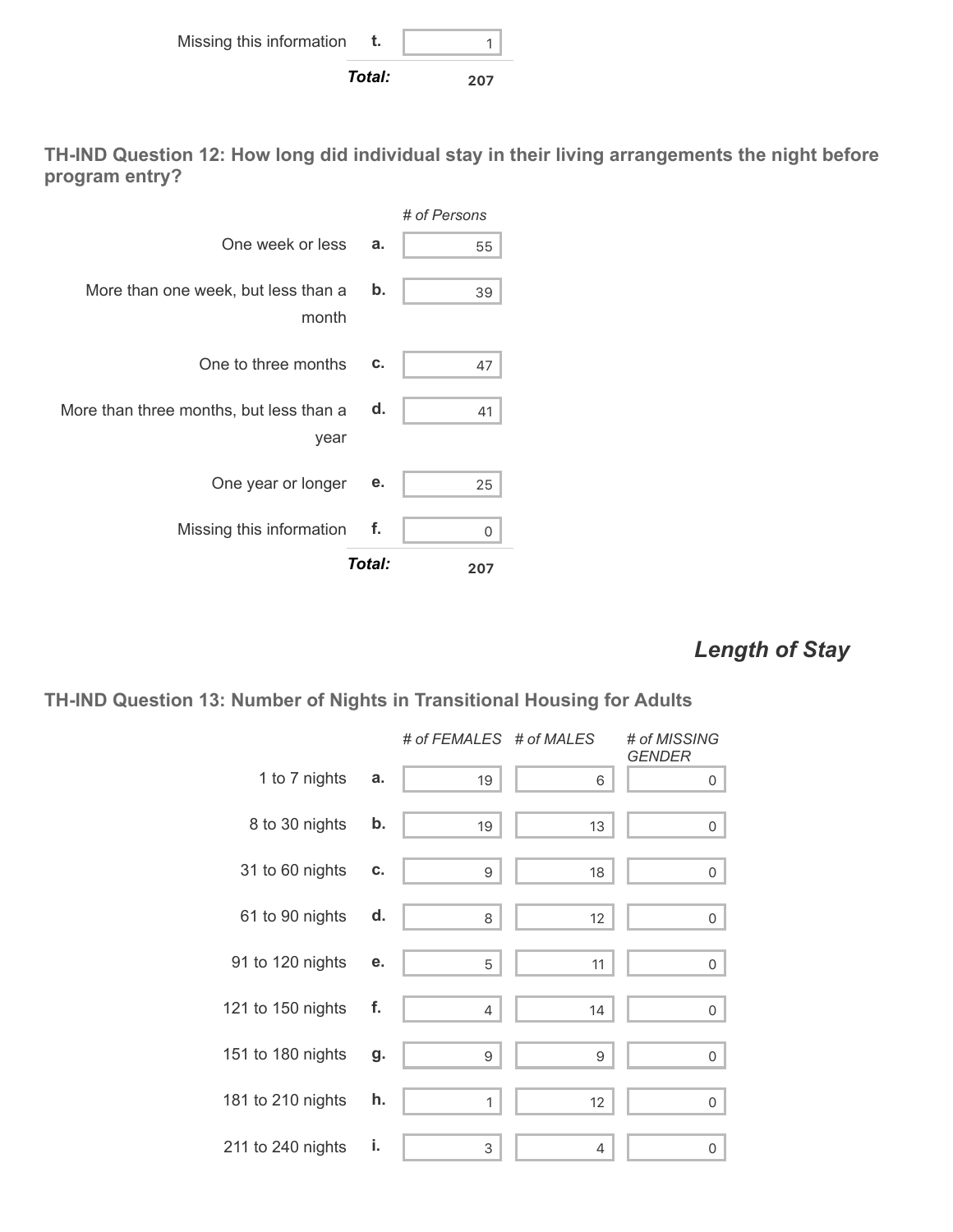

**TH-IND Question 14: Number of Nights in Transitional Housing for Children (i.e., unaccompanied youth)**

|                          |    | # of FEMALES # of MALES |                     | # of MISSING<br><b>GENDER</b> |
|--------------------------|----|-------------------------|---------------------|-------------------------------|
| 1 to 7 nights            | a. | $\mathsf{O}\xspace$     | 0                   | 0                             |
| 8 to 30 nights           | b. | 0                       | 0                   | 0                             |
| 31 to 60 nights          | С. | 0                       | 0                   | 0                             |
| 61 to 90 nights          | d. | 0                       | $\mathbf 0$         | 0                             |
| 91 to 120 nights         | е. | $\mathsf{O}\xspace$     | $\mathbf 0$         | 0                             |
| 121 to 150 nights        | f. | 0                       | $\mathbf 0$         | 0                             |
| 151 to 180 nights        | g. | 0                       | 0                   | $\overline{0}$                |
| 181 to 210 nights        | h. | 0                       | 0                   | 0                             |
| 211 to 240 nights        | i. | 0                       | 0                   | 0                             |
| 241 to 270 nights        | j. | 0                       | 0                   | 0                             |
| 271 to 300 nights        | k. | 0                       | $\mathsf{O}\xspace$ | 0                             |
| 301 to 330 nights        | ı. | 0                       | $\mathbf 0$         | 0                             |
| 331 to 360 nights        | m. | 0                       | $\mathbf 0$         | 0                             |
| 361 to 366 nights        | n. | $\mathsf{O}\xspace$     | 0                   | 0                             |
| Missing this Information | ο. | 0                       | 0                   | 0                             |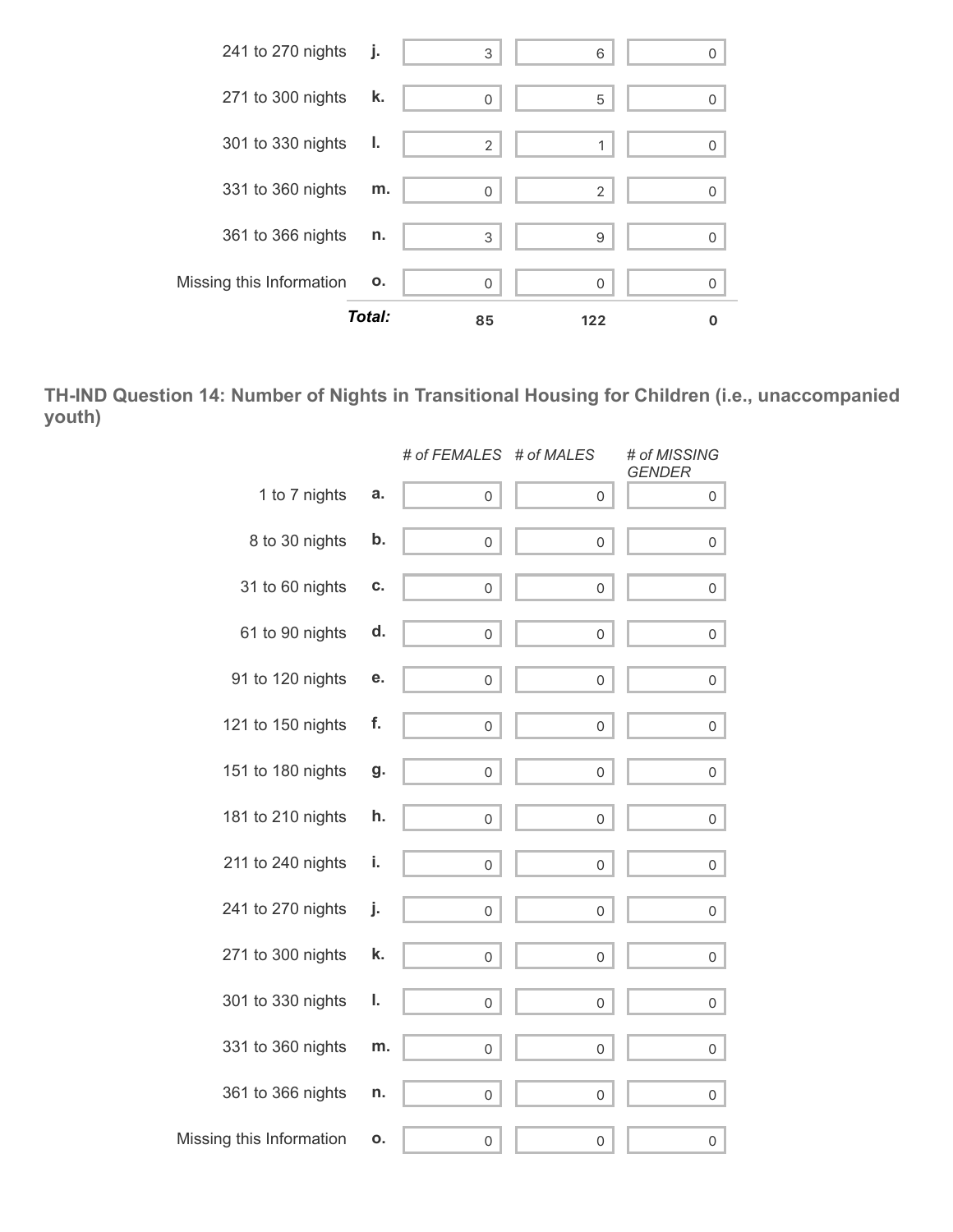| Total: |  |  |  |
|--------|--|--|--|
|--------|--|--|--|

### **Survey Response Set: PSH-FAM: Permanent Supportive Housing for Families**

### *Total Counts*

**PSH-FAM Question 1: Total Number of Persons in Families Who Used Permanent Supportive Housing (PSH) During Covered Time Period**

|                                     | # of Persons /<br>Beds |    |                                                                                                                                                  |
|-------------------------------------|------------------------|----|--------------------------------------------------------------------------------------------------------------------------------------------------|
|                                     | 36                     | a. | Unduplicated number of Persons in                                                                                                                |
|                                     |                        |    | Families <sup>a</sup> that used a PSH program<br>participating in HMIS                                                                           |
| <b>HMIS Bed Coverage Rate: 100%</b> | 34.30                  | b. | Number of PSH beds for Persons in<br>Families included in HMIS (i.e., bed<br>capacity for participating providers)                               |
|                                     | 0.00                   | c. | Number of PSH beds for Persons in<br>Families at providers not participating in<br>HMIS (i.e., bed capacity for non-<br>participating providers) |
|                                     | 0                      | d. | Number of Persons in Families who used<br>more than one HMIS participating PSH                                                                   |

**PSH-FAM Question 2: How many Persons in Families were using Permanent Supportive Housing …**

|                                                                                            |    | # of Persons                              | # of HMIS<br>participating<br>beds |
|--------------------------------------------------------------------------------------------|----|-------------------------------------------|------------------------------------|
| on average per night during covered                                                        | a. | 32.48                                     | 34.30                              |
|                                                                                            |    | time period? Bed Utilization Rate: 95.00% |                                    |
| on Wednesday of the last week in<br>October (October 28, 2015)? Bed Utilization Rate: 100% | b. | 35                                        | 35.00                              |
| on Wednesday of the last week in                                                           | C. | 34                                        | 34.00                              |
| January (January 27, 2016)? Bed Utilization Rate: 100%                                     |    |                                           |                                    |
| on Wednesday of the last week in April                                                     | d. | 31                                        | 32.00                              |

program as part of a family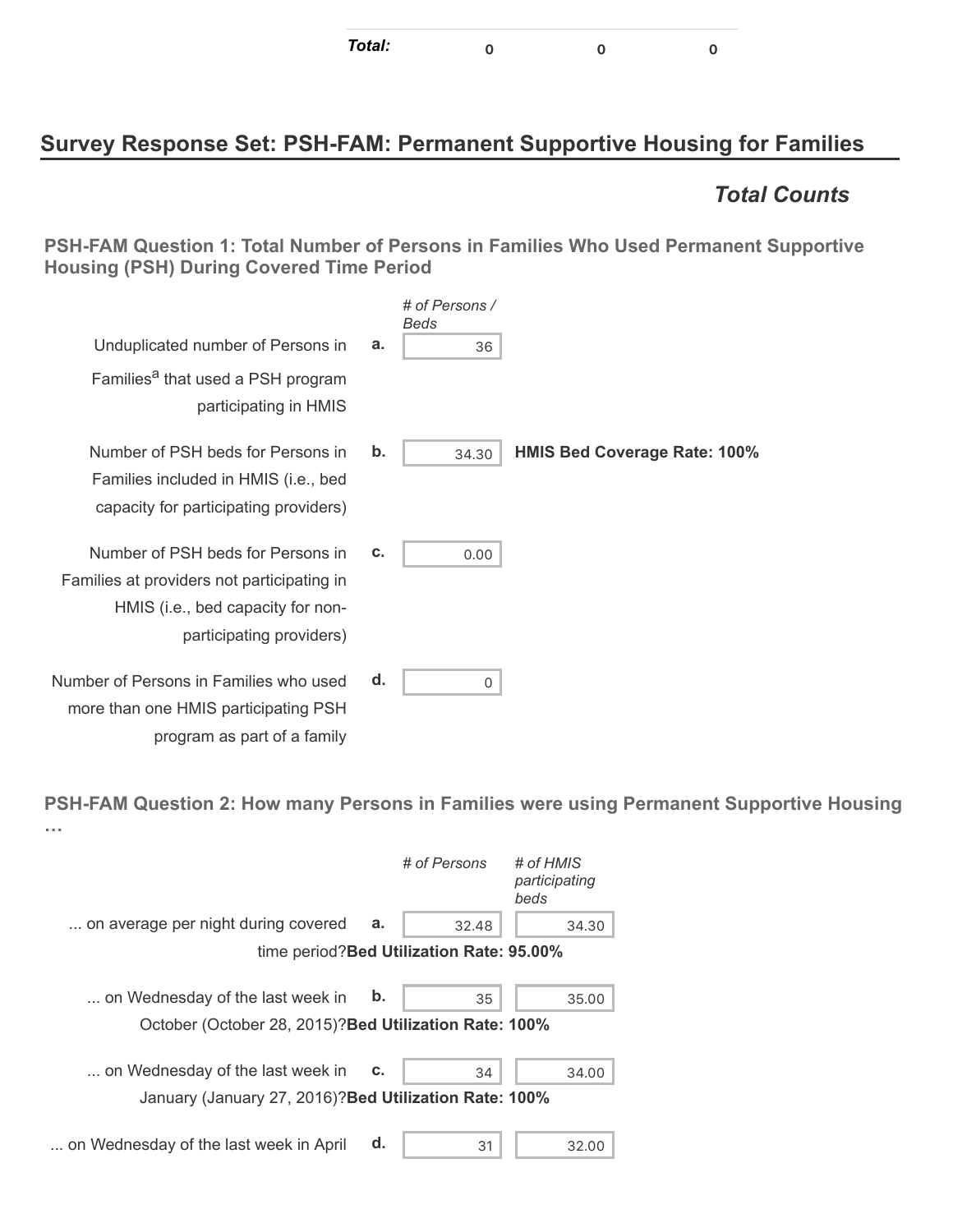#### (April 27, 2016)?**Bed Utilization Rate: 97.00%**

| on Wednesday of the last week in July         | 31 | 32.00 |
|-----------------------------------------------|----|-------|
| (July 27, 2016)? Bed Utilization Rate: 97.00% |    |       |

**PSH-FAM Question 3: How many Persons in Families used Permanent Supportive Housing at some time during covered period and…**

| # of Persons |    |                                                                                                    |
|--------------|----|----------------------------------------------------------------------------------------------------|
| Ω            | а. | were also served as an individual in an<br>emergency shelter during covered time<br>period?        |
| 0            | b. | were also served as a person in a<br>family in an emergency shelter during<br>covered time period? |
| 0            | C. | were also served as an individual in<br>transitional housing during covered time<br>period?        |
| 0            | d. | were also served as a person in a<br>family in transitional housing during<br>covered time period? |
| 0            | е. | were also served as an individual in                                                               |

*Demographics*

#### **PSH-FAM Question 4: Age\***

permanent supportive housing during

covered time period?



--------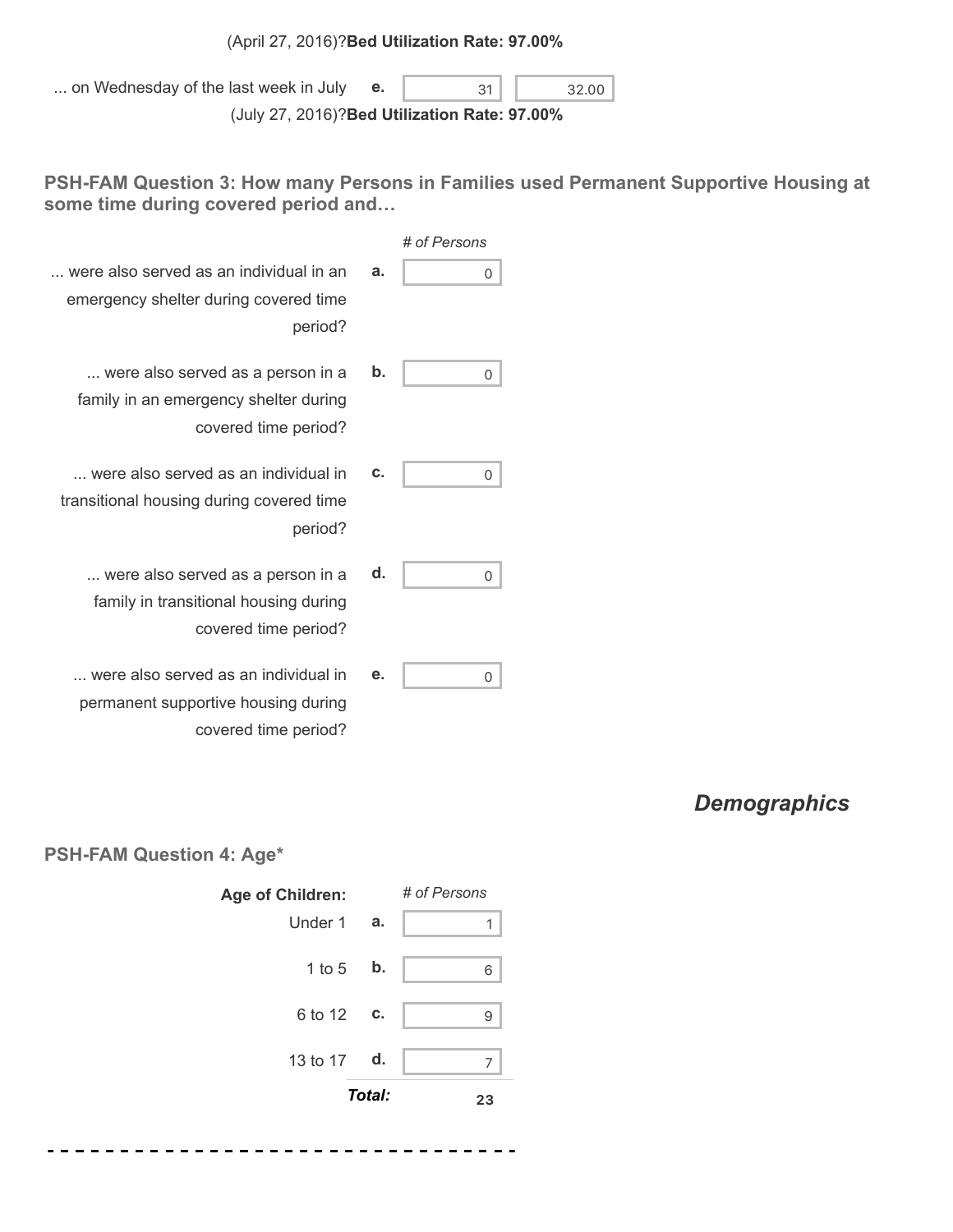

#### **PSH-FAM Question 5: Gender\***

|                            |        | # of Children | # of Adults |
|----------------------------|--------|---------------|-------------|
| Female                     | a.     | 10            | 9           |
| Male                       | b.     | 13            | 4           |
| Transgender male to female | c.     | 0             | 0           |
| Transgender female to male | d.     | $\mathbf 0$   | $\Omega$    |
| Other                      | е.     | 0             | $\Omega$    |
| Missing this information   | f.     | $\mathbf 0$   | $\Omega$    |
|                            | Total: | 23            | 13          |
| <b>Persons Reported:</b>   |        | 36            |             |

### **PSH-FAM Question 6: Ethnicity**

|                           |    | # of Persons |
|---------------------------|----|--------------|
| Non-Hispanic/Non-Latino   | а. | 33           |
| Hispanic/Latino <b>b.</b> |    |              |
| Missing this information  | c. |              |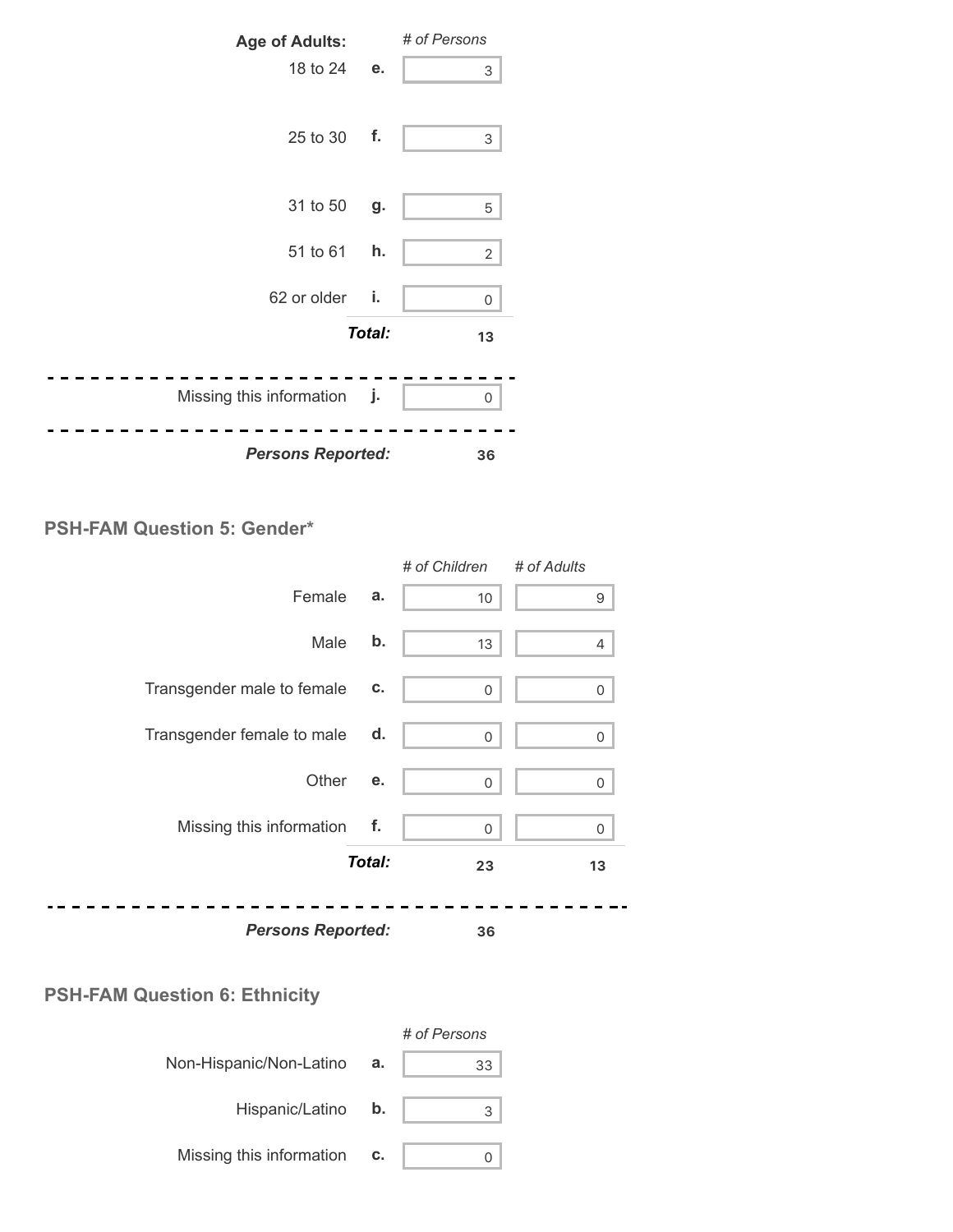*Total:* **<sup>36</sup>**

#### **PSH-FAM Question 7: Race**

|                                           |        | # of Persons   |
|-------------------------------------------|--------|----------------|
| White, Non-Hispanic/Non-Latino            | a.     | 13             |
| White, Hispanic/Latino                    | b.     | 0              |
| <b>Black or African-American</b>          | c.     | 18             |
| Asian                                     | d.     | $\overline{2}$ |
| American Indian or Alaska Native          | е.     | 0              |
| Native Hawaiian or Other Pacific Islander | f.     | 0              |
| Multiple races                            | g.     | 3              |
| Missing this information                  | h.     | 0              |
|                                           | Total: | 36             |

#### **PSH-FAM Question 8: Persons by Household Size**



### **PSH-FAM Question 9: Persons by Household Type**

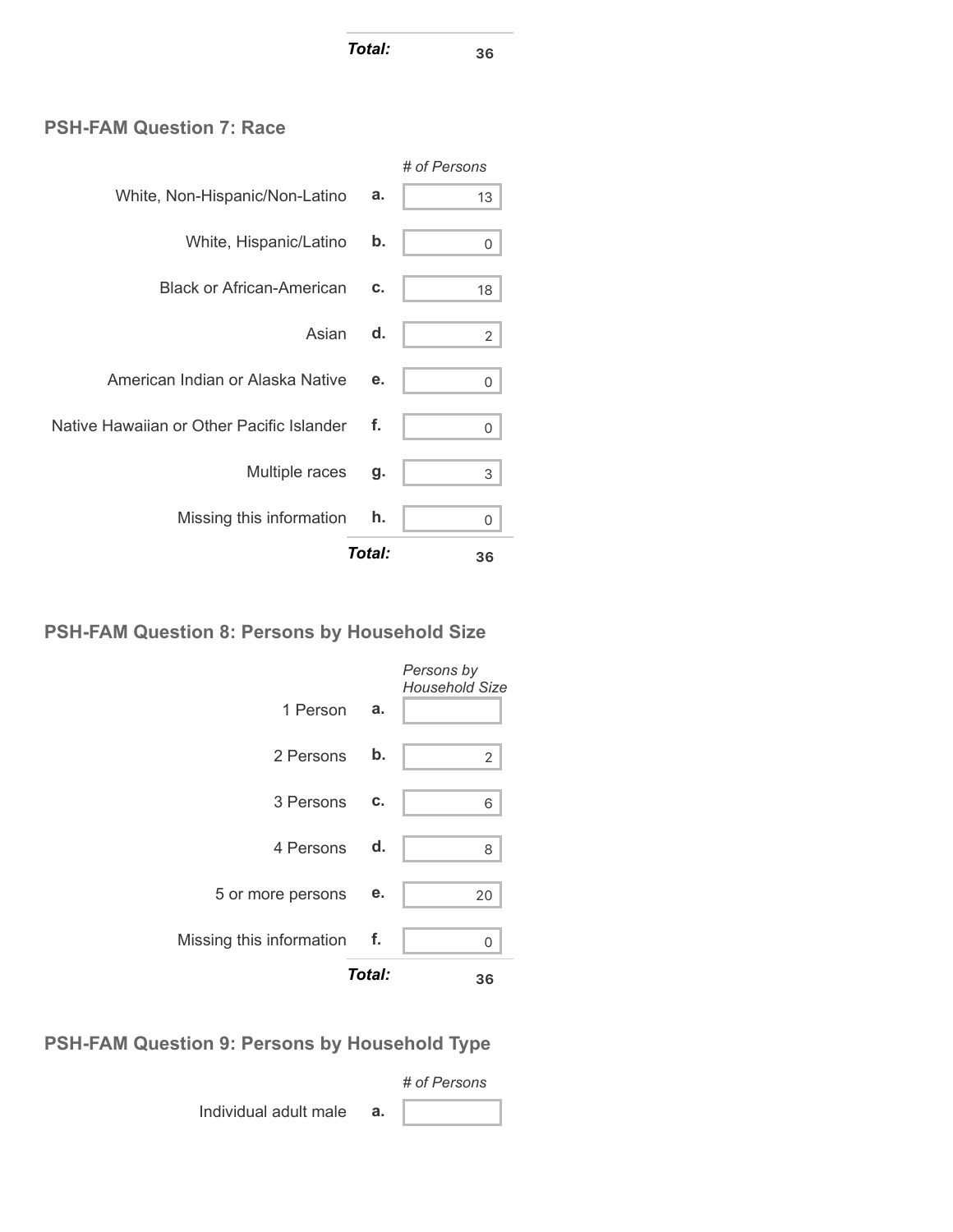

**PSH-FAM Question 10: Veteran Status (Adults only)**



**PSH-FAM Question 11: How Many Persons in Families are Disabled (Adults Only)?**



**PSH-FAM Question 12: How Many Persons in Families had the Following Disability Types (Adults Only)**

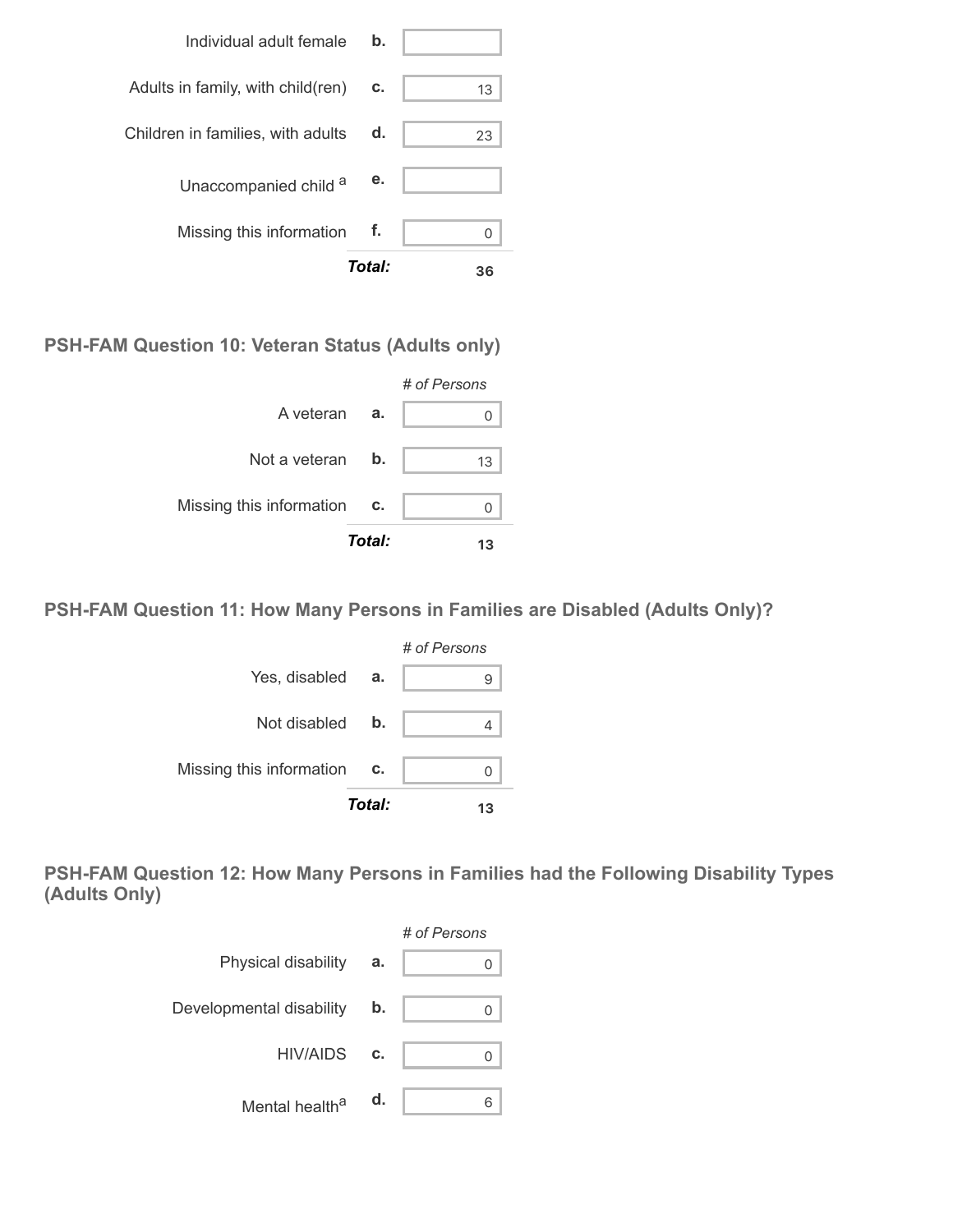| Substance abuse <sup>a</sup>                           | е.     |   |
|--------------------------------------------------------|--------|---|
| Both mental health and substance<br>abuse <sup>b</sup> | f.     | 3 |
| Missing this information <sup>c</sup>                  | g.     |   |
|                                                        | Total: |   |

# *Prior Living Situation*

**PSH-FAM Question 13: How Many Persons in Families** *Entered* **Permanent Supportive Housing During the AHAR Reporting Period**

Unduplicated count of persons who entered

**a.**  $\begin{vmatrix} 1 \\ 1 \end{vmatrix}$ 

**PSH-FAM Question 14: Living Arrangement the Night Before Program Entry for adults in families in permanent supportive housing**

|                                        |    | # of Persons |
|----------------------------------------|----|--------------|
| <b>Emergency shelter</b>               | a. | 1            |
| <b>Transitional housing</b>            | b. | 1            |
| Permanent supportive housing           | c. | 0            |
| Psychiatric facility                   | d. | 0            |
| Substance abuse treatment center/detox | е. | 0            |
| Hospital (non-psychiatric)             | f. | 0            |
| Jail, prison, or juvenile detention    | g. | 0            |
| Rental by client (VASH subsidy)        | h. | 0            |
| Rental by client (other subsidy)       | i. | 0            |
| Rental by client (no subsidy)          | j. | 0            |
| Owned by client (with subsidy)         | k. | 0            |
| Owned by client (no subsidy)           | ı. | 0            |
| Staying with family                    | m. | 0            |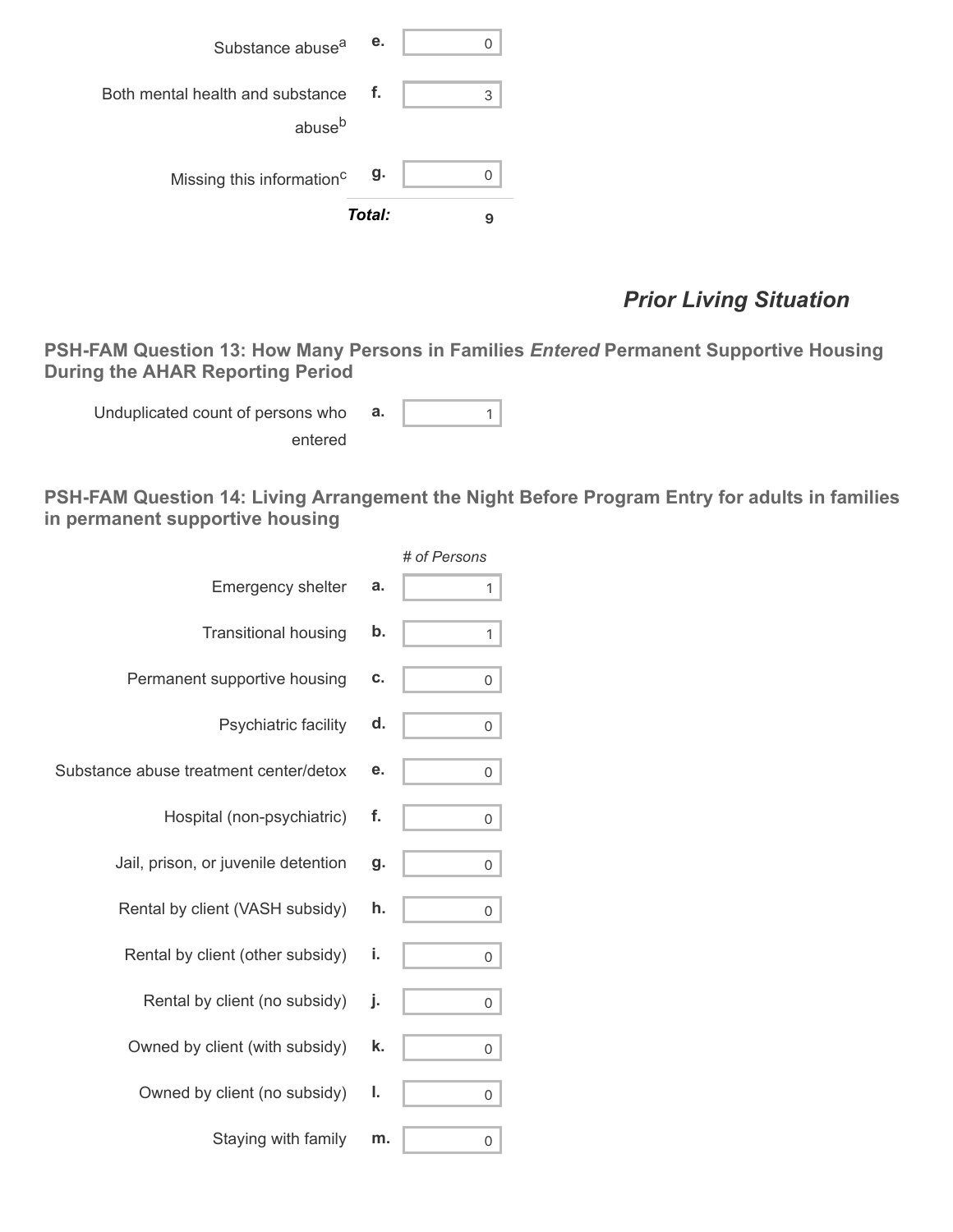|                                | Total: | 13 |
|--------------------------------|--------|----|
| Missing this information       | t.     | U  |
| Other living arrangement       | s.     | O  |
| Safe Haven                     | r.     | 0  |
| Place not meant for habitation | q.     | 11 |
| Foster care home               | р.     | 0  |
| Hotel or motel (no voucher)    | Ο.     | 0  |
| Staying with friends           | n.     |    |

**PSH-FAM Question 15: How long did adults in families stay in their living arrangements the night before program entry?**

|                                                 |        | # of Persons |
|-------------------------------------------------|--------|--------------|
| One week or less                                | a.     | 0            |
| More than one week, but less than a<br>month    | b.     | 2            |
| One to three months                             | c.     | 1            |
| More than three months, but less than a<br>year | d.     | 6            |
| One year or longer                              | е.     | 4            |
| Missing this information                        | f.     | 0            |
|                                                 | Total: | 13           |

**PSH-FAM Question 16: How Many Persons in Families** *Exited* **Permanent Supportive Housing During the AHAR Reporting Period**

Unduplicated count of persons who exited **a.** 5

**PSH-FAM Question 17: What was the Destination of Persons in Families in Permanent Supportive Housing Who Exited the Program During the AHAR Period?**

Emergency shelter  $\mathbf{a}$ .  $\begin{bmatrix} 0 \\ 0 \end{bmatrix}$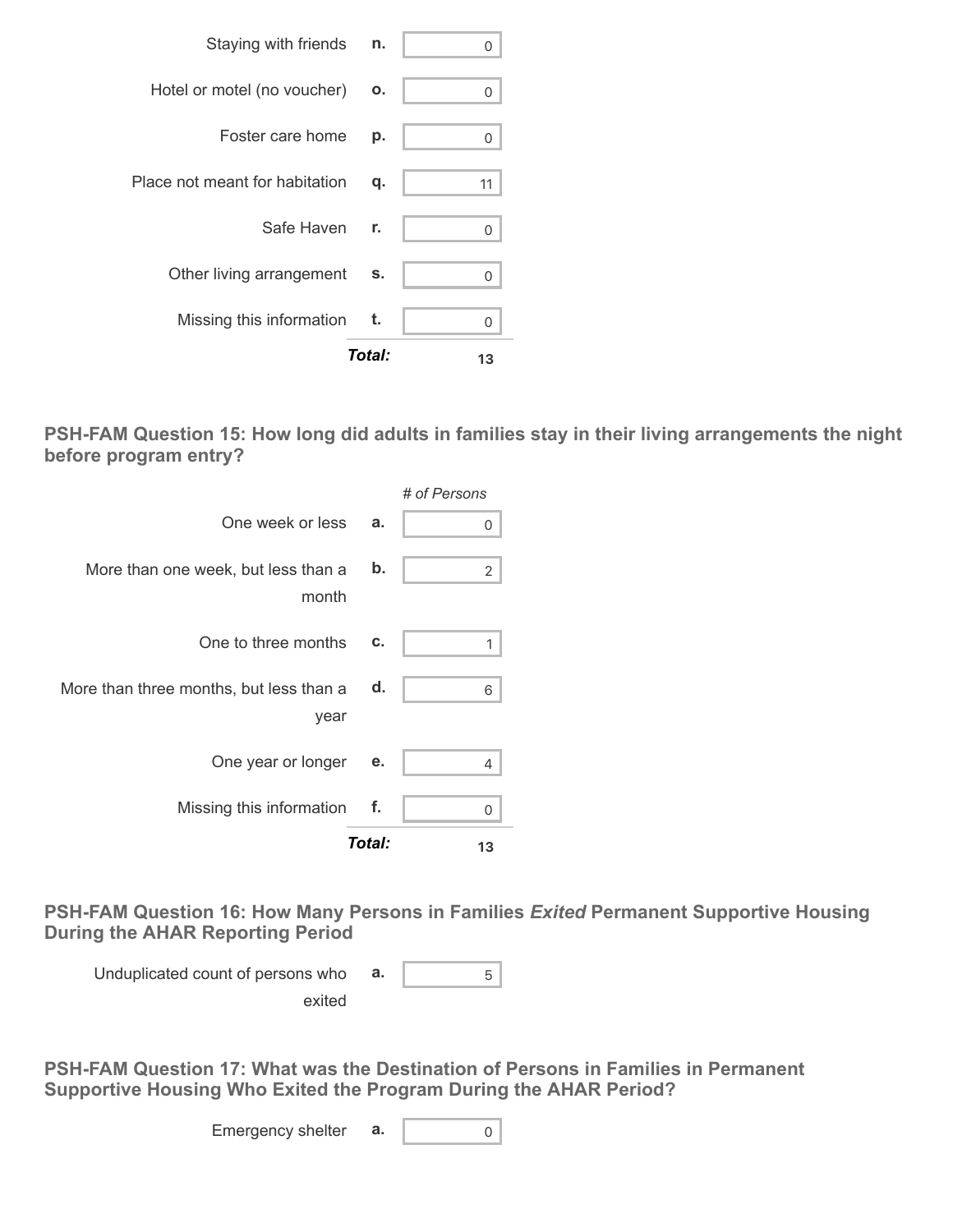| <b>Transitional housing</b>            | b.     | 0 |
|----------------------------------------|--------|---|
| Permanent supportive housing           | c.     | 0 |
| Psychiatric facility                   | d.     | 0 |
| Substance abuse treatment or detox     | е.     | 0 |
| Hospital (non-psychiatric)             | f.     | 0 |
| Jail, prison or juvenile detention     | g.     | 0 |
| Rental by client (VASH subsidy)        | h.     | 0 |
| Rental by client (other subsidy)       | i.     | 0 |
| Rental by client (no subsidy)          | j.     | 4 |
| Owned by client (with subsidy)         | k.     | 0 |
| Owned by client (no subsidy)           | ı.     | 0 |
| Staying with family, temporary tenure  | m.     | 0 |
| Staying with family, permanent tenure  | n.     | 0 |
| Staying with friends, temporary tenure | Ο.     | 0 |
| Staying with friends, permanent tenure | р.     | 0 |
| Hotel or motel (no voucher)            | q.     | 0 |
| Foster care home                       | r.     | 0 |
| Place not meant for habitation         | S.     | 0 |
| Safe Haven                             | t.     | 0 |
| Deceased                               | u.     | 0 |
| Other living arrangement               | v.     | 1 |
| Missing this information               | w.     | 0 |
|                                        | Total: | 5 |

*Length of Stay*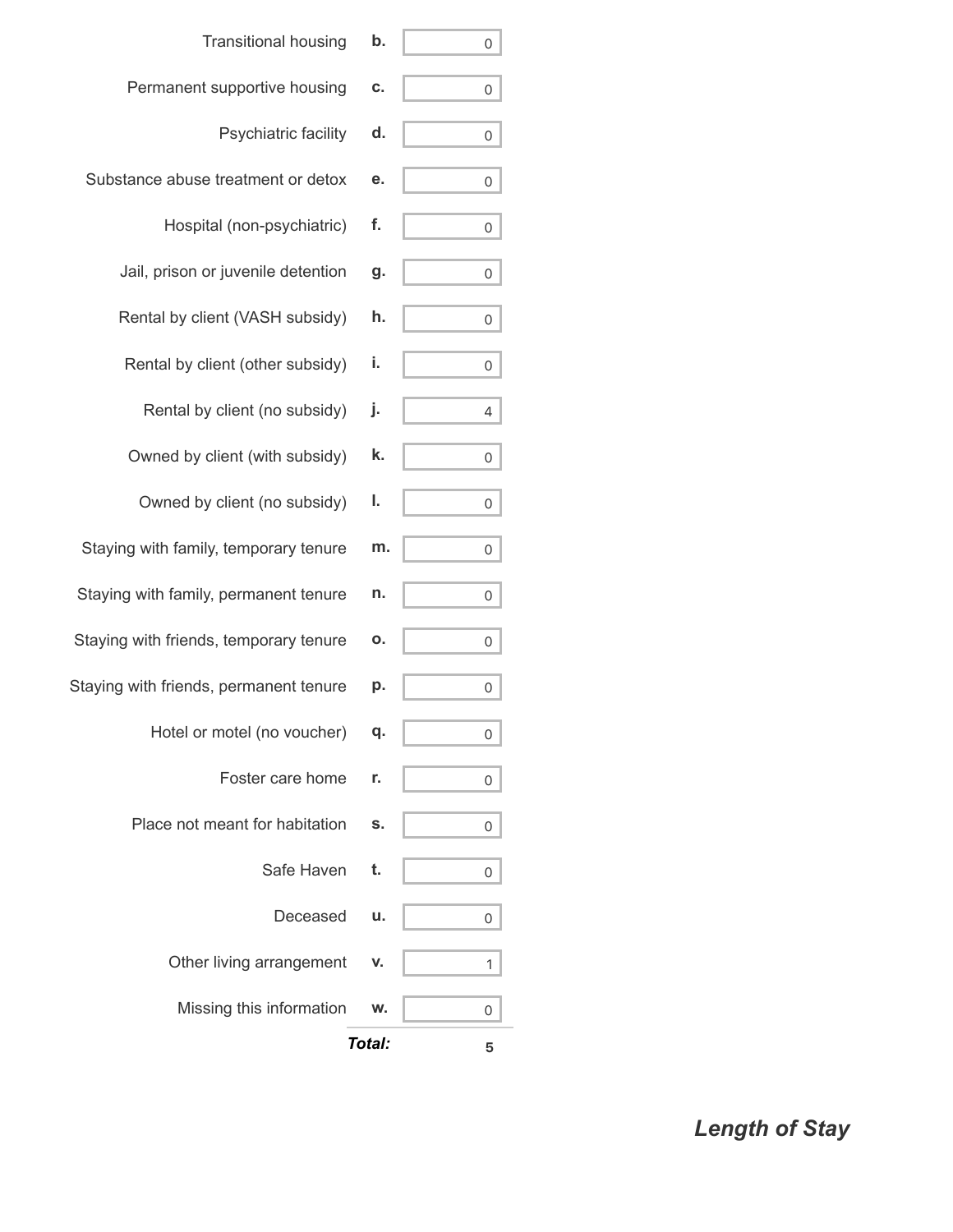#### **PSH-FAM Question 18: Number of Nights in Permanent Supportive Housing for Adults in Families During the AHAR Reporting Period**

|                          |               | # of FEMALES # of MALES |                     | # of MISSING<br><b>GENDER</b> |
|--------------------------|---------------|-------------------------|---------------------|-------------------------------|
| 1 to 7 nights            | a.            | 0                       | 0                   | 0                             |
| 8 to 30 nights           | b.            | 0                       | $\mathsf{O}\xspace$ | 0                             |
| 31 to 60 nights          | C.            | $\mathsf{O}\xspace$     | $\mathsf{O}\xspace$ | $\mathsf{O}\xspace$           |
| 61 to 90 nights          | d.            | $\mathsf{O}\xspace$     | $\mathsf{O}\xspace$ | 0                             |
| 91 to 120 nights         | е.            | $\mathsf{O}\xspace$     | $\mathbf{1}$        | 0                             |
| 121 to 150 nights        | f.            | 0                       | $\mathbf 0$         | 0                             |
| 151 to 180 nights        | g.            | $\mathbf{1}$            | $\mathbf{1}$        | 0                             |
| 181 to 210 nights        | h.            | 0                       | 0                   | 0                             |
| 211 to 240 nights        | i.            | 0                       | 0                   | 0                             |
| 241 to 270 nights        | j.            | $\mathsf{O}\xspace$     | 0                   | 0                             |
| 271 to 300 nights        | k.            | $\mathsf{O}\xspace$     | $\mathsf{O}\xspace$ | $\mathsf{O}\xspace$           |
| 301 to 330 nights        | ı.            | $\mathsf{O}\xspace$     | $\mathsf{O}\xspace$ | 0                             |
| 331 to 360 nights        | m.            | 0                       | 0                   | 0                             |
| 361 to 366 nights        | n.            | 8                       | $\overline{2}$      | 0                             |
| Missing this Information | о.            | 0                       | 0                   | 0                             |
|                          | <b>Total:</b> | 9                       | 4                   | 0                             |

**PSH-FAM Question 19: Number of Nights in Permanent Supportive Housing for Children in Families During the AHAR Reporting Period**

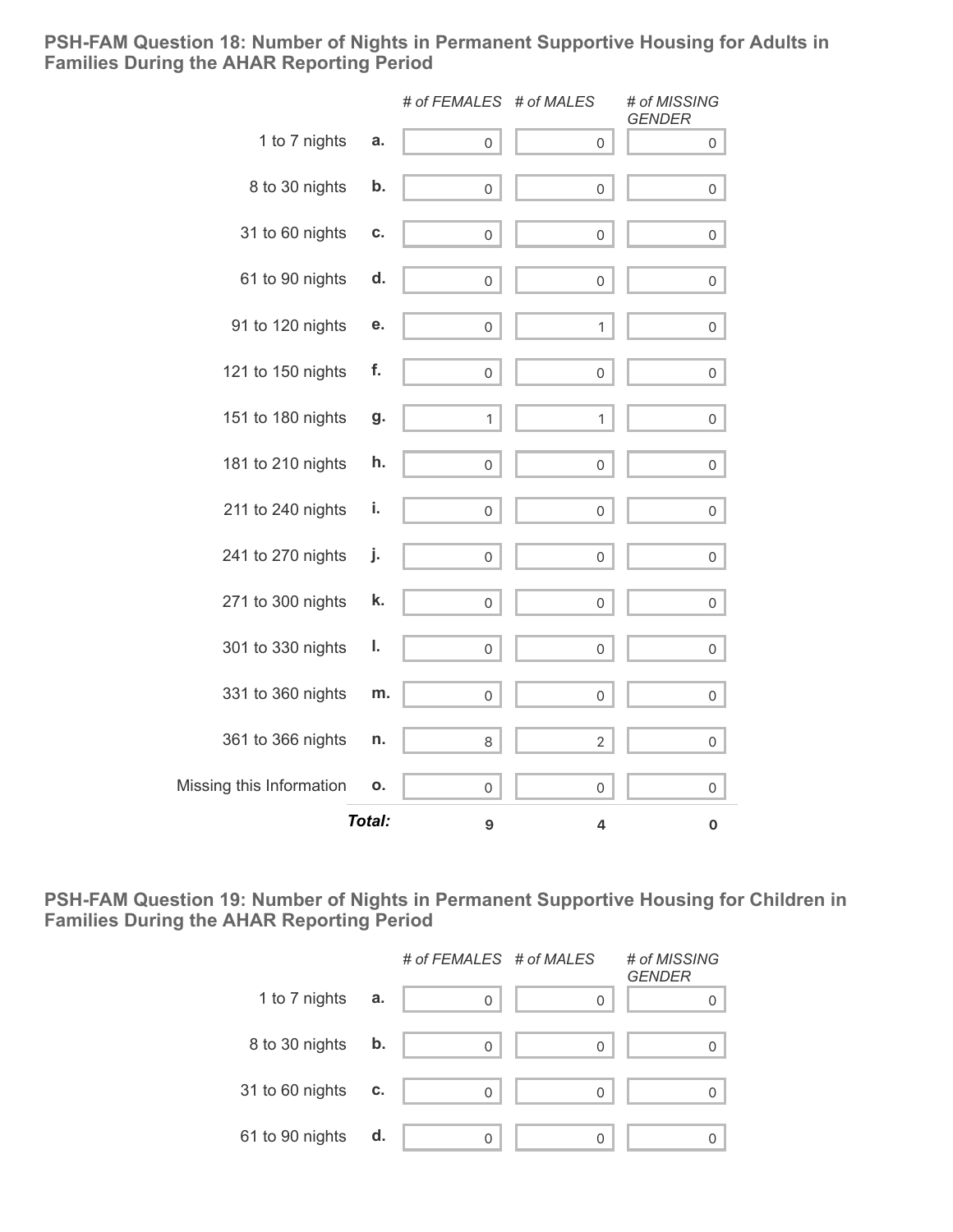|                          | Total: | 10                  | 13                  | 0              |
|--------------------------|--------|---------------------|---------------------|----------------|
| Missing this Information | О.     | 0                   | 0                   | 0              |
| 361 to 366 nights        | n.     | 10                  | 10                  | 0              |
| 331 to 360 nights        | m.     | $\mathsf{O}\xspace$ | $\mathsf{O}\xspace$ | $\overline{0}$ |
| 301 to 330 nights        | ı.     | 0                   | 0                   | 0              |
| 271 to 300 nights        | k.     | 0                   | $\mathsf{O}\xspace$ | 0              |
| 241 to 270 nights        | j.     | $\mathbf 0$         | 0                   | 0              |
| 211 to 240 nights        | i.     | 0                   | 1                   | 0              |
| 181 to 210 nights        | h.     | 0                   | 0                   | 0              |
| 151 to 180 nights        | g.     | 0                   | 2                   | 0              |
| 121 to 150 nights        | f.     | 0                   | 0                   | 0              |
| 91 to 120 nights         | е.     | $\overline{0}$      | 0                   | 0              |

**PSH-FAM Question 20: Total Length of Stay for Adults in Permanent Supportive Housing for the** *Most Recent Consecutive Stay* **During the AHAR Reporting Period**

|                                                |        | # of FEMALES # of MALES |          | # of MISSING<br><b>GENDER</b> |
|------------------------------------------------|--------|-------------------------|----------|-------------------------------|
| 0 to 6 months (or 1 to 180 nights)             | a.     | $\Omega$                | 0        | 0                             |
| 7 to 12 months (or 181 to 366 nights)          | b.     | $\Omega$                | 0        | 0                             |
| 13 to 18 months (or 367 to 545 nights)         | c.     | 1                       | $\Omega$ | 0                             |
| 19 to 24 months (or 546 to 730 nights)         | d.     | $\overline{2}$          |          | $\Omega$                      |
| 2 to 5 years (or 731 to 1,825 nights)          | е.     | 6                       | 3        | 0                             |
| More than 5 years (1,826 nights or<br>greater) | f.     | $\Omega$                | 0        | $\mathbf 0$                   |
| Missing this information                       | g.     | 0                       | 0        | $\Omega$                      |
|                                                | Total: | 9                       | 4        | O                             |

**PSH-FAM Question 21: Total Length of Stay for Children in Permanent Supportive Housing for the** *Most Recent Consecutive Stay* **During the AHAR Reporting Period**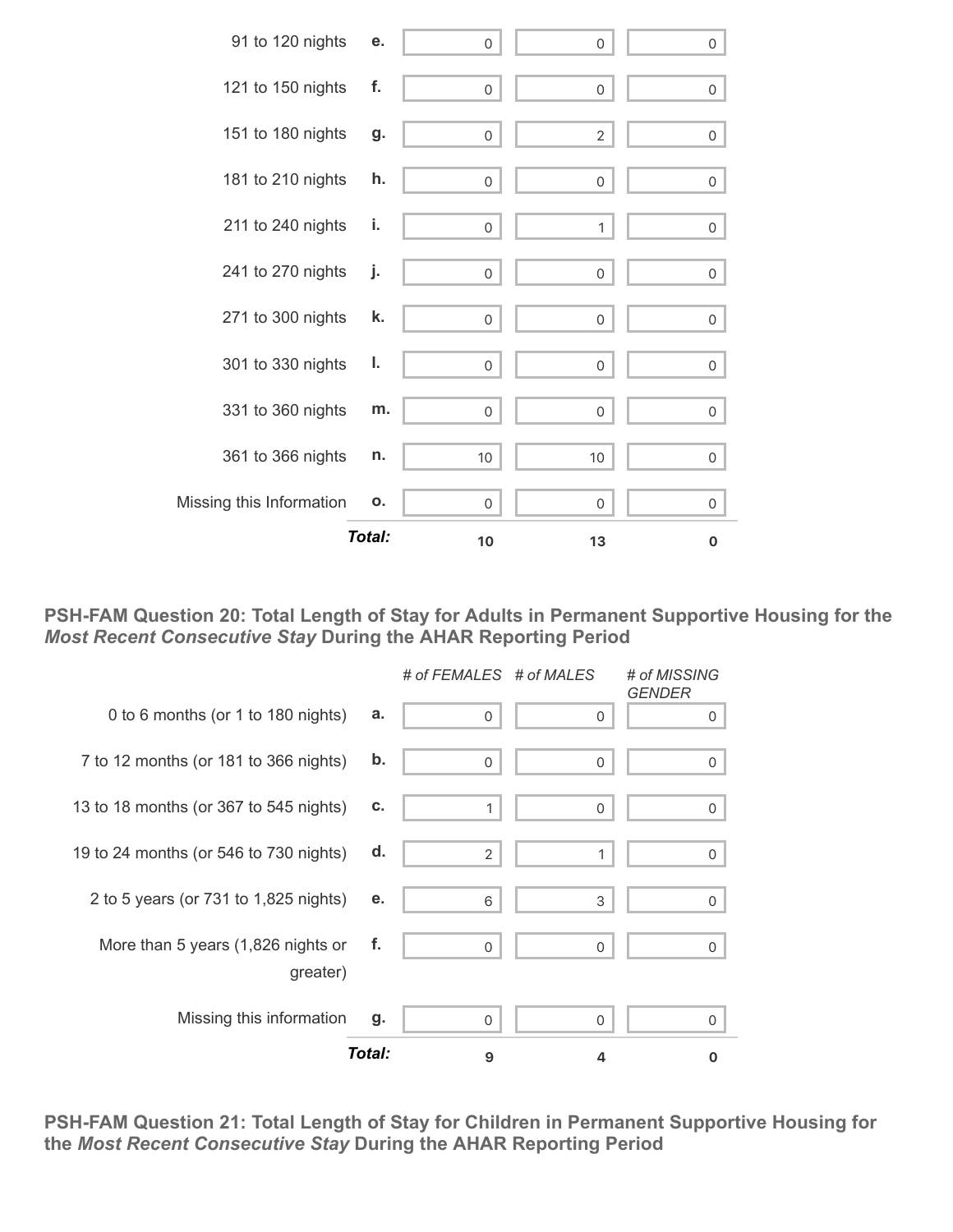|                                                |        | # of FEMALES # of MALES |          | # of MISSING<br><b>GENDER</b> |
|------------------------------------------------|--------|-------------------------|----------|-------------------------------|
| 0 to 6 months (or 1 to 180 nights)             | a.     | $\Omega$                |          | 0                             |
| 7 to 12 months (or 181 to 366 nights)          | b.     | 0                       | 1        | 0                             |
| 13 to 18 months (or 367 to 545 nights)         | C.     | 2                       | $\Omega$ | 0                             |
| 19 to 24 months (or 546 to 730 nights)         | d.     | 2                       | 5        | 0                             |
| 2 to 5 years (or 731 to 1,825 nights)          | е.     | 6                       | 7        | 0                             |
| More than 5 years (1,826 nights or<br>greater) | f.     | $\Omega$                | $\Omega$ | 0                             |
| Missing this information                       | g.     | 0                       | 0        | 0                             |
|                                                | Total: | 10                      | 13       |                               |

### *Household Counts*

**PSH-FAM Question 22: How Many Family Households Stayed in Permanent Supportive Housing**

| # of Households |    |                                                                 |
|-----------------|----|-----------------------------------------------------------------|
| 9               | a. | at any time during the covered time<br>period?                  |
| 9               | b. | on Wednesday of the last week in<br>October (October 28, 2015)? |
| 9               | c. | on Wednesday of the last week in<br>January (January 27, 2016)? |
| 8               | d. | on Wednesday of the last week in April<br>(April 27, 2016)?     |
| 8               | е. | on Wednesday of the last week in July<br>(July 27, 2016)?       |

# **Survey Response Set: PSH-IND: Permanent Supportive Housing for Individuals**

### *Total Counts*

**PSH-IND Question 1: Total Number of Individuals Who Used Permanent Supportive Housing (PSH) During Covered Time Period**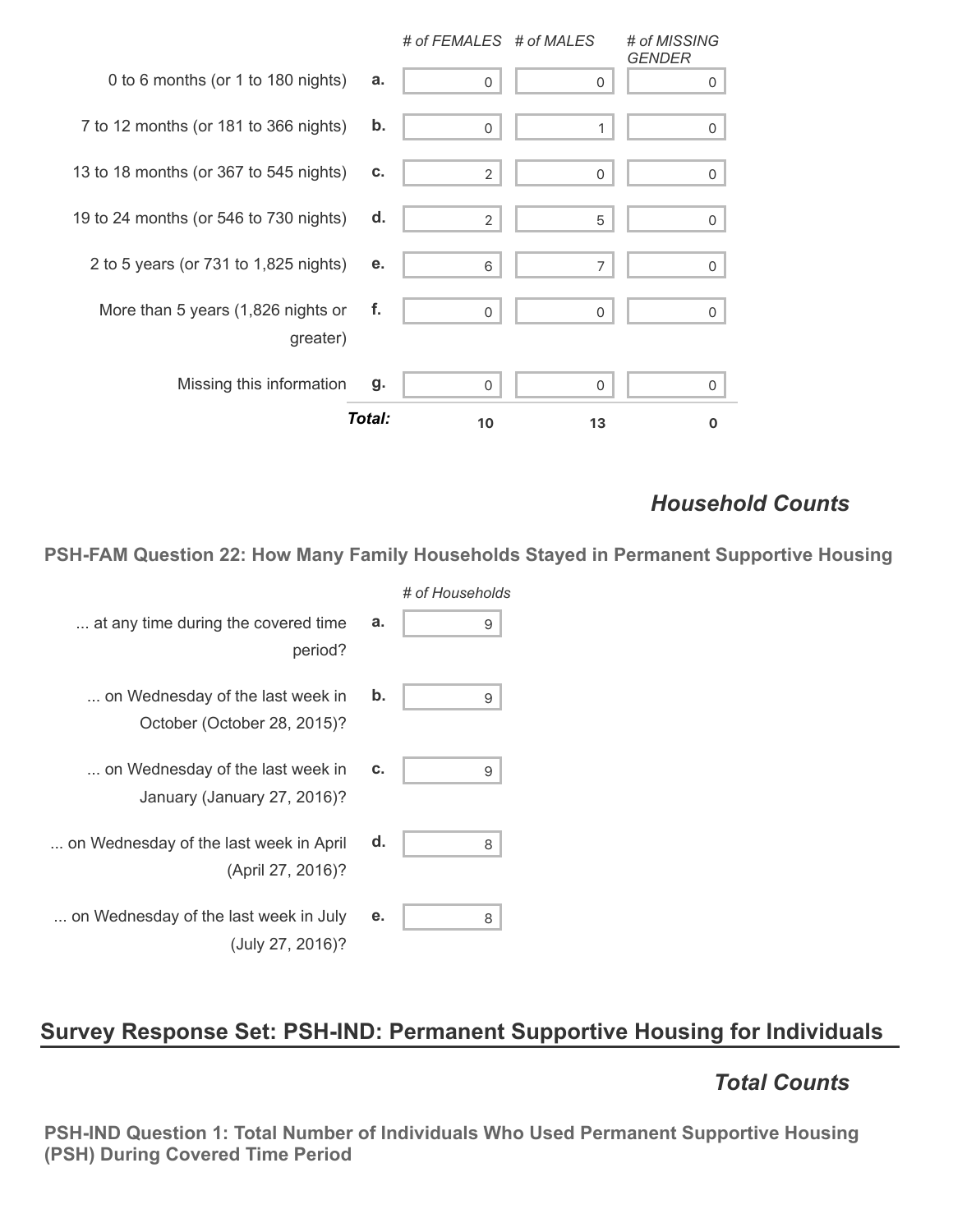|                                                                                                                                         |               | # of Persons /<br>Beds |                                     |
|-----------------------------------------------------------------------------------------------------------------------------------------|---------------|------------------------|-------------------------------------|
| Unduplicated number of Individuals <sup>a</sup> that<br>used a PSH program participating in<br><b>HMIS</b>                              | a.            | 37                     |                                     |
| Number of PSH beds for Individuals<br>included in HMIS (i.e., bed capacity for<br>participating providers)                              | $\mathbf b$ . | 28.20                  | <b>HMIS Bed Coverage Rate: 100%</b> |
| Number of PSH beds for Individuals at<br>providers not participating in HMIS (i.e.,<br>bed capacity for non-participating<br>providers) | C.            | 0.00                   |                                     |
| Number of Individuals who used more<br>than one HMIS participating permanent<br>supportive housing as an individuals                    | d.            | 0                      |                                     |

**PSH-IND Question 2: How many Individuals were using Permanent Supportive Housing …**

|                                                          |               | # of Persons                               | # of HMIS<br>participating<br>beds |
|----------------------------------------------------------|---------------|--------------------------------------------|------------------------------------|
| on average per night during covered                      | a.            | 28.25                                      | 28.20                              |
|                                                          |               | time period? Bed Utilization Rate: 100.00% |                                    |
| on Wednesday of the last week in                         | $\mathbf b$ . | 27                                         | 28.00                              |
| October (October 28, 2015)? Bed Utilization Rate: 96.00% |               |                                            |                                    |
| on Wednesday of the last week in                         | c.            | 27                                         | 28.00                              |
| January (January 27, 2016)? Bed Utilization Rate: 96.00% |               |                                            |                                    |
| on Wednesday of the last week in April                   | d.            | 29                                         | 29.00                              |
| (April 27, 2016)? Bed Utilization Rate: 100%             |               |                                            |                                    |
| on Wednesday of the last week in July                    | е.            | 29                                         | 29.00                              |
| (July 27, 2016)? Bed Utilization Rate: 100%              |               |                                            |                                    |

**PSH-IND Question 3: How many Individuals used Permanent Supportive Housing at some time during covered period and…**

*# of Persons*

... were also served as an individual in an emergency shelter during covered time **a.**  $\begin{vmatrix} 2 \end{vmatrix}$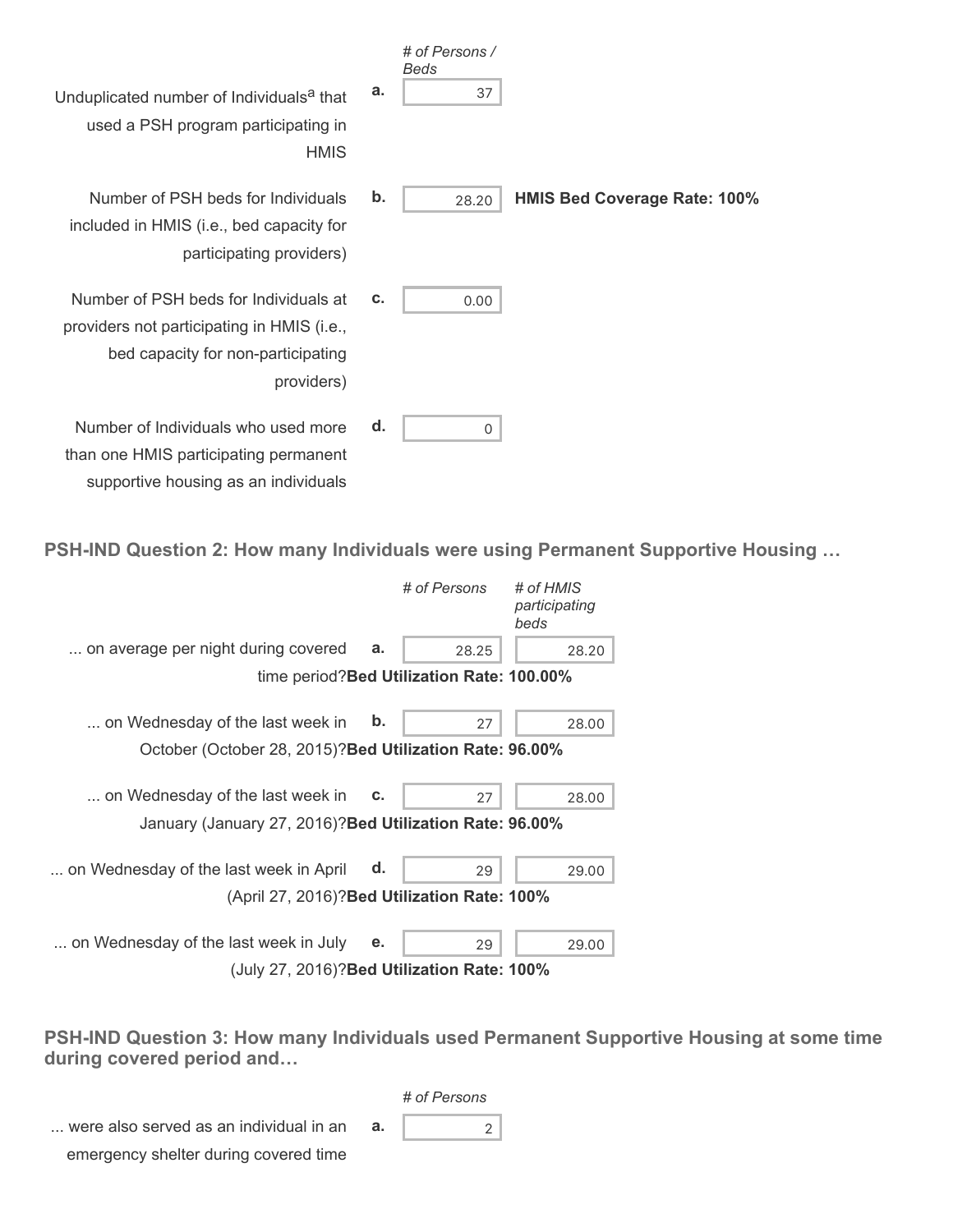#### period?

- ... were also served as a person in a family in an emergency shelter during covered time period? **b.** 0
- ... were also served as an individual in transitional housing during covered time period? **c.**  $\begin{vmatrix} 3 \end{vmatrix}$ 
	- ... were also served as a person in a family in transitional housing during covered time period? **d.**  $\qquad \qquad \circ$
- ... were also served as a person in a family in permanent supportive housing during covered time period? **e.** 0

### *Demographics*



#### **PSH-IND Question 4: Age\***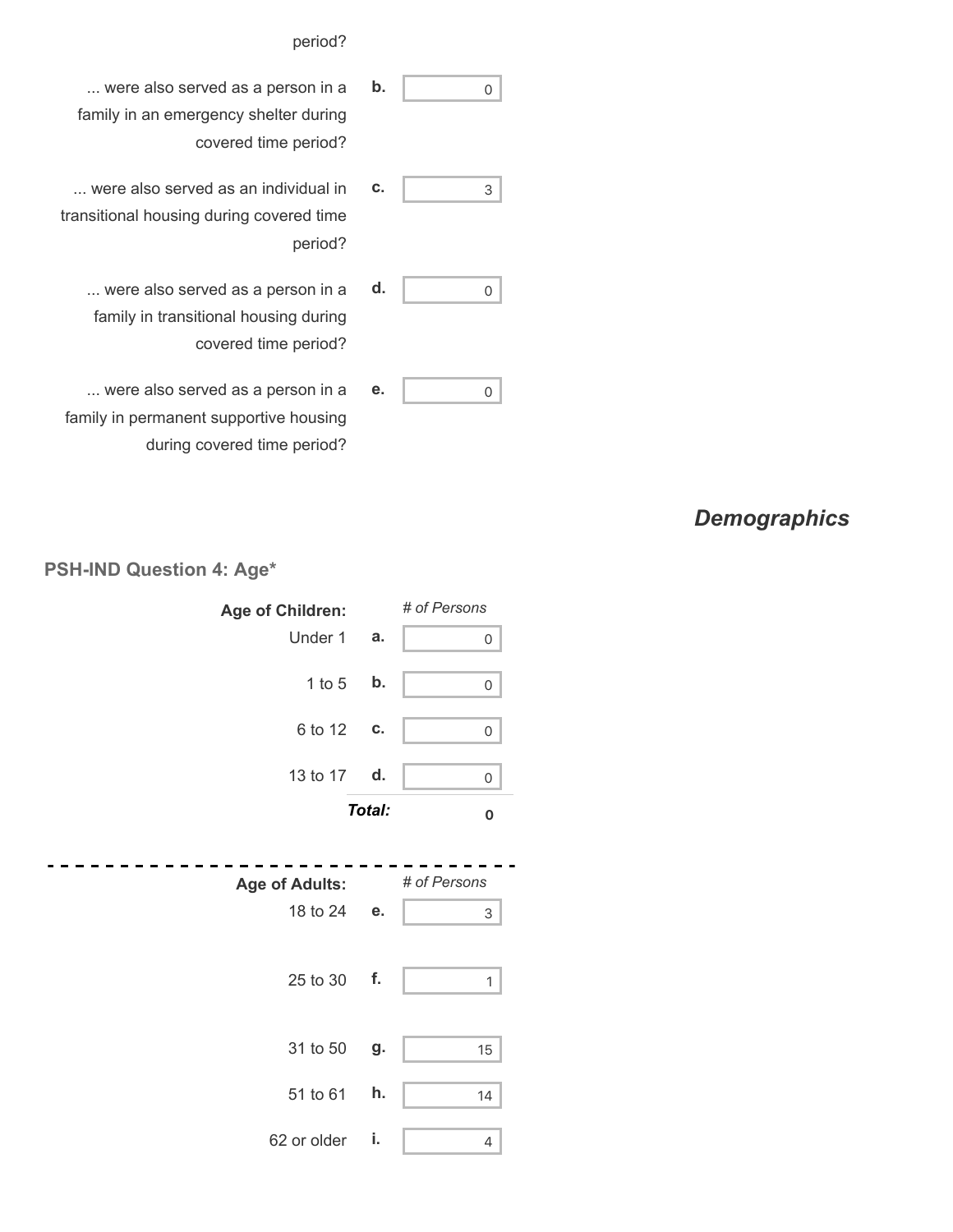

#### **PSH-IND Question 5: Gender\***



*Persons Reported:* **37**

#### **PSH-IND Question 6: Ethnicity**



#### **PSH-IND Question 7: Race**

|                                  |    | # of Persons |
|----------------------------------|----|--------------|
| White, Non-Hispanic/Non-Latino   | а. | 34           |
| White, Hispanic/Latino           | b. |              |
| <b>Black or African-American</b> | C. |              |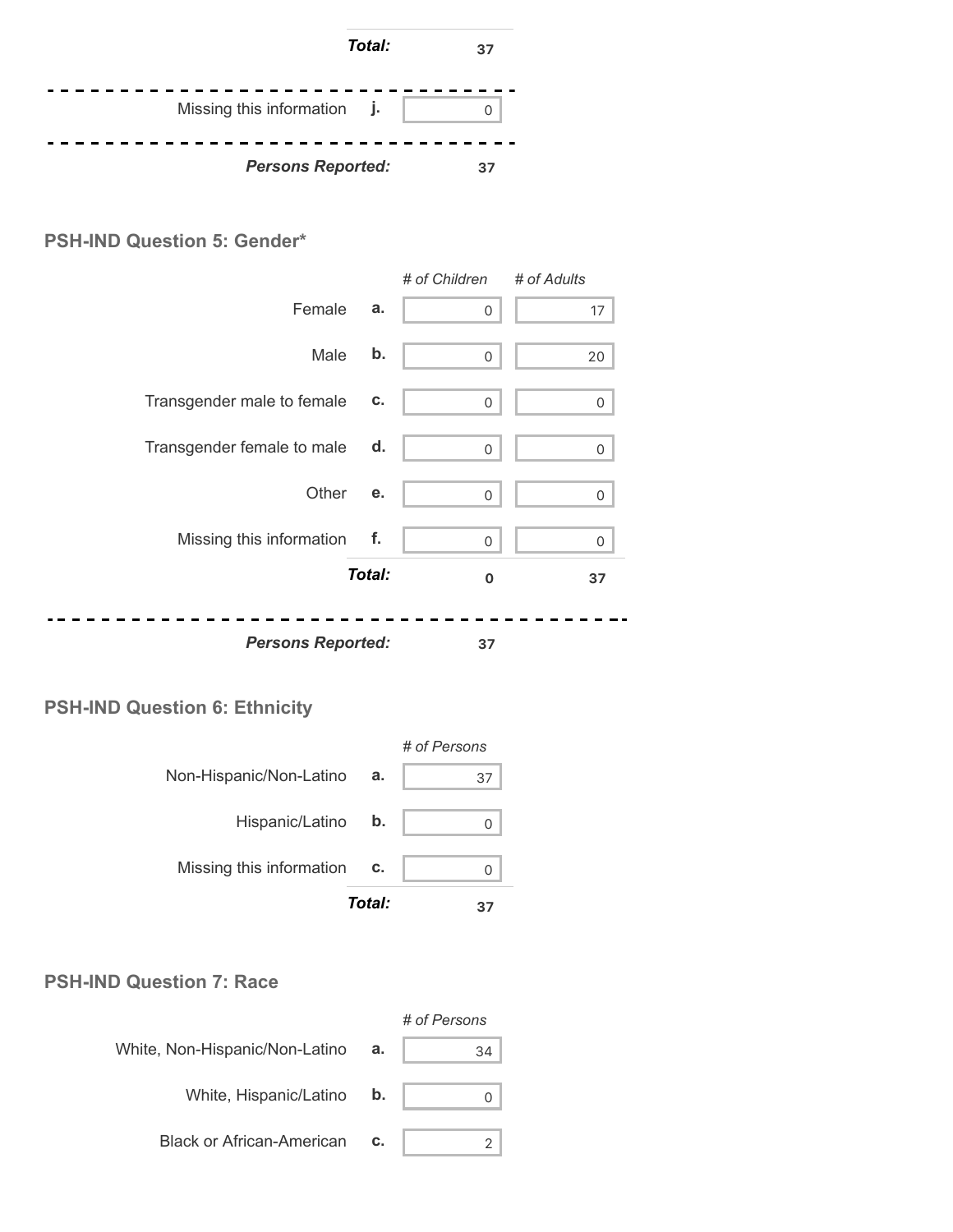

#### **PSH-IND Question 8: Persons by Household Size**

|                          |        | Persons by<br><b>Household Size</b> |
|--------------------------|--------|-------------------------------------|
| 1 Person                 | a.     | 29                                  |
| 2 Persons                | b.     | 8                                   |
| 3 Persons                | c.     | 0                                   |
| 4 Persons d.             |        | 0                                   |
| 5 or more persons        | е.     | 0                                   |
| Missing this information | − f.   | 0                                   |
|                          | Total: | 37                                  |

**PSH-IND Question 9: Persons by Household Type**

|                                      | # of Persons |
|--------------------------------------|--------------|
| Persons in adult-only households:    | 37           |
| *Options: $A + B + E$                |              |
| Persons in children-only households: | O            |
| *Options: F + G                      |              |
| Persons in one-person households:    | 29           |
| *Options: $A + B + G$                |              |
| Persons in multiple-person           | 8            |
| households:                          |              |
| *Options: E + F                      |              |
|                                      |              |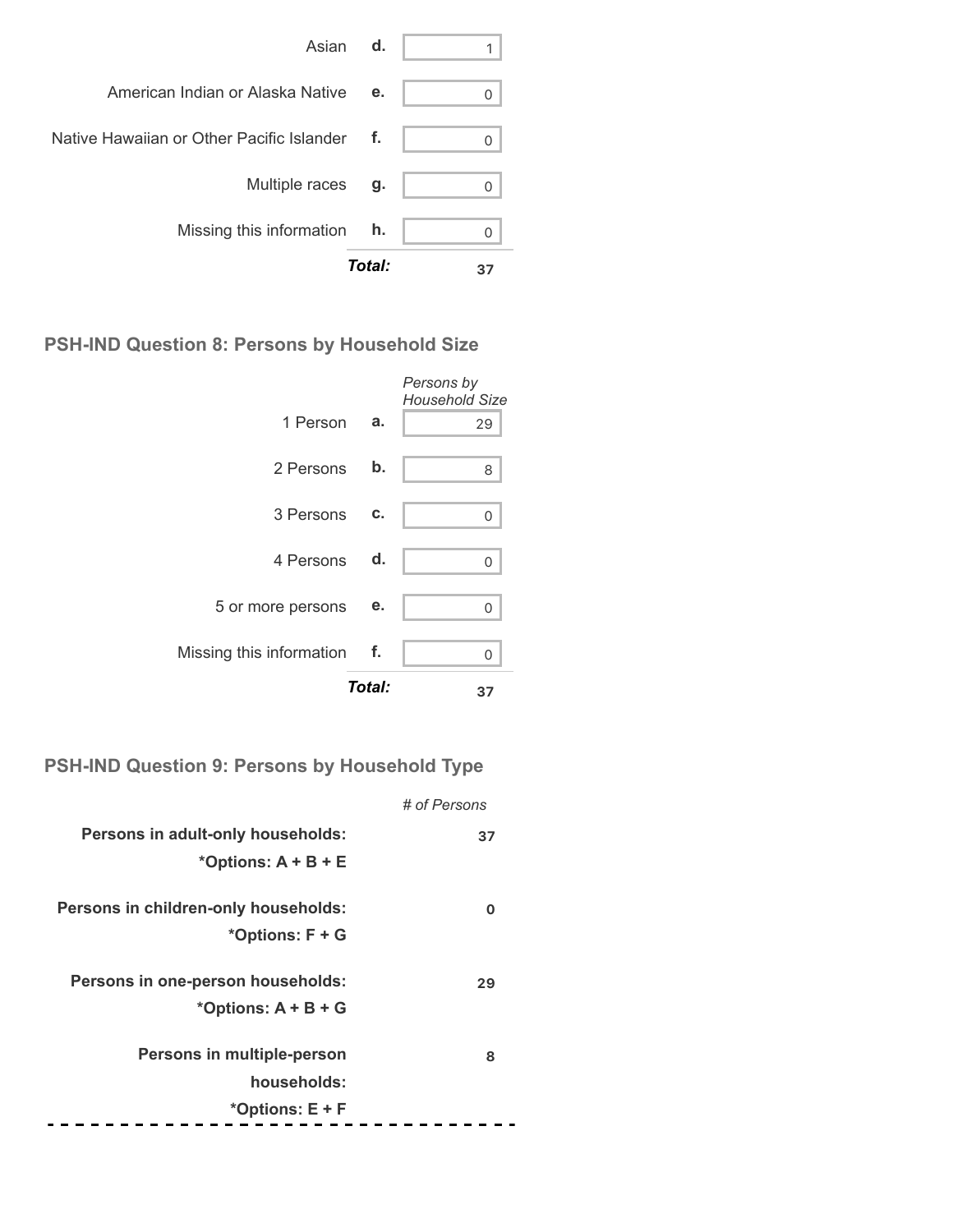| Individual adult male             | a.     | 17 |
|-----------------------------------|--------|----|
| Individual adult female           | b.     | 12 |
| Adult in family, with child(ren)  | C.     |    |
| Children in families, with adults | d.     |    |
| Households with only adults       | е.     | 8  |
| Households with only children     | f.     | 0  |
| Unaccompanied child a             | g.     | 0  |
| Missing this information          | h.     | 0  |
|                                   | Total: | 37 |

**PSH-IND Question 10: Veteran Status (Adults only)**



**PSH-IND Question 11: How Many Individuals are Disabled (Adults Only)?**



**PSH-IND Question 12: How Many Individuals had the Following Disability Types (Adults Only)**

|                          |    | # of Persons |  |  |
|--------------------------|----|--------------|--|--|
| Physical disability      | а. | x            |  |  |
| Developmental disability | b. | 5            |  |  |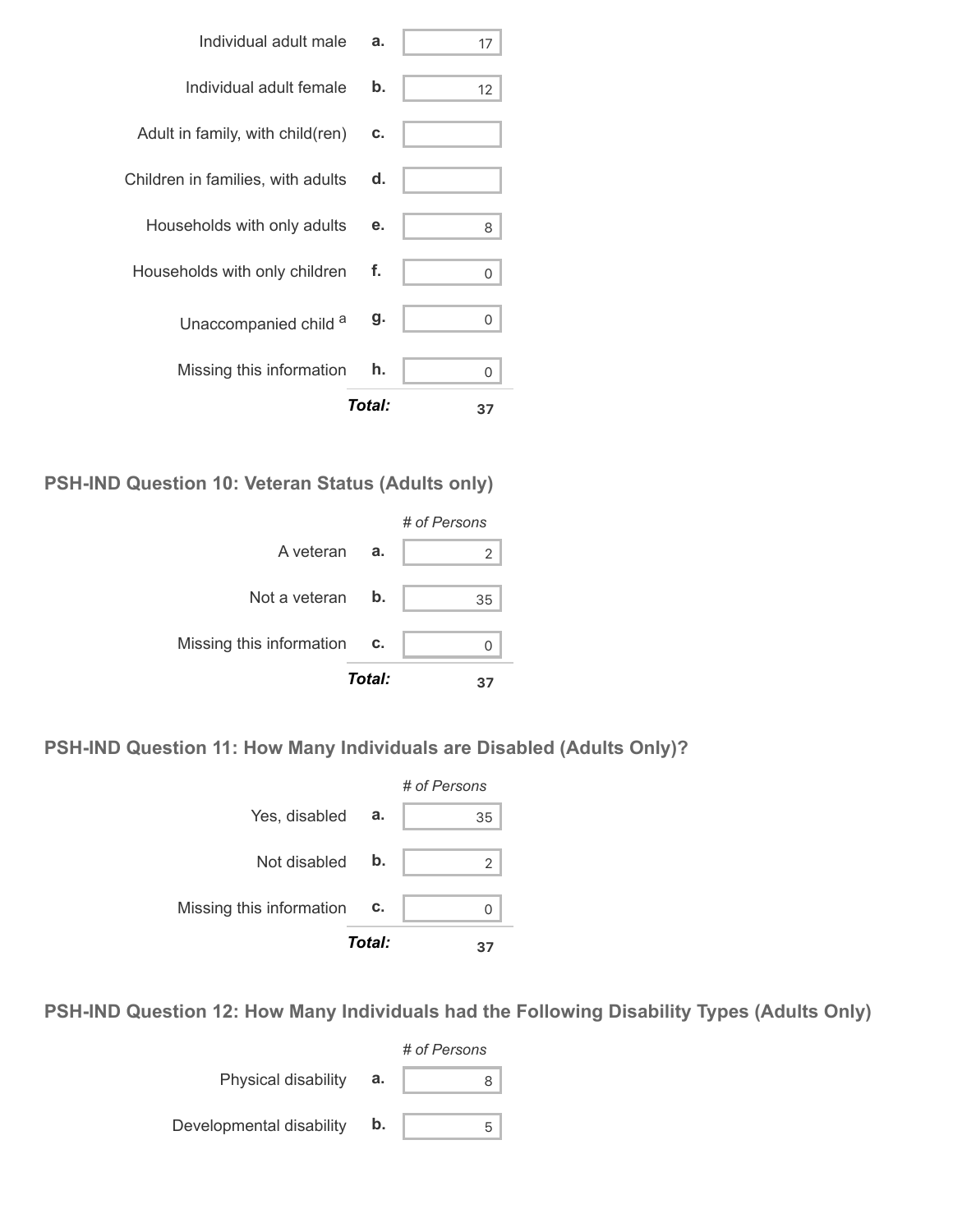

### *Prior Living Situation*

**PSH-IND Question 13: How Many Individuals** *Entered* **Permanent Supportive Housing During the AHAR Reporting Period**

Unduplicated count of persons who entered **a.**  $\begin{vmatrix} 10 \end{vmatrix}$ 

**PSH-IND Question 14: Living Arrangement the Night Before Program Entry for individuals in permanent supportive housing**

|                                        |    | # of Persons |
|----------------------------------------|----|--------------|
| Emergency shelter                      | а. | 17           |
| <b>Transitional housing</b>            | b. | 1            |
| Permanent supportive housing           | c. | 0            |
| Psychiatric facility                   | d. | 0            |
| Substance abuse treatment center/detox | е. | 0            |
| Hospital (non-psychiatric)             | f. | 0            |
| Jail, prison, or juvenile detention    | g. | 0            |
| Rental by client (VASH subsidy)        | h. | 0            |
| Rental by client (other subsidy)       | i. | 0            |
| Rental by client (no subsidy)          | j. | 0            |
| Owned by client (with subsidy)         | k. | 0            |
|                                        |    |              |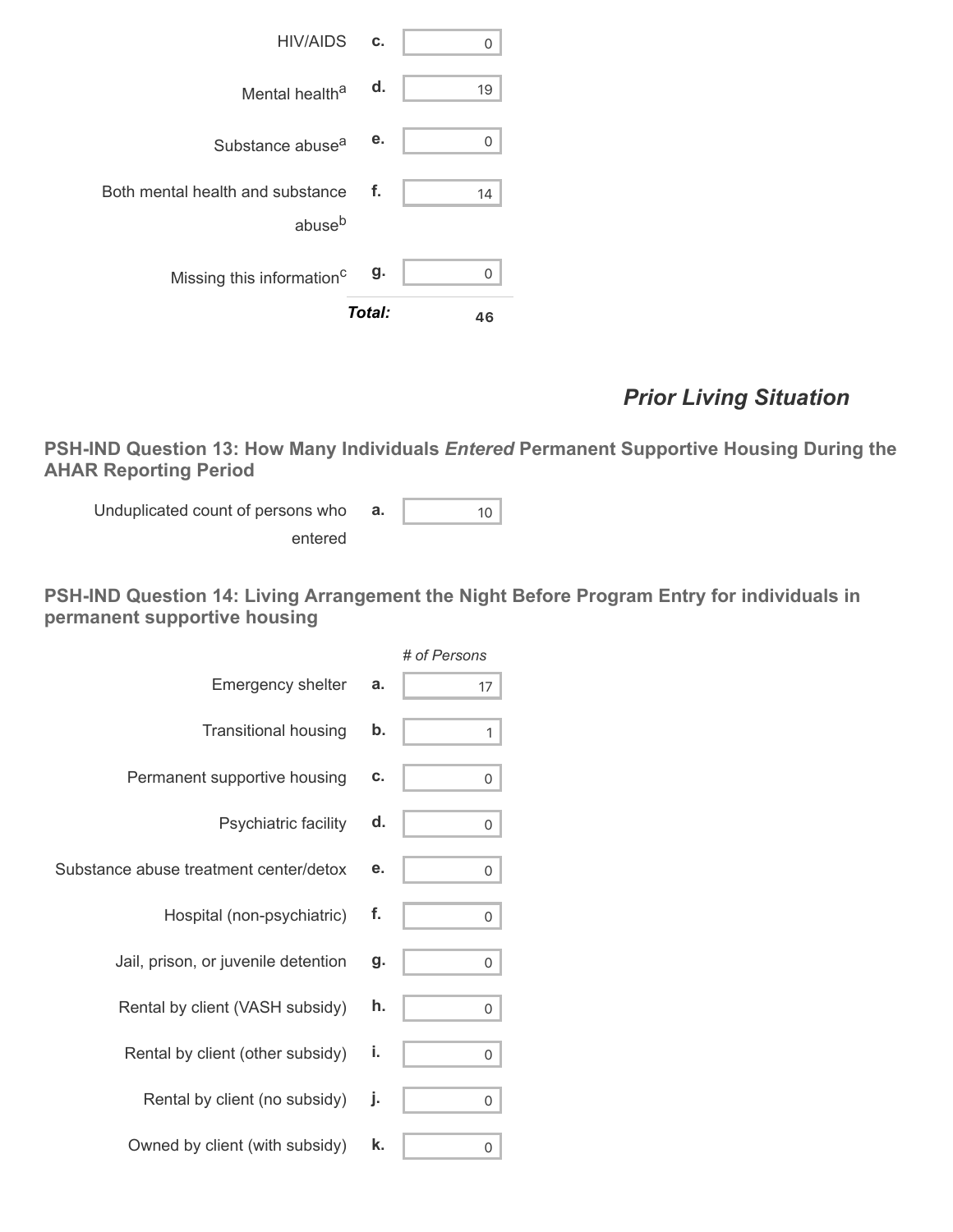| Total:                          |    | 37 |
|---------------------------------|----|----|
| Missing this information t.     |    | 0  |
| Other living arrangement        | s. | 0  |
| Safe Haven                      | r. | 0  |
| Place not meant for habitation  | q. | 15 |
| Foster care home                | p. | 0  |
| Hotel or motel (no voucher)     | Ο. | 0  |
| Staying with friends            | n. | 0  |
| Staying with family             | m. | 4  |
| Owned by client (no subsidy) I. |    | 0  |

**PSH-IND Question 15: How long did individuals stay in their living arrangements the night before program entry?**



**PSH-IND Question 16: How Many Individuals** *Exited* **Permanent Supportive Housing During the AHAR Reporting Period**

Unduplicated count of persons who exited **a.** 8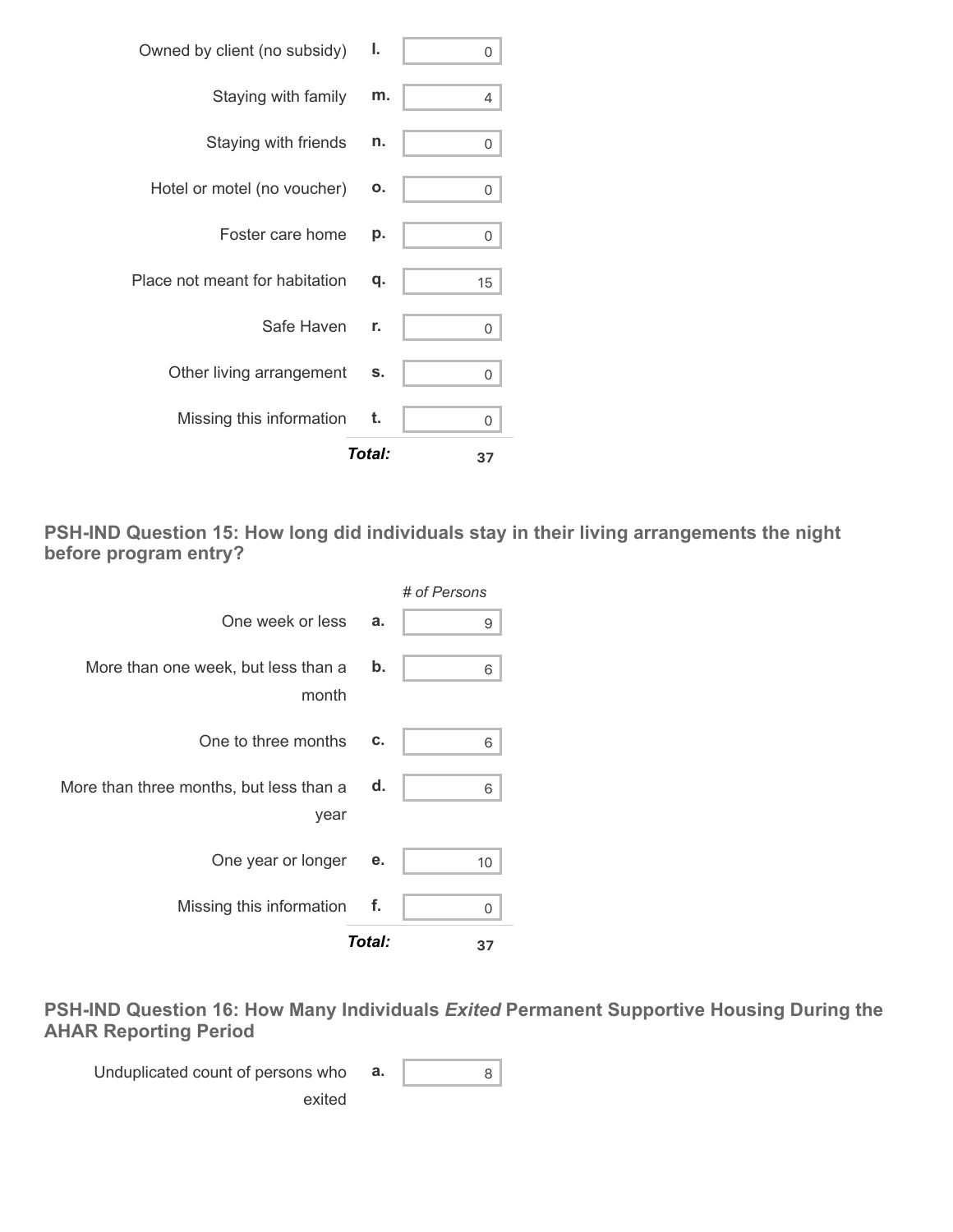**PSH-IND Question 17: What was the Destination of Individuals in Permanent Supportive Housing Who Exited the Program During the AHAR Period?**

| <b>Emergency shelter</b>               | а.     | 0 |
|----------------------------------------|--------|---|
| <b>Transitional housing</b>            | b.     | 0 |
| Permanent supportive housing           | C.     | 0 |
| Psychiatric facility                   | d.     | 0 |
| Substance abuse treatment or detox     | е.     | 1 |
| Hospital (non-psychiatric)             | f.     | 0 |
| Jail, prison or juvenile detention     | g.     | 0 |
| Rental by client (VASH subsidy)        | h.     | 0 |
| Rental by client (other subsidy)       | i.     | 1 |
| Rental by client (no subsidy)          | j.     | 1 |
| Owned by client (with subsidy)         | k.     | 0 |
| Owned by client (no subsidy)           | ı.     | 1 |
| Staying with family, temporary tenure  | m.     | 1 |
| Staying with family, permanent tenure  | n.     | 1 |
| Staying with friends, temporary tenure | Ο.     | 0 |
| Staying with friends, permanent tenure | p.     | 0 |
| Hotel or motel (no voucher)            | q.     | 0 |
| Foster care home                       | r.     | 0 |
| Place not meant for habitation         | S.     | 0 |
| Safe Haven                             | t.     | 0 |
| Deceased                               | u.     | 1 |
| Other living arrangement               | V.     | 0 |
| Missing this information               | W.     | 1 |
|                                        | Total: | 8 |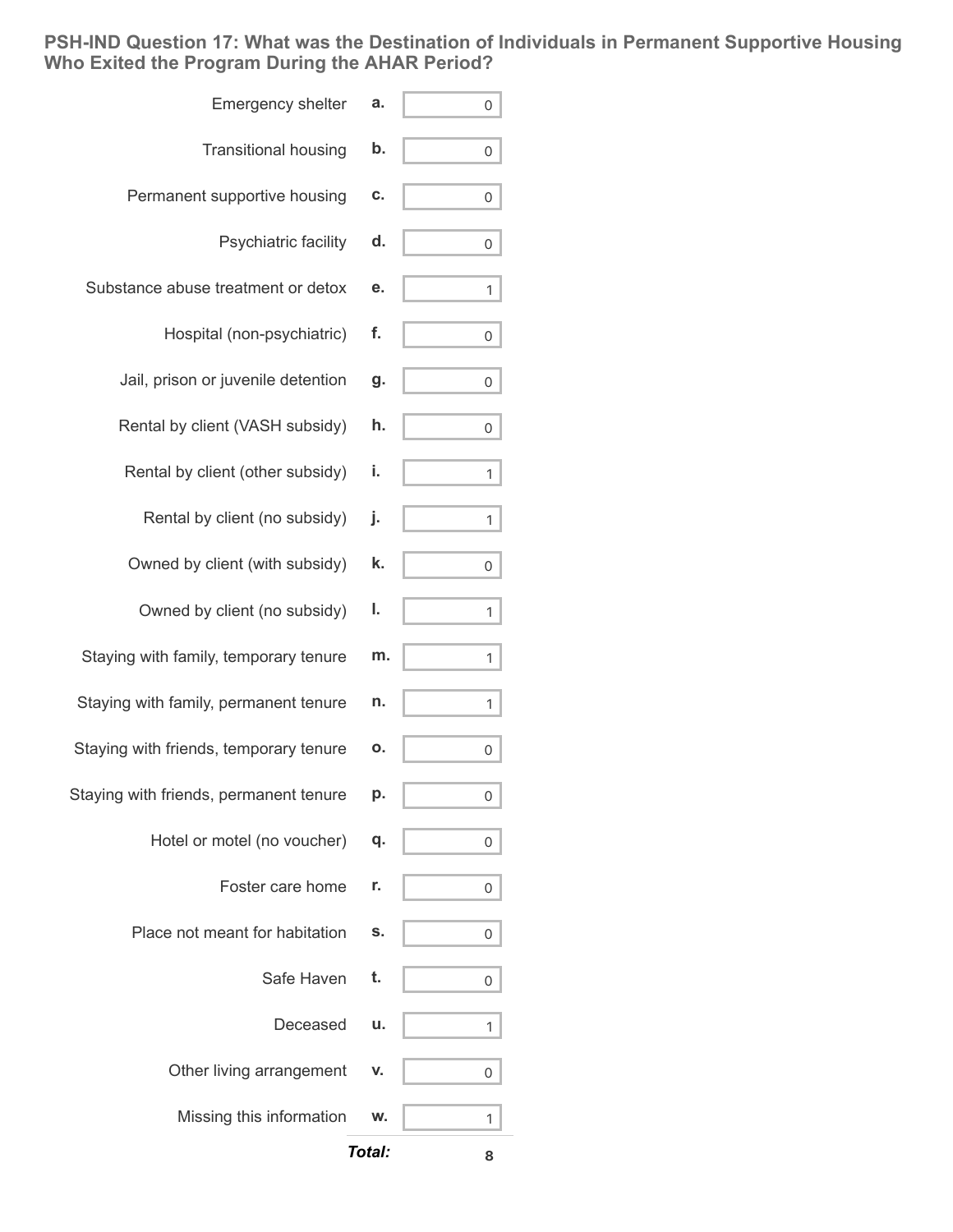**PSH-IND Question 18: Number of Nights in Permanent Supportive Housing for Adults During the AHAR Reporting Period**

|                          |        | # of FEMALES        | # of MALES          | # of MISSING<br><b>GENDER</b> |
|--------------------------|--------|---------------------|---------------------|-------------------------------|
| 1 to 7 nights            | а.     | $\mathsf{O}\xspace$ | 0                   | 0                             |
| 8 to 30 nights           | b.     | $\mathbf 0$         | $\mathbf{1}$        | 0                             |
| 31 to 60 nights          | C.     | $\mathbf{1}$        | 0                   | 0                             |
| 61 to 90 nights          | d.     | $\mathbf{1}$        | 0                   | $\mathsf{O}$                  |
| 91 to 120 nights         | е.     | 1                   | 0                   | 0                             |
| 121 to 150 nights        | f.     | $\mathbf{1}$        | $\overline{2}$      | $\mathsf{O}$                  |
| 151 to 180 nights        | g.     | 1                   | 1                   | 0                             |
| 181 to 210 nights        | h.     | $\mathsf{O}\xspace$ | 0                   | 0                             |
| 211 to 240 nights        | i.     | $\overline{4}$      | $\mathbf{1}$        | $\mathsf{O}$                  |
| 241 to 270 nights        | j.     | 1                   | 0                   | 0                             |
| 271 to 300 nights        | k.     | $\mathsf{O}\xspace$ | $\mathsf{O}\xspace$ | $\mathsf{O}$                  |
| 301 to 330 nights        | ı.     | $\mathsf{O}\xspace$ | 0                   | 0                             |
| 331 to 360 nights        | m.     | 0                   | $\overline{2}$      | 0                             |
| 361 to 366 nights        | n.     | 7                   | 13                  | 0                             |
| Missing this Information | Ο.     |                     |                     | 0                             |
|                          | Total: | 17                  | 20                  | $\pmb{0}$                     |

**PSH-IND Question 19: Number of Nights in Permanent Supportive Housing for Children (i.e., unaccompanied youth) During the AHAR Reporting Period**

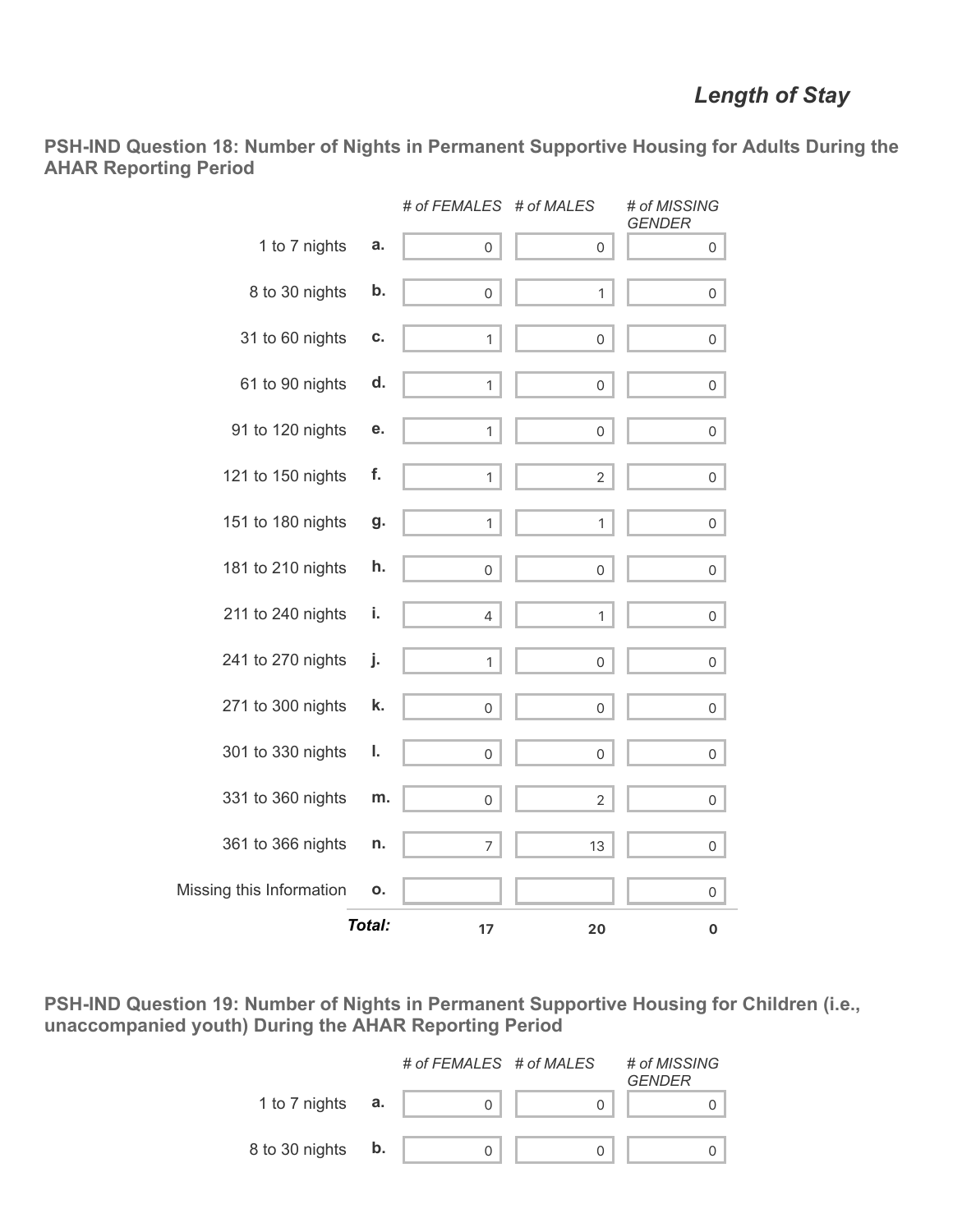

**PSH-IND Question 20: Total Length of Stay for Adults in Permanent Supportive Housing for the** *Most Recent Consecutive Stay* **During the AHAR Reporting Period**

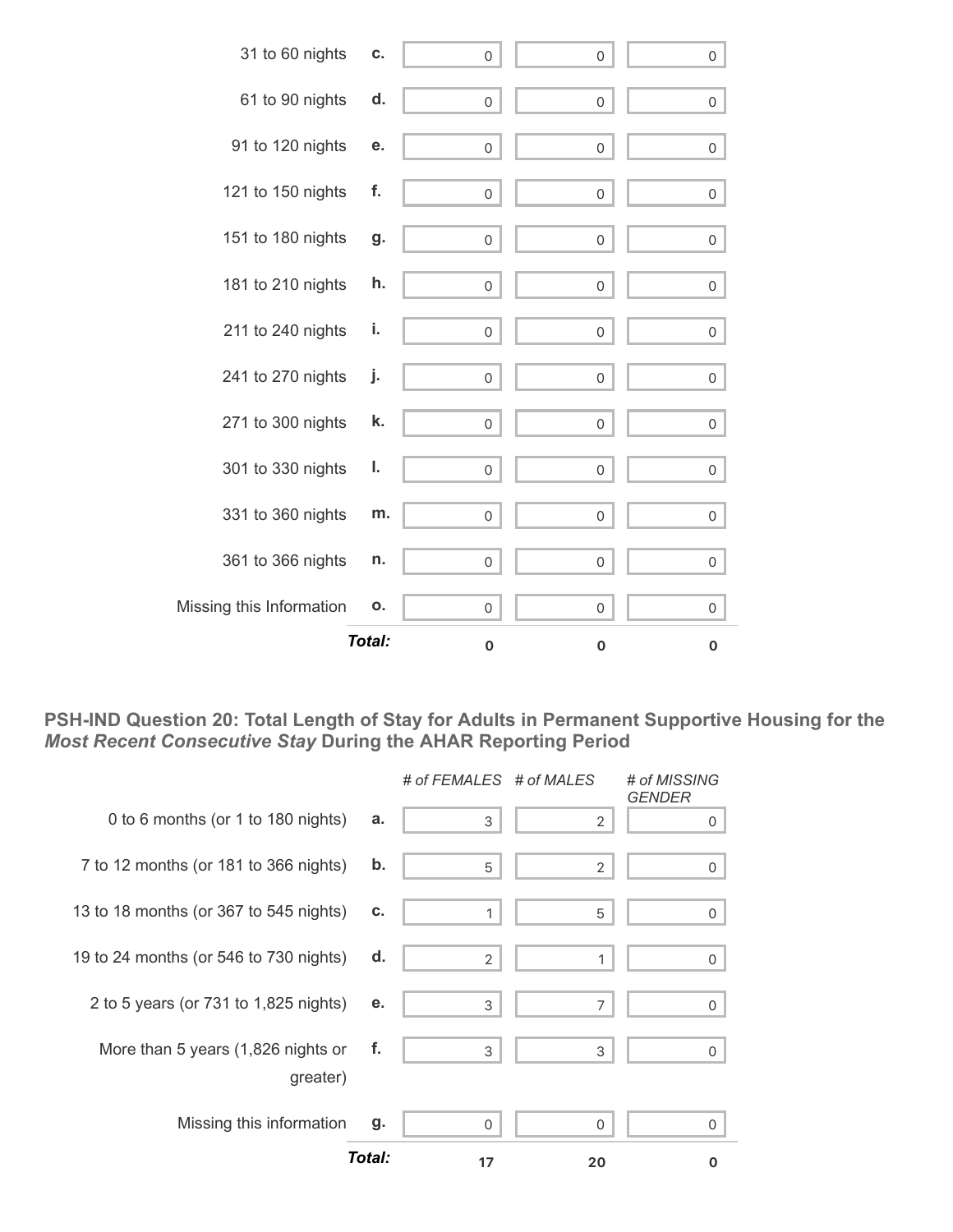**PSH-IND Question 21: Total Length of Stay for Children in Permanent Supportive Housing for the** *Most Recent Consecutive Stay* **During the AHAR Reporting Period**



### **Survey Response Set: Summary: Summary of the reporting categories**

### *Summary*

**Summary Question 1: Number of persons in your HMIS who appeared in...\***

|                                       |    | # of Persons | <b>ESFAM</b> | <b>ESIND</b> | <b>THFAM</b> | <b>THIND</b> |
|---------------------------------------|----|--------------|--------------|--------------|--------------|--------------|
| All four program-household types:     | a. | $\mathbf 0$  | <b>ESFAM</b> | <b>ESIND</b> | <b>THFAM</b> | <b>THIND</b> |
|                                       |    |              | $\mathbf 0$  | $\mathbf 0$  | $\mathbf 0$  | 0            |
| Individual in emergency               |    |              |              |              |              |              |
| shelter (ESIND),                      |    |              |              |              |              |              |
| Family member in                      |    |              |              |              |              |              |
| emergency shelter                     |    |              |              |              |              |              |
| (ESFAM),                              |    |              |              |              |              |              |
| Individual in transitional            |    |              |              |              |              |              |
| housing (THIND), and                  |    |              |              |              |              |              |
| Family member in                      |    |              |              |              |              |              |
| transitional housing                  |    |              |              |              |              |              |
| (THFAM).                              |    |              |              |              |              |              |
|                                       |    |              |              |              |              |              |
| these 3 program-household types only: | b. | $\mathsf{O}$ | <b>ESFAM</b> | <b>ESIND</b> | <b>THFAM</b> | <b>THIND</b> |
|                                       |    |              | $\mathbf 0$  | $\mathbf 0$  | 0            | 0            |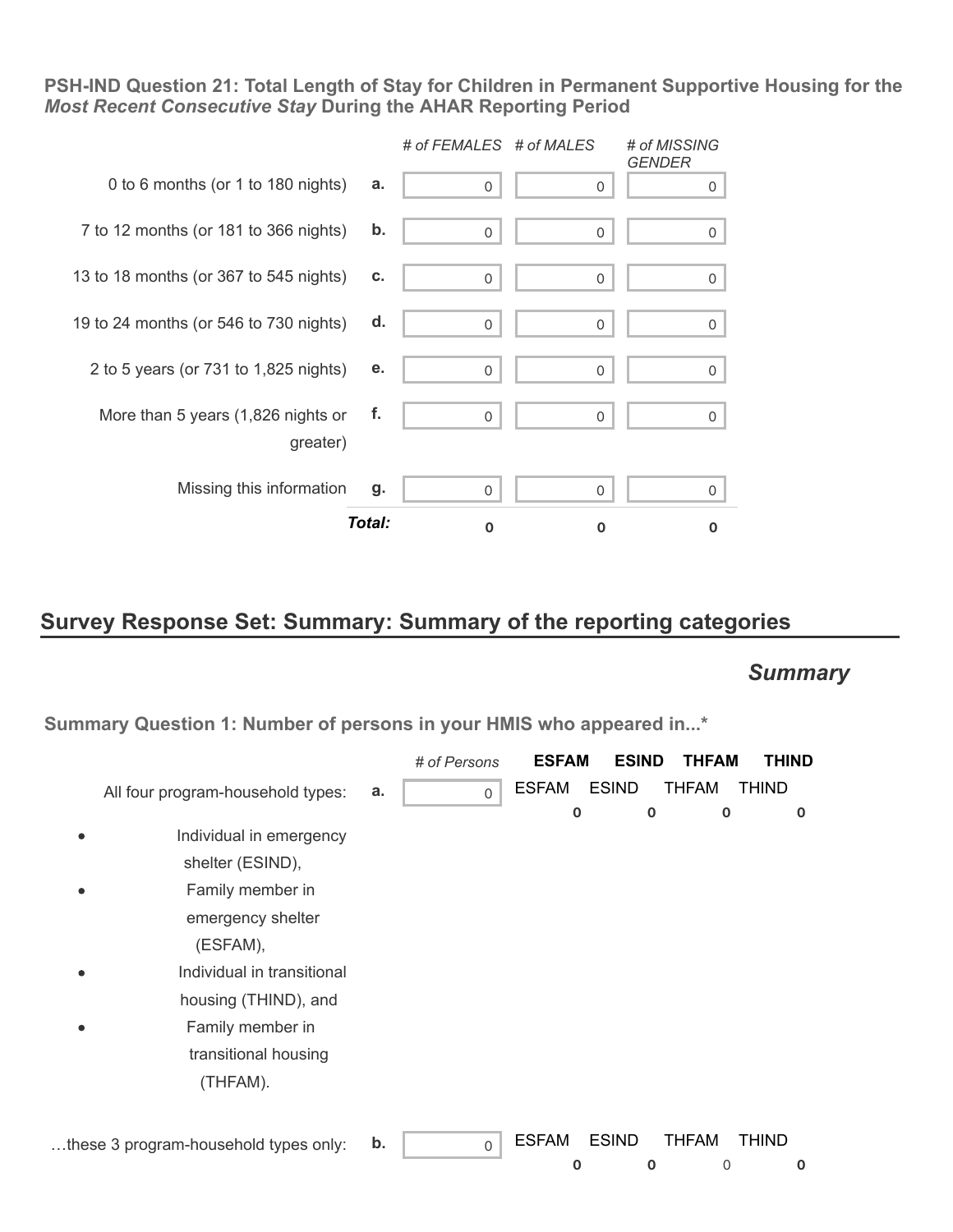#### ESIND, ESFAM, and THIND …these 3 program-household types only: ESIND, ESFAM, and THFAM **c.** 1 **1** ESFAM **1** ESIND **1** THFAM 0 THIND …these 3 program-household types only: ESIND, THIND, and THFAM **d.** 0 0 ESFAM **0** ESIND **0** THFAM THIND **0** …these 3 program-household types only: ESFAM, THIND, and THFAM **e.** 0 **0** ESFAM 0 ESIND **0** THFAM **0** THIND …these 2 program-household types only: ESIND and ESFAM **f.**  $\qquad$  2 **2** ESFAM **2** ESIND 0 THFAM 0 THIND …these 2 program-household types only: ESIND and THIND **g.** 75 0 ESFAM **75** ESIND 0 THFAM **75** THIND …these 2 program-household types only: ESIND and THFAM **h.** 1 0 ESFAM **1** ESIND **1** THFAM 0 THIND …these 2 program-household types only: ESFAM and THIND **i.** 0 **0** ESFAM 0 ESIND  $\overline{0}$ THFAM **0** THIND …these 2 program-household types only: ESFAM and THFAM **j.** 45 **45** ESFAM 0 ESIND **45** THFAM 0 THIND …these 2 program-household types only: THIND and THFAM **k.** 0 0 ESFAM 0 ESIND **0** THFAM **0** THIND …one program-household type only: ESIND **l.**  $413$  $\overline{O}$ ESFAM **413** ESIND 0 THFAM 0 THIND …one program-household type only: ESFAM **m.**  $248$ **248** ESFAM  $\overline{O}$ ESIND  $\overline{0}$ THFAM 0 THIND …one program-household type only: THIND **n.**  $\vert$  132 0 ESFAM 0 ESIND 0 THFAM **132** THIND …one program-household type only: THFAM **o.**  $\begin{bmatrix} 56 \end{bmatrix}$  $\overline{0}$ ESFAM  $\overline{O}$ ESIND **56** THFAM 0 THIND

*Total:*

**ESFAM ESIND THFAM THIND**

*Reporting Category Totals:* **296 492 103 207**